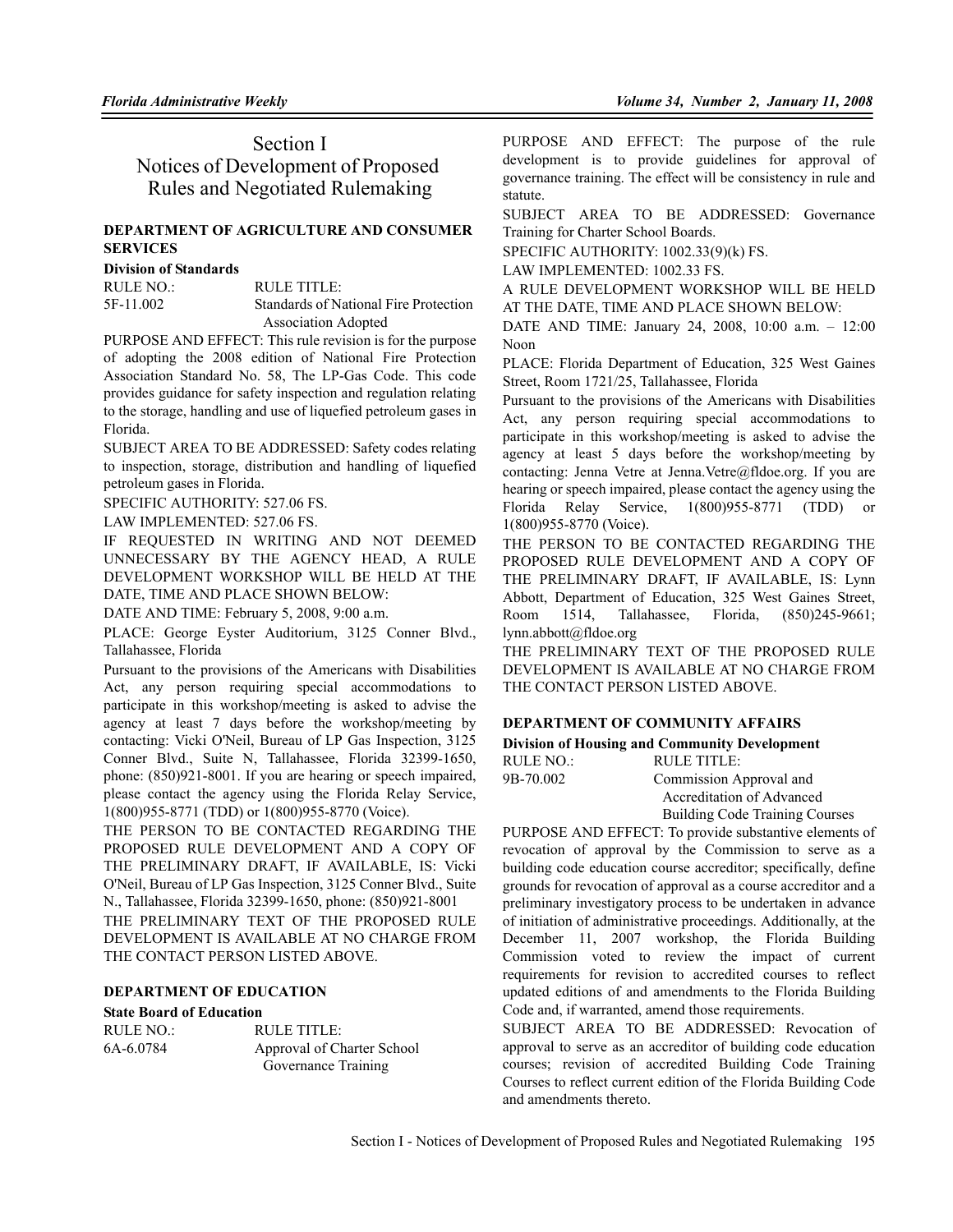#### SPECIFIC AUTHORITY: 553.841(2) FS.

LAW IMPLEMENTED: 553.841 FS.

A RULE DEVELOPMENT WORKSHOP WILL BE HELD AT THE DATE, TIME AND PLACE SHOWN BELOW:

DATE AND TIME: January 29, 2008, 2:30 p.m., or as soon thereafter as the matter comes before the Commission in accordance with its agenda

PLACE: The Rennaisance Resort, World Golf Village, 500 S. Legacy Trail, St. Augustine, Florida 32092

Pursuant to the provisions of the Americans with Disabilities Act, any person requiring special accommodations to participate in this workshop/meeting is asked to advise the agency at least 7 days before the workshop/meeting by contacting: Ila Jones, Community Program Administrator, Department of Community Affairs, 2555 Shumard Oak Boulevard, Sadowski Building, Tallahassee, Florida 32399-2100, (850)487-1824. If you are hearing or speech impaired, please contact the agency using the Florida Relay Service, 1(800)955-8771 (TDD) or 1(800)955-8770 (Voice).

THE PERSON TO BE CONTACTED REGARDING THE PROPOSED RULE DEVELOPMENT AND A COPY OF THE PRELIMINARY DRAFT, IF AVAILABLE, IS: Ila Jones, Community Program Administrator, 2555 Shumard Oak Boulevard, Tallahassee, Florida 32399-2100, (850)487-1824 THE PRELIMINARY TEXT OF THE PROPOSED RULE DEVELOPMENT IS NOT AVAILABLE.

### **BOARD OF TRUSTEES OF THE INTERNAL IMPROVEMENT TRUST FUND**

Notices for the Board of Trustees of the Internal Improvement Trust Fund between December 28, 2001 and June 30, 2006, go to http://www.dep.state.fl.us/ under the link or button titled "Official Notices."

### **DEPARTMENT OF ENVIRONMENTAL PROTECTION**

Notices for the Department of Environmental Protection between December 28, 2001 and June 30, 2006, go to http://www.dep.state.fl.us/ under the link or button titled "Official Notices."

#### **DEPARTMENT OF HEALTH**

#### **Board of Dentistry**

| RULE NO.:   | RULE TITLE:  |
|-------------|--------------|
| 64B5-15.030 | One Time Fee |

PURPOSE AND EFFECT: The Board proposes the rule amendment to correct the date for payment of the one-time fee of \$250.00 and to delete the reference to the written notice of the one-time fee requirement.

SUBJECT AREA TO BE ADDRESSED: One time fee. SPECIFIC AUTHORITY: 456.025(4), 466.004(4), 466.015(1),(2) FS. LAW IMPLEMENTED: 456.025(4) FS.

IF REQUESTED IN WRITING AND NOT DEEMED UNNECESSARY BY THE AGENCY HEAD, A RULE DEVELOPMENT WORKSHOP WILL BE NOTICED IN THE NEXT AVAILABLE FLORIDA ADMINISTRATIVE WEEKLY.

THE PERSON TO BE CONTACTED REGARDING THE PROPOSED RULE DEVELOPMENT AND A COPY OF THE PRELIMINARY DRAFT, IF AVAILABLE, IS: Susan Foster, Executive Director, Board of Dentistry/MQA, 4052 Bald Cypress Way, Bin #C08, Tallahassee, Florida 32399-3258 THE PRELIMINARY TEXT OF THE PROPOSED RULE DEVELOPMENT IS AVAILABLE AT NO CHARGE FROM THE CONTACT PERSON LISTED ABOVE.

#### **DEPARTMENT OF FINANCIAL SERVICES**

#### **Division of State Fire Marshal**

| <b>RULE NOS.:</b> | RULE TITLES:                                                                               |
|-------------------|--------------------------------------------------------------------------------------------|
| 69A-37.0335       | Qualification of New Employee                                                              |
| 69A-37.034        | High School Education Requirement                                                          |
| 69A-37.036        | Determination of Moral Character                                                           |
| 69A-37.037        | Firefighter Training Course Medical<br>Examination                                         |
| 69A-37.0385       | Termination of Employee                                                                    |
| 69A-37.039        | Prescribed Forms for Training and<br>Certification                                         |
| 69A-37.050        | Types of Training Certificates Issued                                                      |
| 69A-37.0527       | Retention of Certification                                                                 |
| 69A-37.054        | Out of State Training – Certificate of<br>Compliance; Special Certificate of<br>Compliance |
| 69A-37.055        | Minimum Curriculum Requirements<br>for Training Firefighter Recruits or<br>Firefighters    |
| 69A-37.056        | Specifications for Certifiable<br>Training                                                 |
| 69A-37.057        | Roster of Students                                                                         |
| 69A-37.058        | Verification of Prescribed Training<br>Hours                                               |

PURPOSE AND EFFECT: To remove references to the Firefighter I category and adopt the latest National Fire Protection Association standards for training.

SUBJECT AREA TO BE ADDRESSED: Firefighter I and updated training standards.

SPECIFIC AUTHORITY: 633.38(1)(a), 633.45(2)(a) FS. LAW IMPLEMENTED: 633.34(4), 633.35, 633.35(2), 633.38, 633.45, 633.45(1)(a), (b), 633.45(2)(a),(i), 633.101(1) FS. A RULE DEVELOPMENT WORKSHOP WILL BE HELD

AT THE DATE, TIME AND PLACE SHOWN BELOW: DATE AND TIME: Saturday, January 26, 2008, 9:30 a.m.

PLACE: Fire Rescue East Conference, (www.ffca.org), Prime Osborn Conference Center, Room 102, 1000 Water Street, Jacksonville, Florida 32204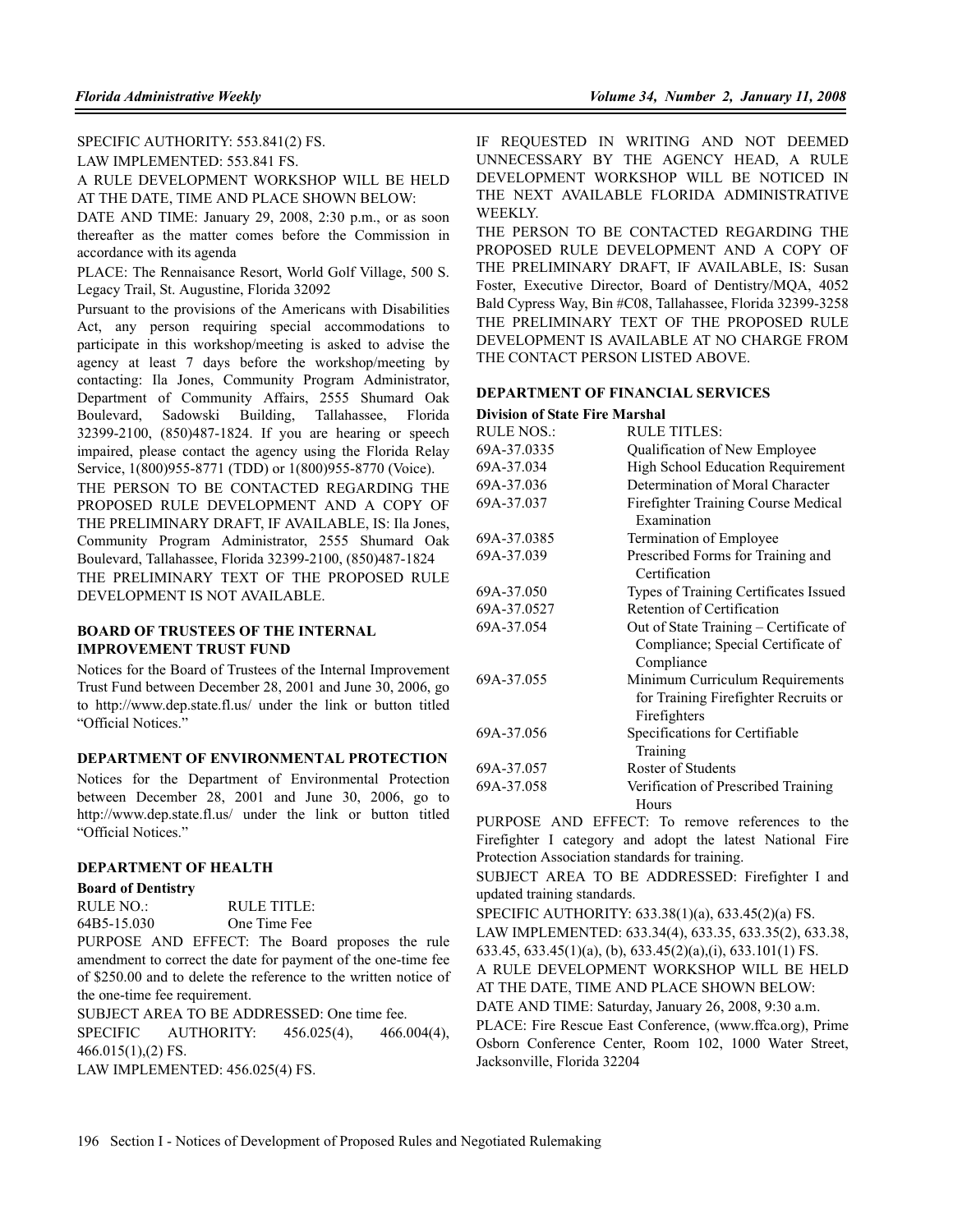Pursuant to the provisions of the Americans with Disabilities Act, any person requiring special accommodations to participate in this workshop/meeting is asked to advise the agency at least 5 days before the workshop/meeting by contacting: Lesley Mendelson, (850)413-5004. If you are hearing or speech impaired, please contact the agency using the Florida Relay Service, 1(800)955-8771 (TDD) or 1(800)955-8770 (Voice).

THE PERSON TO BE CONTACTED REGARDING THE PROPOSED RULE DEVELOPMENT AND A COPY OF THE PRELIMINARY DRAFT, IF AVAILABLE, IS: Lesley Mendelson, Department of Financial Services 200 East Gaines Street, Tallahassee, Florida 32399, (850)413-5004

THE PRELIMINARY TEXT OF THE PROPOSED RULE DEVELOPMENT IS AVAILABLE AT NO CHARGE FROM THE CONTACT PERSON LISTED ABOVE.

#### **DEPARTMENT OF FINANCIAL SERVICES**

#### **Division of Consumer Services**

| RULE NO.: | RULE TITLE:                                |
|-----------|--------------------------------------------|
| 69J-2.003 | <b>Mediation Procedures for Resolution</b> |
|           | of Disputed Personal Lines                 |
|           | Insurance Claims Arising from the          |
|           | 2004 and 2005 Hurricanes and               |
|           | <b>Tropical Storms</b>                     |

PURPOSE AND EFFECT: The proposed rule defines terms used in the rule and in Section 627.7015, F.S., and specifies the information that shall be submitted by an insured in order to initiate mediation. This amendment also makes clerical revisions to the existing rule, and addresses other matters relating to the mediation program governed by the rule.

SUBJECT AREA TO BE ADDRESSED: The definitions of "dispute" and "filed" and other changes relating to mediation procedures for resolution of disputed personal lines insurance claims.

SPECIFIC AUTHORITY: 624.308 FS.

LAW IMPLEMENTED: 624.307, 627.7015 FS.

IF REQUESTED IN WRITING AND NOT DEEMED UNNECESSARY BY THE AGENCY HEAD, A RULE DEVELOPMENT WORKSHOP WILL BE HELD AT THE DATE, TIME AND PLACE SHOWN BELOW:

DATE AND TIME: Thursday, January 29, 2008, 11:00 a.m.

PLACE: 116 Larson Building, 200 East Gaines Street, Tallahassee, Florida

Pursuant to the provisions of the Americans with Disabilities Act, any person requiring special accommodations to participate in this workshop/meeting is asked to advise the agency at least 5 days before the workshop/meeting by contacting: Tom Valentine, (850)413-4140 or Tom.Valentine@fldfs.com. If you are hearing or speech impaired, please contact the agency using the Florida Relay Service, 1(800)955-8771 (TDD) or 1(800)955-8770 (Voice).

THE PERSON TO BE CONTACTED REGARDING THE PROPOSED RULE DEVELOPMENT AND A COPY OF THE PRELIMINARY DRAFT, IF AVAILABLE, IS: Tom Valentine, Assistant General Counsel, Department of Financial Services 200 East Gaines Street, Tallahassee, Florida 32399, (850)413-4140

THE PRELIMINARY TEXT OF THE PROPOSED RULE DEVELOPMENT IS AVAILABLE AT NO CHARGE FROM THE CONTACT PERSON LISTED ABOVE.

#### **DEPARTMENT OF FINANCIAL SERVICES**

#### **Division of Consumer Services**

| RULE NO.: | RULE TITLE:                   |
|-----------|-------------------------------|
| 69J-7.004 | Participating Contractors –   |
|           | Application and Participation |
|           | Agreement                     |

PURPOSE AND EFFECT: Section 215.5586(2)(c), Florida Statutes contemplates the Department will establish "qualifications and certification requirements for mitigation contractors," and indicates the "program shall create a process in which contractors agree to participate and homeowners select from a list of participating contractors." Subsection (6) of 215.5586, Florida Statutes provides rulemaking authority to adopt rules governing mitigation contractors. This rule establishes an application and qualification process for contractors to participate and be listed as participating contractors. The rule also incorporates a standard agreement form by which contractors may agree to participate.

SUBJECT AREA TO BE ADDRESSED: Qualifications and procedures relating to contractors participating in the My Safe Florida Home Program.

SPECIFIC AUTHORITY: 215.5586(6) FS.

LAW IMPLEMENTED: 215.5586 FS.

IF REQUESTED IN WRITING AND NOT DEEMED UNNECESSARY BY THE AGENCY HEAD, A RULE DEVELOPMENT WORKSHOP WILL BE NOTICED IN THE NEXT AVAILABLE FLORIDA ADMINISTRATIVE **WEEKLY** 

THE PERSON TO BE CONTACTED REGARDING THE PROPOSED RULE DEVELOPMENT AND A COPY OF THE PRELIMINARY DRAFT IS: Ellen Simon, Assistant General Counsel, Department of Financial Services, 200 East Gaines Street, Tallahassee, Florida 32399, (850)413-4270

THE PRELIMINARY TEXT OF THE PROPOSED RULE DEVELOPMENT IS:

69J-7.004 Participating Contractors – Application and Participation Agreement.

(1) Definitions.

As used in this rule the following abbreviations and definitions apply: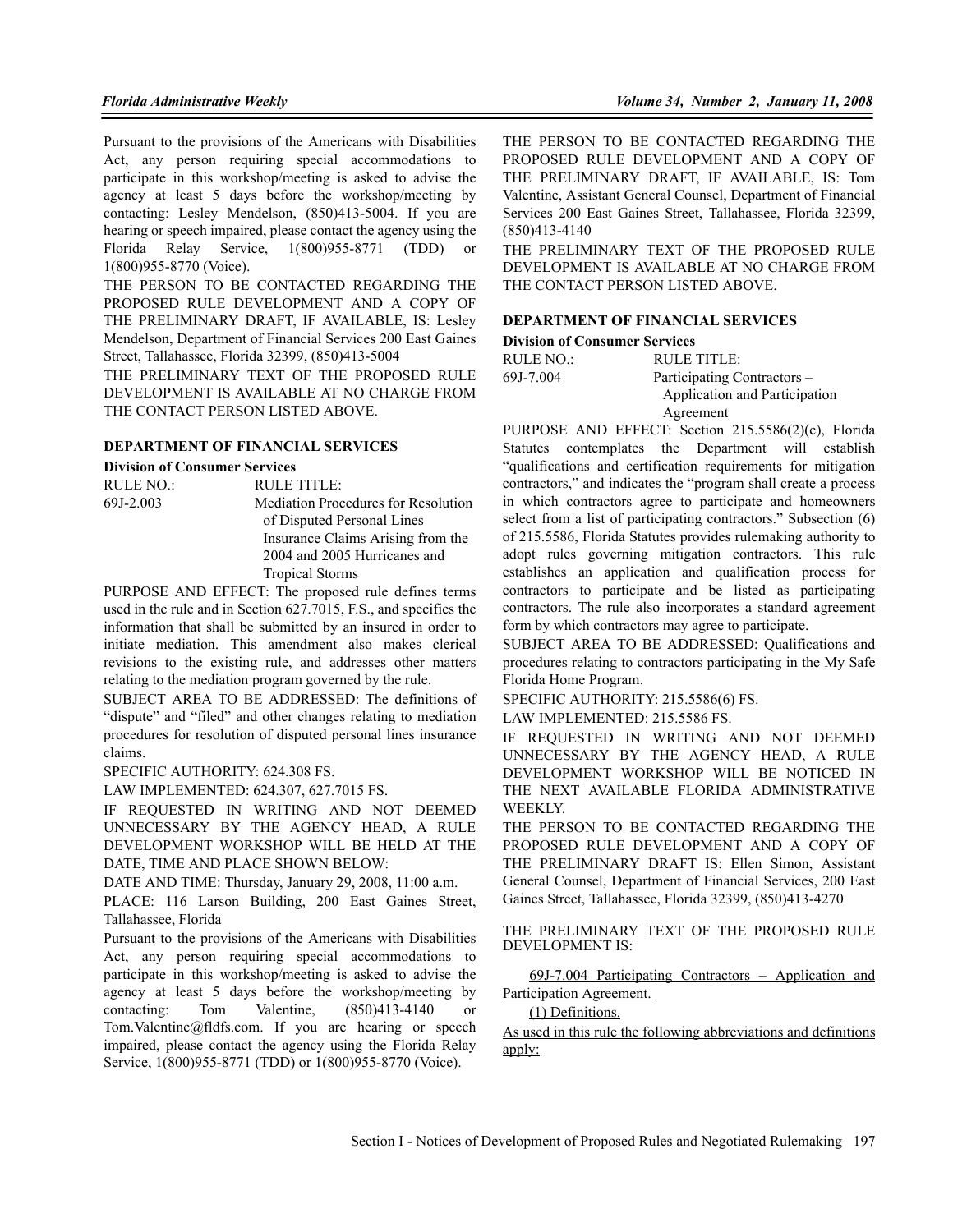(a) "Applicant" means any person or entity applying to become a Participating Contractor.

(b) "Contractor license" means a license that is issued by a government agency based on taking and passing a competency test and/or meeting certain experience requirements, as required by local or state authorities under applicable Florida statute or local ordinance. The phrase "contractor license" as used herein does not refer to business or occupational licenses that are obtained by paying a fee or tax. A business or occupational license is insufficient to qualify any entity as a Participating Contractor. Only contractor licenses issued by Florida state or local government authorities are acceptable for Participating Contractor status in the My Safe Florida Home program.

(c) "CEI" means the Construction Estimating Institute, 5016 Calle Minorga, Sarasota, FL 34242, phone: 1(800)423-7058.

(d) "Department" means the Florida Department of Financial Services.

(e) "DBPR" means the Department of Business and Professional Regulation, operating under Chapter 455, Florida Statutes.

(f) "FCILB" means the Florida Construction Industry Licensing Board, operating under Chapter 489, Florida Statutes.

(g) "FLASH" refers to the Federal Alliance for Safe Homes, 1427 East Piedmont Drive, Suite 2, Tallahassee, FL 32308.

(h) "DBPR/FCILB license" refers to a contractor license issued by DBPR pursuant to authorization by the FCILB.

(i) "MSFH program" means the My Safe Florida Home program created by Section 215.5586, Florida Statutes.

(j) "Participating Contractor" means a contractor as contemplated by Section 215.5586(2)(c), Florida Statutes.

(k) "Grant" refers to a grant under Section 215.5586(2), Florida Statutes.

(2) Participating Contractor Categories.

(a) Persons desiring to be a Participating Contractor in the My Safe Florida Home program under Section 215.5586(2)(c), Florida Statutes, shall apply to the Department of Financial Services in one of the three categories listed below.

1. Category No. 1: INDIVIDUAL WITH DBPR/FCILB CONTRACTOR LICENSE. This applicant category is for an individual who will, in his or her own name, contract with homeowners, or who will contract with homeowners as a sole proprietor doing business under a fictitious name, and the work is to be performed under their certified or registered contractor license(s) issued by the DBPR/FCILB. See, Florida Statutes Section 489.119(1). (If the applicable DBPR/FCILB Contractor License has been issued to the applicant as an

individual, regardless of whether it is a state-certified or state-registered license, this is the category the applicant must use, even if the applicant also has a local contractor's license.).

2. Category No. 2: ENTITY WITH A DBPR/FCILB CERTIFICATE OF AUTHORITY AS A CONTRACTING BUSINESS. This category is for a business entity (corporation, LLC, or partnership) which holds a Certificate of Authority to engage in contracting, issued by DBPR/FCILB. See, Florida Statutes Section 489.119(2).

3. Category No. 3: LOCAL CONTRACTOR LICENSE. This applicant category is for a contractor (individual person or other entity) who does not have a DBPR/FCILB license and who will perform mitigation work under a contractor's license issued by a Florida county or city contractor licensing board or other local authority.

(b) References in this rule to "category" or "categories" means one or more of the three categories identified above, as the context requires, unless expressly indicated otherwise.

(c) The information required to be provided to the Department by an applicant for Participating Contractor status will vary according to the category applied for by the applicant. The information required to be provided, and instructions specific to each category, are set forth in Department form DFS-I4-1808 (effective ), entitled "Participating Contractor On-line Application Form." Interested persons may apply to be a Participating Contractor by filling out the form on-line, at the Contractor's section of the Department's My Safe Florida Home website at www.mysafefloridahome.com.

(3) General matters.

(a) Any decision by the Department to deny or terminate a person or entity's status as a Participating Contractor is subject to hearing rights as may be provided under Section 120.569, Florida Statutes, and related provisions of Chapter 120. Florida Statutes.

(b) To be a Participating Contractor, the applicant must hold in good standing a contractor's license issued by the FCILB, or by a Florida city or Florida county contractor licensing board or authority. Loss of such required licensing shall be grounds for termination of status as a Participating Contractor.

(c) An applicant possessing a state contractor's license(s) issued by DBPR/FCILB, who or which has completed a Participating Contractor application in either category 1. or 2., does not need to complete an additional application under category 3, even if the applicant also holds a local contractor license that is not required to be registered with the FCILB.

(d) An applicant cannot be approved as a Participating Contractor until the Department verifies that the applicant's contractor's license is valid and in good standing. Subsequent to application for Participating Contractor status, the Department will contact the licensing authority that issued that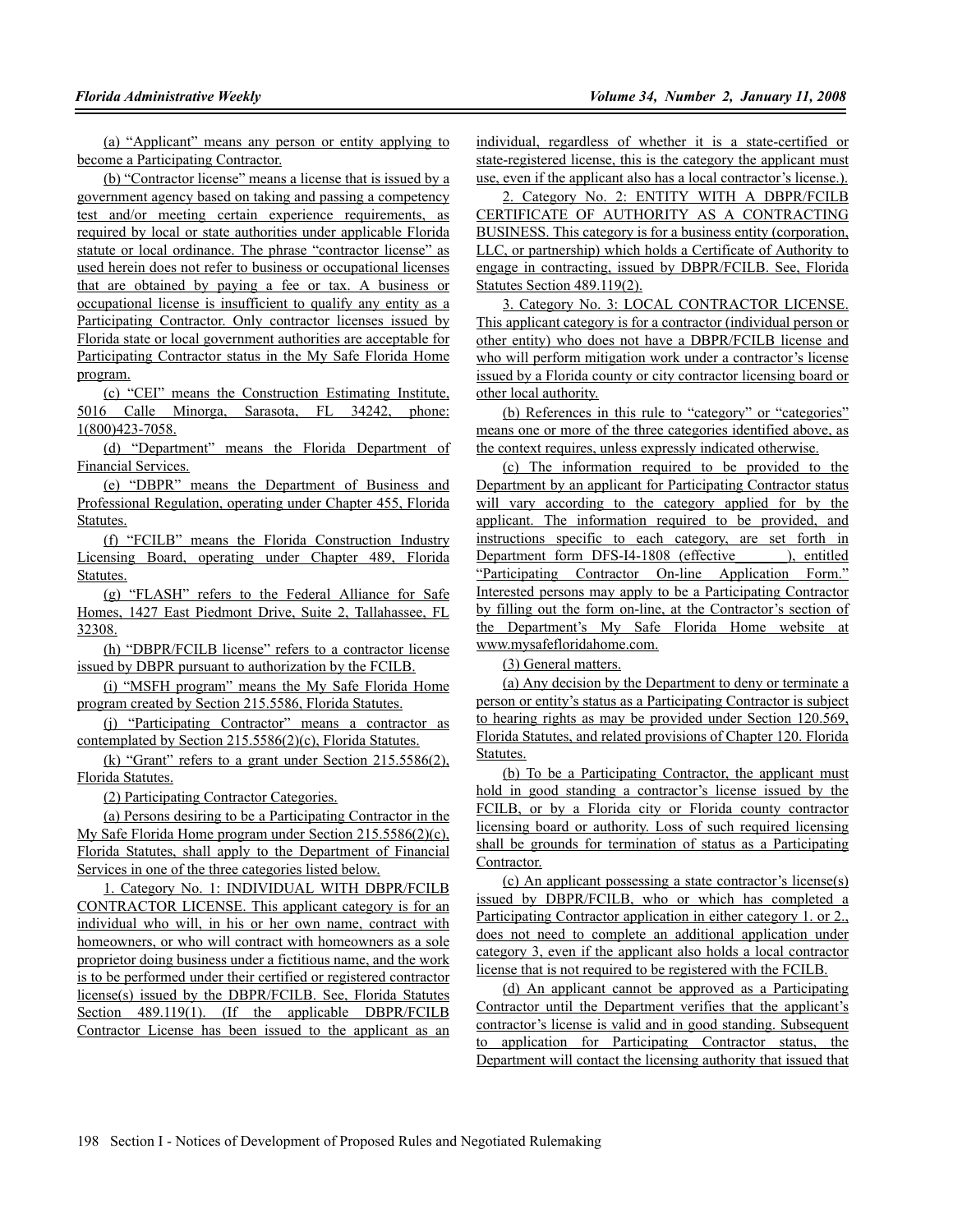license to verify that said license was issued as indicated and is in good standing. An application submitted with inaccurate or incomplete information on the application may delay or prevent the applicant's approval as a Participating Contractor.

(e) The Department will terminate its Participation Agreement with a contractor in the following circumstances:

1. The contractor's licensure as a contractor is revoked or suspended by the contractor's licensing authority.

2. It is determined that the contractor made a material misrepresentation in their application to the Department for Participating Contractor status.

3. Failure to comply with the applicable Florida workers' compensation laws.

4. Displaying incompetency or misconduct in the practice or course of contracting with homeowners.

(f) Designation as a Participating Contractor does not eliminate, modify or expand the existing legal limitations relative to the types of work to be performed, or the geographical locations in which that work may be legally performed, under the Participating Contractor's then existing contractor's license(s).

(g) All work to be performed and materials to be used by a Participating Contractor under a My Safe Florida Home grant must comply with the Participation Agreement. All applicants for Participating Contractor status must agree to the Participation Agreement as set forth in this rule.

(h) The Department publicly lists all Participating Contractors on the Department's My Safe Florida Home website, at http://www.mysafefloridahome.com/participating contractorsListSectionasp. The Department lists only Participating Contractors on its website. The Department does not list on its website suppliers or manufacturers who are not also Participating Contractors.

(i) The Department does not endorse or recommend individual Participating Contractors or products. Participating Contractors shall not advertise or otherwise represent that they or their business is endorsed or recommended by the My Safe Florida Home program, the Department, or the State of Florida. No Participating Contractor or other business may use the logo of the Department or the My Safe Florida Home program.

(j) Upon approval, all Participating Contractors will be assigned a unique Participating Contractor number by the Department. This number can be found on the Department's website list of Participating Contractors.

(k) This rule does not apply to competitively bid contracts between the Department and Participating Contractors for work performed under grants to low income homeowners under Section 215.5586(2)(g), Florida Statutes.

(l) After an application is submitted by the Participating Contractor applicant through the Department's online system, the Department will review the application and verify contractor licensure data. The Department will then mail the applicant a letter, at the address of record shown in the

applicable licensing authority's records, which summarizes the information the applicant supplied, and indicates approval or denial of the application. Any approval is subject to successful completion of training required by this rule. Participating Contractor applicants approved subject to completion of required training, are not published as Participating Contractors on the Department's list of Participating Contractors until they have successfully completed the training required by this rule.

(m) Applicants or Participating Contractors who have questions about the Participating Contractor program, or want to change or delete their listing, should promptly email the Department to that effect at the following email address: ContractorInfo@fldfs.com. The full name and phone number, and Participating Contractor file number if one has been assigned, must be provided.

(4) Information Published on the Department's Online Participating Contractor List.

(a) Upon approval as a Participating Contractor and satisfaction of applicable training requirements specified in this rule, the Participating Contractor applicant will be included in the Department's online list of Participating Contractors. Information submitted in association with the Participating Contractor's application will be included in that online list, and potential customers will be able to view the following information:

1. The business name of the Participating Contractor (it is the Participating Contractor's responsibility to assure that the business name complies with any applicable licensing and fictitious name laws).

2. The Participating Contractor's website address, if any.

3. The Participating Contractor's telephone number(s).

4. The Participating Contractor's street address(es).

### (5) Training.

(a) Prior to being accepted as a Participating Contractor, the contractor must complete the specialized training described in this subsection. The training must be successfully completed by the natural person holding the contractor 's license shown on the Participating Contractor application form. Completion of the training by another natural person in the company does not satisfy the training requirement. There are two options, 1. and 2., below, for successfully completing the required training:

1. A. Free online courses offered by the "Construction Estimating Institute" (CEI). To proceed by this route, the Participating Contractor must go to the CEI website at http://www.estimating.org/mysafefloridahome/ and enter the Participating Contractor's business name and contractor license number. The Participating Contractor must successfully complete the course entitled "How Hurricanes Damage Homes," which includes an overview of the My Safe Florida Home program. The Participating Contractor must also complete at least one other free CEI course from among the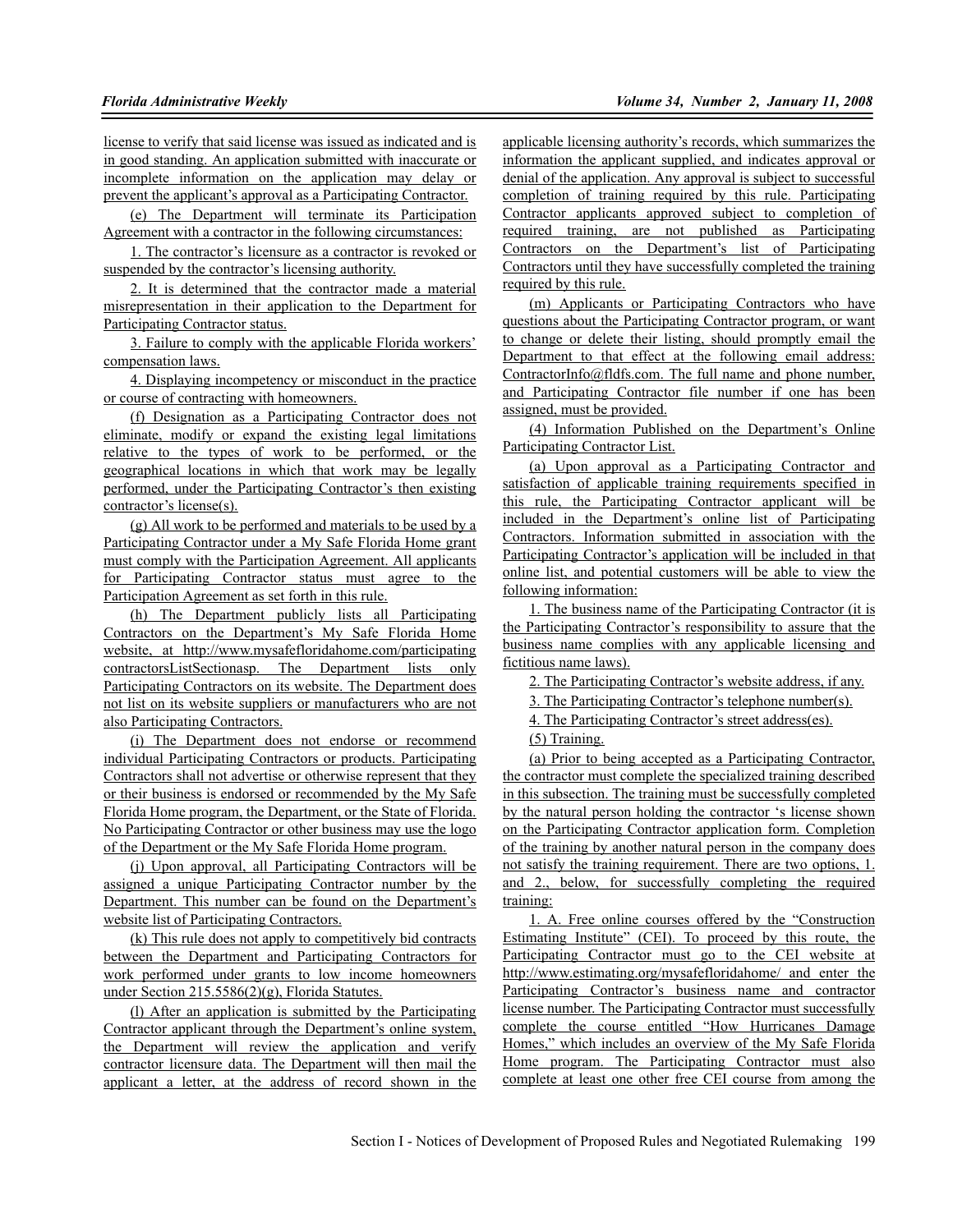following three courses. The choice of course should be selected in accordance with the type of improvements the Participating Contractor plans to perform for participating homeowners.

(I) Strengthening Roofs.

(II) Protecting Openings (Windows, Doors and Garage Doors).

(III) Bracing Gable Ends.

b. At the end of each CEI online training course, the Participating Contractor must successfully complete a short, online test. The Participating Contractor must receive at least a 90% grade on the test in order to successfully complete the course. If the Participating Contractor receives less than a 90% grade, the Participating Contractor may immediately retake the test, or review the training material and take it at a later time.

c. Upon successful completion of the online CEI training, an email notification will be sent by CEI to the My Safe Florida Home program confirming the Participating Contractor's successful completion of the training.

2. If the Participating Contractor has completed the Blueprint for Safety Retrofit – an Introduction, DBPR/FCILB Course Number 0005849 provided by the Federal Alliance for Safe Homes (FLASH), at any time since Jan. 1. 2000, the Participating Contractor will be deemed to have satisfied the training requirement.

(b) The applicant must indicate on its application form whether the applicant has already obtained the required training from one of the two approved sources.

(c) If the applicant has not completed the required training, the applicant may nevertheless submit its application, but will not be approved as a Participating Contractor until:

1. The Construction Estimating Institute (CEI) emails the Department confirmation that the applicant has completed the CEI training (the CEI will automatically email confirmation to the Department as soon as the applicant takes and passes the required tests with a score of at least 90% correct); or

2. The applicant submits to the Department proof of having successfully completed the FLASH Blueprint for Safety course by providing the certificate of completion issued by the course provider, or records provided by the DBPR/FCILB) to: My Safe Florida Home Program, Attention: Participating Contractor Coordinator, Larson Building 5th floor, 200 East Gaines St., Tallahassee FL 32399.

(6) Background Questions. An affirmative answer to any question in the "Background Questions" section of the Participating Contractor online application (form DFS-I4-1808 (effective\_\_\_\_\_\_\_)), does not mean that the applicant is automatically barred from serving as a Participating Contractor, but an affirmative answer will require further inquiry by the Department before the applicant can be approved as a Participating Contractor. Any initial decision by the Department denying an application to the Participating Contractor program is subject to the provisions of Chapter 120, Florida Statutes.

(7) Participation Agreement. As a condition of being a Participating Contractor, all Participating Contractor applicants must agree to the terms and conditions of the "Participation Agreement" that is part of form DFS-I4-1808 (effective\_\_\_\_\_\_\_).

(8) There is hereby adopted and incorporated by reference Department form DFS-I4-1808 (effective ), entitled "Participating Contractor On-line Application Form." Said form shall be used by interested persons to apply for Participating Contractor status, and sets forth the information required to be provided and instructions specific to each category of Participating Contractor applicant.

Specific Authority 215.5586(6) FS. Law implemented 215.5586(2)(g) FS. History–New\_\_\_\_\_\_\_\_\_.

### **DEPARTMENT OF FINANCIAL SERVICES**

#### **Division of Consumer Services**

| RULE NO.: | <b>RULE TITLE:</b>             |
|-----------|--------------------------------|
| 69J-7.005 | My Safe Florida Home Program,  |
|           | Forms For Use Regarding Grants |

PURPOSE AND EFFECT: This rule adopts two forms for use by the My Safe Florida Home program in awarding grants to homeowners. Section 215.5586(2), Florida Statutes provides that homeowners meeting certain criteria may be awarded grants by the Department to upgrade their home against hurricane wind damage. Both low income and non-low income persons may receive grants, but low-income applicants are in part subject to different requirements. This rule adopts two forms by which grants are awarded by the Department to grant applicants. One form is for low-income homeowners, and the other form is for non-low-income homeowners). Each form is a set of three standard documents that are sent together as a package to each homeowner awarded a grant. The three documents that make up each form are: 1) Cover letter awarding the grant; 2) document stating the terms and conditions of the grant; and 3) reimbursement request documents to be used by the homeowner to obtain disbursement of grant funds when the improvements are completed.

SUBJECT AREA TO BE ADDRESSED: Forms and procedures for homeowners applying for grants under the My Safe Florida Home Program.

SPECIFIC AUTHORITY: 215.5586(6) FS.

LAW IMPLEMENTED: 215.5586 FS.

IF REQUESTED IN WRITING AND NOT DEEMED UNNECESSARY BY THE AGENCY HEAD, A RULE DEVELOPMENT WORKSHOP WILL BE HELD AT THE DATE, TIME AND PLACE SHOWN BELOW:

DATE AND TIME: Wednesday, January 30, 2008, 10:00 a.m.

PLACE: 142 Larson Building, 200 East Gaines Street, Tallahassee, Florida

Pursuant to the provisions of the Americans with Disabilities Act, any person requiring special accommodations to participate in this workshop/meeting is asked to advise the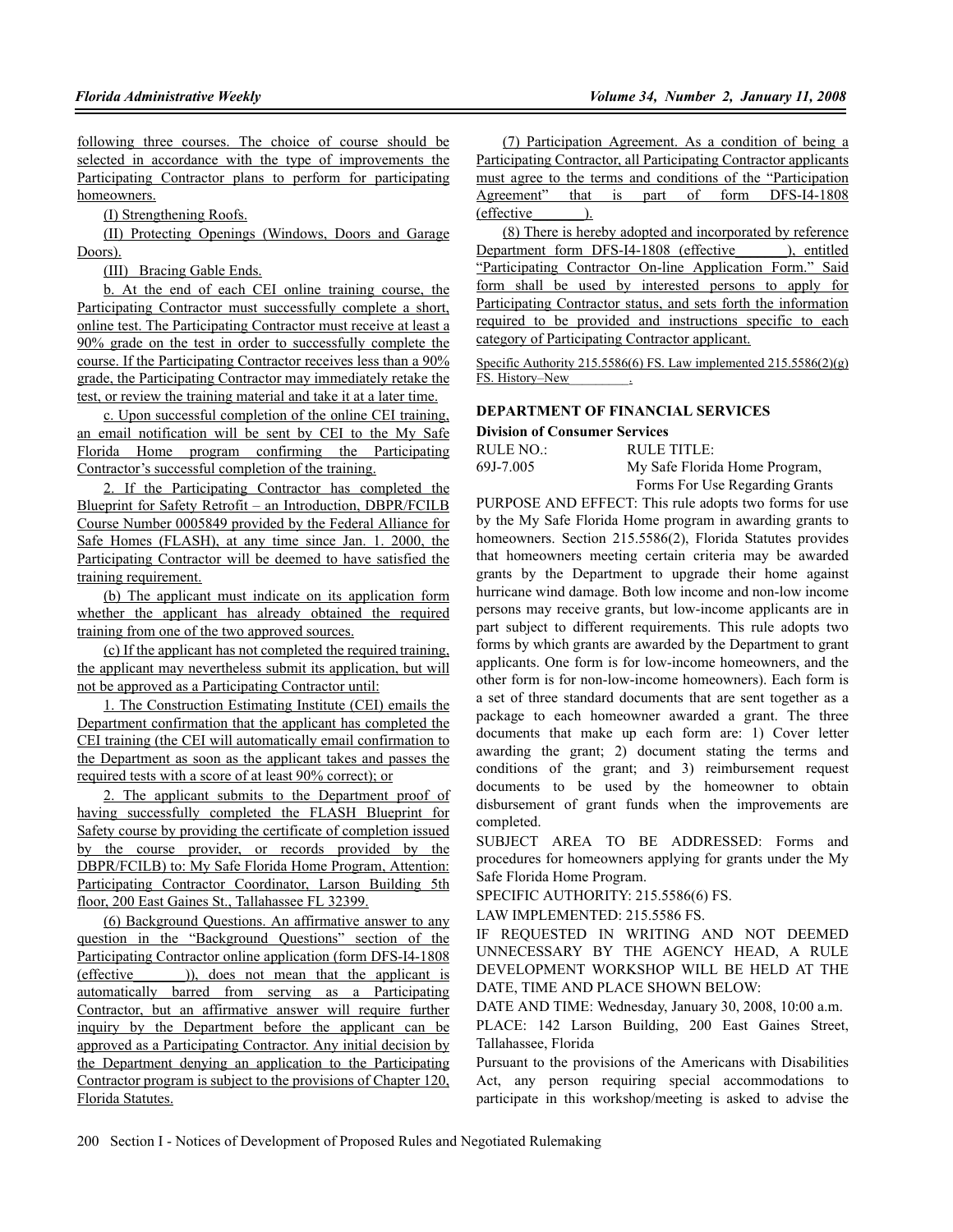agency at least 5 days before the workshop/meeting by contacting: Ellen Simon, (850)413-4270 or Ellen.Simon@fldfs.com. If you are hearing or speech impaired, please contact the agency using the Florida Relay Service, 1(800)955-8771 (TDD) or 1(800)955-8770 (Voice). THE PERSON TO BE CONTACTED REGARDING THE PROPOSED RULE DEVELOPMENT AND A COPY OF THE PRELIMINARY DRAFT IS: Ellen Simon, Assistant General Counsel, Department of Financial Services 200 East Gaines Street, Tallahassee, Florida 32399, (850)413-4270

THE PRELIMINARY TEXT OF THE PROPOSED RULE DEVELOPMENT IS:

69J-7.005 My Safe Florida Home Program, Forms For Use Regarding Grants.

(1) The following forms are hereby adopted and incorporated by reference, for use in the My Safe Florida Home program under Section 215.5586, Florida Statutes:

(a) DFS-I4-1807, "LMI Grant Award Packet (low income)," (effective: 1.

(b) DFS-I4-1806, "Matching Grant Award Packet (non-low income)," (effective: ).

(2) These forms may be obtained from the Department of Financial Services by request directed to the following address: My Safe Florida Home Program, Larson Building, 5th floor, 200 East Gaines Street, Tallahassee FL 32399-0333.

Specific Authority 215.5586(6) FS. Law Implemented 215.5586 FS. History–New \_\_\_\_\_\_\_.

## Section II Proposed Rules

#### **BOARD OF TRUSTEES OF THE INTERNAL IMPROVEMENT TRUST FUND**

Notices for the Board of Trustees of the Internal Improvement Trust Fund between December 28, 2001 and June 30, 2006, go to http://www.dep.state.fl.us/ under the link or button titled "Official Notices."

## **DEPARTMENT OF BUSINESS AND PROFESSIONAL REGULATION**

#### **Barbers' Board**

RULE NO.: RULE TITLE:

61G3-19.009 Display of License

PURPOSE AND EFFECT: The rule amendment sets forth the Department's criteria for the display of license or registration. SUMMARY: The rule amendment sets forth the Department's criteria for the display of license or registration.

SUMMARY OF STATEMENT OF ESTIMATED REGULATORY COSTS: No Statement of Estimated Regulatory Cost was prepared.

Any person who wishes to provide information regarding a statement of estimated regulatory costs, or provide a proposal for a lower cost regulatory alternative must do so in writing within 21 days of this notice.

SPECIFIC AUTHORITY: 476.064(4), 476.184(2) FS.

LAW IMPLEMENTED: 476.184(10) FS.

IF REQUESTED WITHIN 21 DAYS OF THE DATE OF THIS NOTICE, A HEARING WILL BE SCHEDULED AND ANNOUNCED IN THE FAW.

THE PERSON TO BE CONTACTED REGARDING THE PROPOSED RULE IS: Robyn Barineau, Executive Director, Board of Cosmetology, 1940 North Monroe Street Tallahassee, Florida 32399-0750

THE FULL TEXT OF THE PROPOSED RULE IS:

61G3-19.009 Display of License.

(1) A current personal license shall be displayed at all times at the barber's place of employment in plain view of the work station. The license or registration on display shall be the original certificate or a duplicate issued by the Department and shall have attached a 2'' by 2'' photograph taken within the previous two years of the individual whose name appears on the certificate. The certificate with photograph attached shall be permanently laminated as of July 1, 2008. A photograph of the licensee, approximately two inches by two inches and less than two years old shall be attached to the displayed license.

(2) No change.

Specific Authority 476.064(4), 476.184(2) FS. Law Implemented 476.184(10) FS. History–New 4-27-86, Amended 8-31-88, 3-15-93, Formerly 21C-19.009, Amended\_\_\_\_\_\_\_\_\_.

NAME OF PERSON ORIGINATING PROPOSED RULE: Barbers' Board

NAME OF SUPERVISOR OR PERSON WHO APPROVED THE PROPOSED RULE: Barbers' Board

DATE PROPOSED RULE APPROVED BY AGENCY HEAD: September 19, 2007

DATE NOTICE OF PROPOSED RULE DEVELOPMENT PUBLISHED IN FAW: November 16, 2007

### **DEPARTMENT OF ENVIRONMENTAL PROTECTION**

Notices for the Department of Environmental Protection between December 28, 2001 and June 30, 2006, go to http://www.dep.state.fl.us/ under the link or button titled "Official Notices."

#### **DEPARTMENT OF HEALTH**

**Board of Nursing** RULE NO.: RULE TITLE:

64B9-15.009 Disciplinary Guidelines; Range of Penalties; Aggravating and Mitigating Circumstances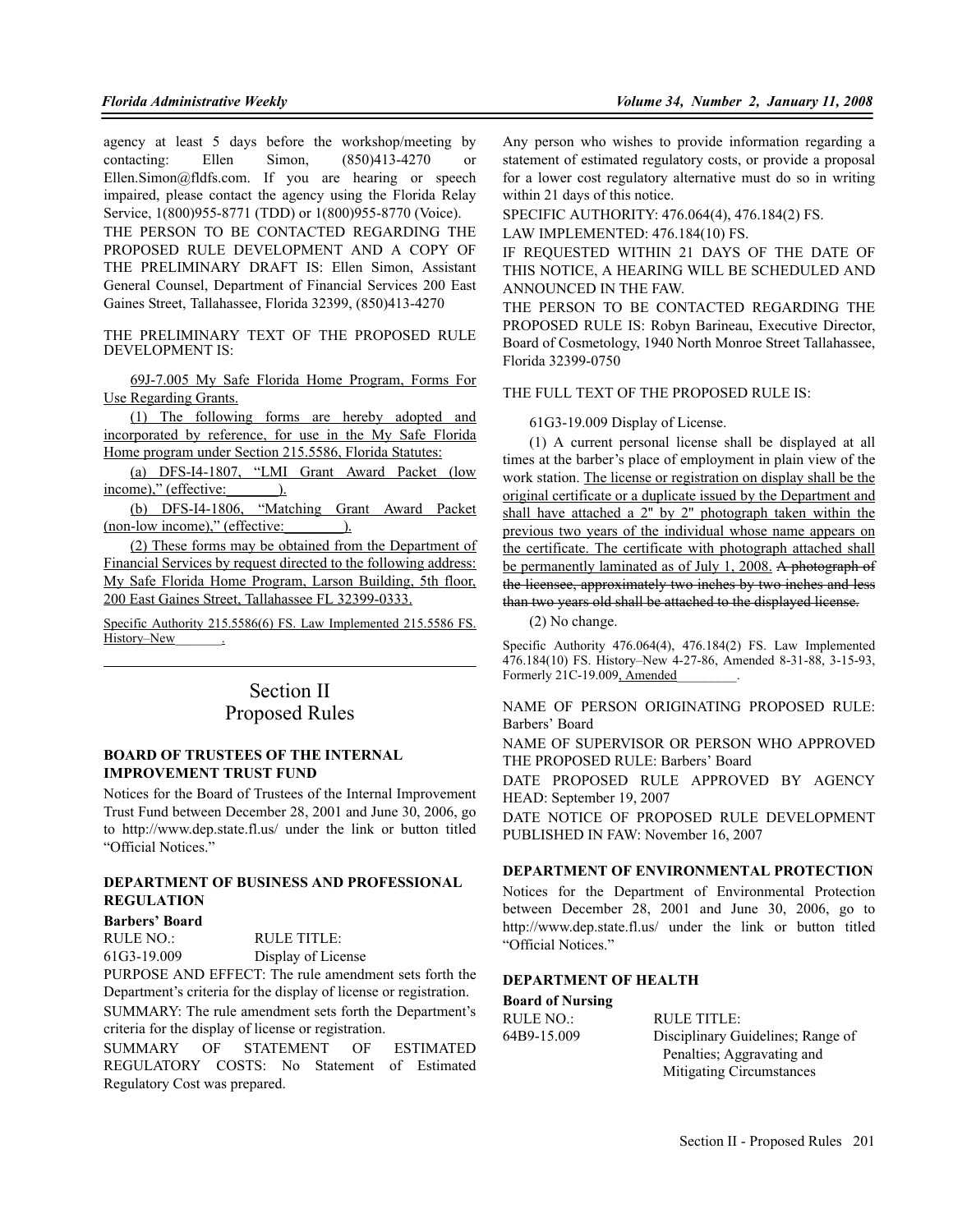PURPOSE AND EFFECT: The purpose and effect is to set forth the disciplinary guidelines for unprofessional conduct by certified nursing assistants.

SUMMARY: The disciplinary guidelines for unprofessional conduct by certified nursing assistants are set forth.

SUMMARY OF STATEMENT OF ESTIMATED REGULATORY COSTS: No Statement of Estimated Regulatory Cost was prepared.

Any person who wishes to provide information regarding a statement of estimated regulatory costs, or provide a proposal for a lower cost regulatory alternative must do so in writing within 21 days of this notice.

SPECIFIC AUTHORITY: 464.204 FS.

LAW IMPLEMENTED: 456.072, 464.204 FS.

IF REQUESTED WITHIN 21 DAYS OF THE DATE OF THIS NOTICE, A HEARING WILL BE SCHEDULED AND ANNOUNCED IN THE FAW.

THE PERSON TO BE CONTACTED REGARDING THE PROPOSED RULE IS: Rick Garcia, Executive Director, Board of Nursing, 4052 Bald Cypress Way, Bin C07, Tallahassee, Florida 32399-3259

## THE FULL TEXT OF THE PROPOSED RULE IS.

64B9-15.009 Disciplinary Guidelines; Range of Penalties; Aggravating and Mitigating Circumstances.

(1) through (2) No change.

(3) The following disciplinary guidelines shall be followed by the Board in imposing disciplinary penalties upon registrants for violation of the noted statutes and rules:

(a) through (gg) No change.

(hh) Intentionally engaging in unprofessional conduct, as defined in Rule 64B9-8.005, F.A.C. (Section 464.018(1)(h), F.S.).

| <b>FIRST OFFENSE</b>  | MINIMUM<br>\$50.00 fine. | MAXIMUM<br>\$150.00 fine.      |
|-----------------------|--------------------------|--------------------------------|
|                       | reprimand and            | reprimand.                     |
|                       | probation.               | suspension                     |
|                       | continuing education     | followed by                    |
| <b>SECOND OFFENSE</b> | \$150.00 fine.           | probation<br>\$150.00 fine and |
|                       | reprimand.               | revocation                     |
|                       | suspension followed      |                                |
|                       | by probation             |                                |

If the unprofessional conduct involves hitting a patient or intentionally causing harm to a patient, the MINIMUM penalty for a FIRST OFFENSE is REVOCATION of the license.

(4) through (6) No change.

Specific Authority 464.204 FS. Law Implemented 456.072, 464.204 FS. History-New 10-28-02, Amended

NAME OF PERSON ORIGINATING PROPOSED RULE: Board of Nursing

NAME OF SUPERVISOR OR PERSON WHO APPROVED THE PROPOSED RULE: Board of Nursing

DATE PROPOSED RULE APPROVED BY AGENCY HEAD: April 12, 2007

DATE NOTICE OF PROPOSED RULE DEVELOPMENT PUBLISHED IN FAW: June 15, 2007

### **DEPARTMENT OF HEALTH**

**Board of Nursing Home Administrators**

RULE NO.: RULE TITLE:

64B10-12.002 Application for Licensure

PURPOSE AND EFFECT: The Board proposes the rule amendment to eliminate the application fee for licensure by endorsement.

SUMMARY: The rule amendment will eliminate the application fee for licensure by endorsement.

SUMMARY OF STATEMENT OF ESTIMATED REGULATORY COSTS: No Statement of Estimated Regulatory Cost was prepared.

Any person who wishes to provide information regarding a statement of estimated regulatory costs, or provide a proposal for a lower cost regulatory alternative must do so in writing within 21 days of this notice.

SPECIFIC AUTHORITY: 468.1685(1), 468.1695(2) FS.

LAW IMPLEMENTED: 456.013(2), 468.013(2), 468.1685(4), 468.1705(1), 468.1735 FS.

IF REQUESTED WITHIN 21 DAYS OF THE DATE OF THIS NOTICE, A HEARING WILL BE SCHEDULED AND ANNOUNCED IN THE FAW.

THE PERSON TO BE CONTACTED REGARDING THE PROPOSED RULE IS: Joe Baker, Jr., Executive Director, Board of Nursing Home Administrators/MQA, 4052 Bald Cypress Way, Bin # C07, Tallahassee, Florida 32399-3257

THE FULL TEXT OF THE PROPOSED RULE IS:

64B10-12.002 Application for Licensure.

(1) The application fee for licensure by endorsement and provisional licensure shall be \$250.00 each.

(2) No change.

Specific Authority 468.1685(1), 468.1695(2) FS. Law Implemented 456.013(2), 468.1685(4), 468.1705(1), 468.1735 FS. History–New 12-26-79, Formerly 21Z-12.02, Amended 1-22-90, Formerly 21Z-12.002, 61G12-12.002, 59T-12.002, Amended 11-4-02, 2-15-06,  $10-15-07$ ,

NAME OF PERSON ORIGINATING PROPOSED RULE: Board of Nursing Home Administrators

NAME OF SUPERVISOR OR PERSON WHO APPROVED THE PROPOSED RULE: Board of Nursing Home Administrators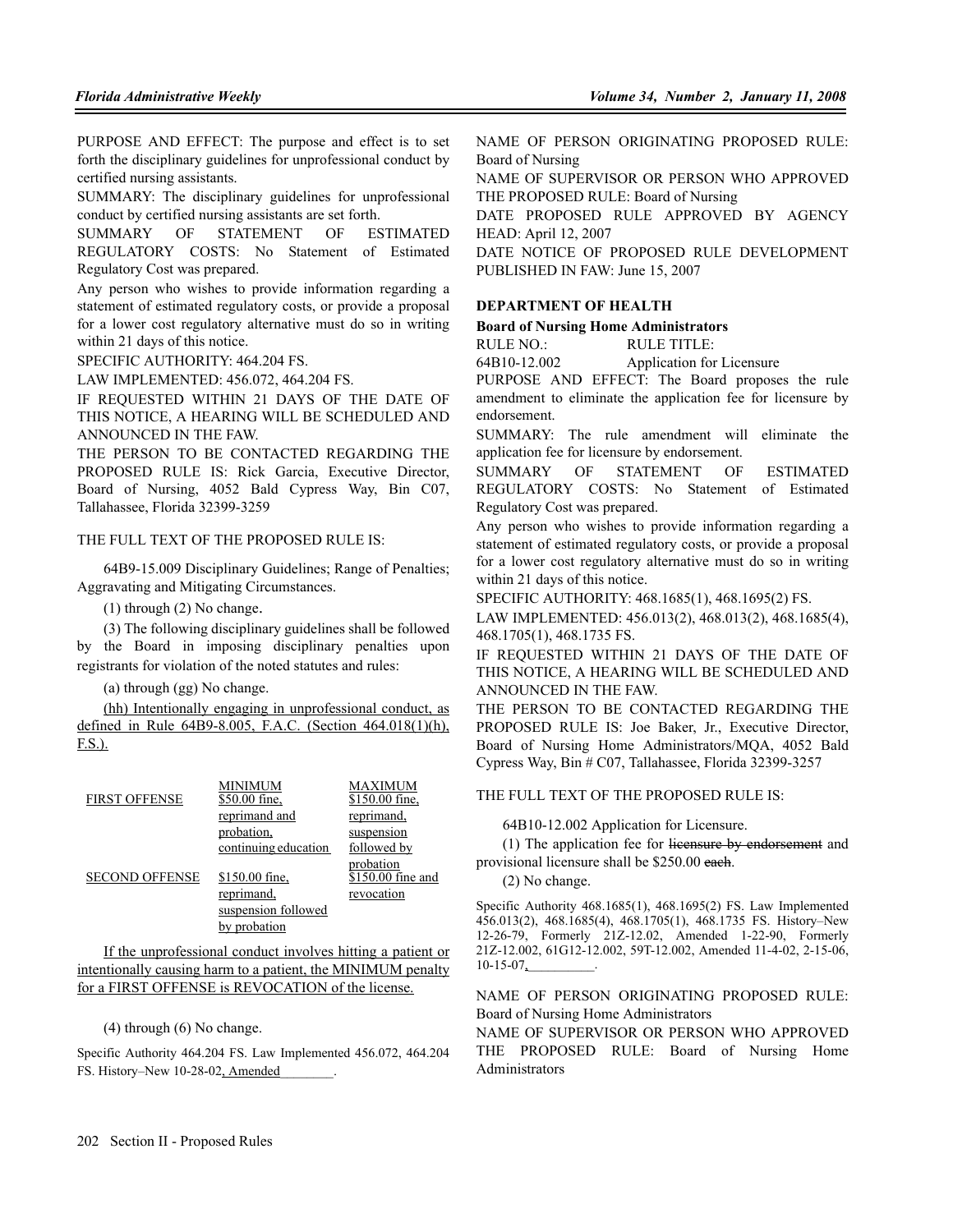DATE PROPOSED RULE APPROVED BY AGENCY HEAD: October 26, 2007 DATE NOTICE OF PROPOSED RULE DEVELOPMENT

PUBLISHED IN FAW: December 21, 2007

#### **DEPARTMENT OF HEALTH**

#### **Board of Nursing Home Administrators**

RULE NO.: RULE TITLE: 64B10-15.002 Criteria for Approved Continuing Education

PURPOSE AND EFFECT: The Board proposes the rule amendment to delete unnecessary language and to add language to clarify the criteria for approved continuing education.

SUMMARY: The rule amendment will delete unnecessary language and to add language to clarify the criteria for approved continuing education.

SUMMARY OF STATEMENT OF ESTIMATED REGULATORY COSTS: No Statement of Estimated Regulatory Cost was prepared.

Any person who wishes to provide information regarding a statement of estimated regulatory costs, or provide a proposal for a lower cost regulatory alternative must do so in writing within 21 days of this notice.

SPECIFIC AUTHORITY: 468.1685(1), 468.1725(3) FS.

LAW IMPLEMENTED: 456.013, 468.1715, 468.1725 FS.

IF REQUESTED WITHIN 21 DAYS OF THE DATE OF THIS NOTICE, A HEARING WILL BE SCHEDULED AND ANNOUNCED IN THE FAW.

THE PERSON TO BE CONTACTED REGARDING THE PROPOSED RULE IS: Joe Baker, Jr., Executive Director, Board of Nursing Home Administrators/MQA, 4052 Bald Cypress Way, Bin #C07, Tallahassee, Florida 32399-3257

THE FULL TEXT OF THE PROPOSED RULE IS:

64B10-15.002 Criteria for Approved Continuing Education.

(1) through (4) No change.

(5) To satisfy the requirements of this rule, in any biennium a licensee shall have a minimum of forty (40) hours of continuing education credit. In any biennium: attendance in the programs or courses of continuing education include personal presence at a live presentation or video conferencing offering, except a maximum of 10 hours credit may be obtained in any biennium through correspondence courses, home study courses, tape and/or video cassette courses or internet courses in the domains of practice provided the course requires passing a test to be graded by the provider and the passing score is verified by the provider of the course. Video cassette courses shall not exceed 5 hours per subject and must be in one of the domains of practice listed in Rule 64B10-16.005, F.A.C. A validation form shall be signed by the

vendor and the licensee verifying the specific domains of practice covered in the video cassette course and total viewing time. Such verification/validation shall clearly indicate the course is a "correspondence course," "home study course," "tape or video cassette course" or "internet course" and that the licensee passed the course in order to be accepted as proof of attendance.

(a) A licensee shall have a minimum of twenty (20) hours of continuing education credits that include personal attendance at a live presentation.

(b) A licensee is allowed a maximum of twenty (20) hours of continuing education credits for web-based, video or audio-transmitted, or on-line instruction programs that require the licensee to interact or communicate back and forth with the instructor during the presentation of the program.

(c) A licensee is allowed a maximum of ten (10) hours home-study continuing education credits. Home-study education is independent study and includes pre-recorded programs that were previously classified as live or interactive under subsections  $(5)(a)$  and  $(5)(b)$ . Home-study courses or programs require a certificate of completion.

(6) Providers, and licensees who self-submit continuing education hours earned, shall identify the course type as described in subsection  $(5)$ .

(6) through (10) renumbered (7) through (11) No change.

Specific Authority 468.1685(1), 468.1725(3) FS. Law Implemented 456.013, 468.1715, 468.1725 FS. History–New 12-11-80, Amended 2-20-83, Formerly 21Z-15.02, Amended 6-22-87, 2-26-89, 12-6-89, 11-11-92, Formerly 21Z-15.002, 61G12-15.002, 59T-15.002, Amended 10-12-97, 12-2-02, 8-11-03, 8-9-04, 2-23-06, 10-24-07,  $\sim$   $\sim$   $\sim$ 

NAME OF PERSON ORIGINATING PROPOSED RULE: Board of Nursing Home Administrators

NAME OF SUPERVISOR OR PERSON WHO APPROVED THE PROPOSED RULE: Board of Nursing Home Administrators

DATE PROPOSED RULE APPROVED BY AGENCY HEAD: October 26, 2007

DATE NOTICE OF PROPOSED RULE DEVELOPMENT PUBLISHED IN FAW: December 21, 2007

#### **DEPARTMENT OF HEALTH**

#### **Board of Nursing Home Administrators**

RULE NO.: RULE TITLE:

64B10-15.0021 Approved Providers

PURPOSE AND EFFECT: The Board proposes the rule amendment to update the rule title; delete unnecessary language and add reference to Rule 64B10-12.017, F.A.C., to the rule; and add new language regarding requirements for licensees seeking approval status of a continuing education program.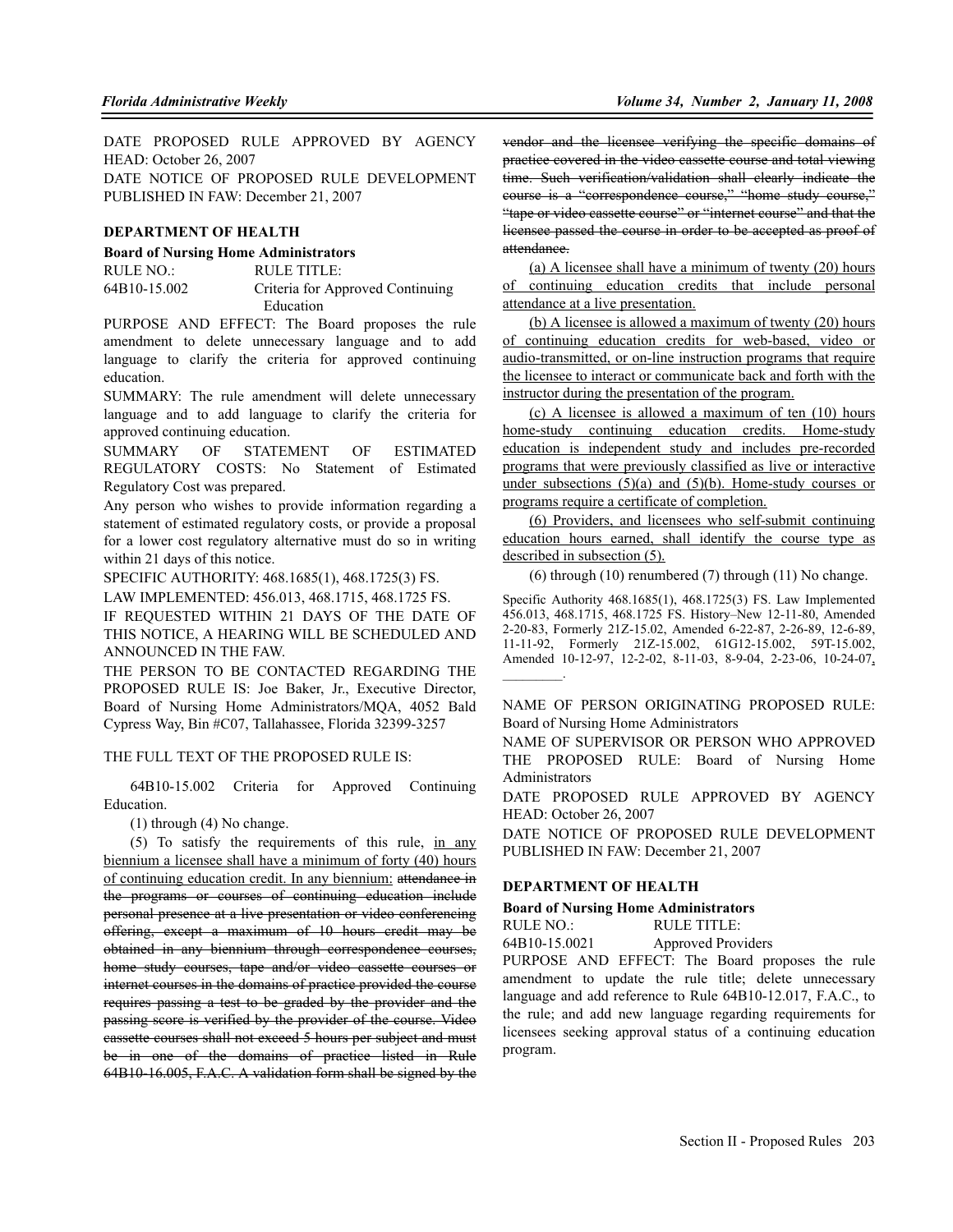SUMMARY: The rule amendment will update the rule title; delete unnecessary language and add reference to Rule 64B10-12.017, F.A.C., to the rule; and add new language regarding requirements for licensees seeking approval status of a continuing education program.

SUMMARY OF STATEMENT OF ESTIMATED REGULATORY COSTS: No Statement of Estimated Regulatory Cost was prepared.

Any person who wishes to provide information regarding a statement of estimated regulatory costs, or provide a proposal for a lower cost regulatory alternative must do so in writing within 21 days of this notice.

SPECIFIC AUTHORITY: 468.1685, 468.1725 FS.

LAW IMPLEMENTED: 456.1685(5), 468.1715, 468.1725 FS. IF REQUESTED WITHIN 21 DAYS OF THE DATE OF THIS NOTICE, A HEARING WILL BE SCHEDULED AND ANNOUNCED IN THE FAW.

THE PERSON TO BE CONTACTED REGARDING THE PROPOSED RULE IS: Joe Baker, Jr., Executive Director, Board of Nursing Home Administrators/MQA, 4052 Bald Cypress Way, Bin # C07, Tallahassee, Florida 32399-3257

#### THE FULL TEXT OF THE PROPOSED RULE IS:

64B10-15.0021 Approved Providers.

(1) No change.

(2) The applicant seeking approval status shall submit to the board the following:

(a) through (g) No change.

(h) Evidence that the fee specified in Rule 64B10-12.017,

F.A.C., has been paid by the provider or sponsor.

(3) Those applying for provider status shall pay an initial fee of \$250.00. A provider seeking to renew approved provider status, shall pay a biennial renewal fee of \$250.00.

(4) through (6) renumbered (3) through (5) No change.

(6) The licensee seeking approval status of a continuing education program shall submit to the Board the following information:

(a) Compliance with the criteria or course contact specified in subsections (2)(a)-(h) above and date and time of each course; or

(b) Submission of the course number if the program previously has been approved by the National Association of Boards of Examiners of Long Term Care Administrators (NAB).

Specific Authority 468.1685, 468.1725 FS. Law Implemented 456.1685(5), 468.1715, 468.1725 FS. History–New 2-20-83, Amended 7-31-84, Formerly 21Z-15.021, Amended 3-5-89, 3-15-90, Formerly 21Z-15.0021, 61G12-15.0021, 59T-15.0021, Amended 11-15-99, 8-9-04, 3-14-06,

NAME OF PERSON ORIGINATING PROPOSED RULE: Board of Nursing Home Administrators

NAME OF SUPERVISOR OR PERSON WHO APPROVED THE PROPOSED RULE: Board of Nursing Home Administrators

DATE PROPOSED RULE APPROVED BY AGENCY HEAD: October 26, 2007

DATE NOTICE OF PROPOSED RULE DEVELOPMENT PUBLISHED IN FAW: December 21, 2007

## Section III Notices of Changes, Corrections and Withdrawals

#### **BOARD OF TRUSTEES OF THE INTERNAL IMPROVEMENT TRUST FUND**

Notices for the Board of Trustees of the Internal Improvement Trust Fund between December 28, 2001 and June 30, 2006, go to http://www.dep.state.fl.us/ under the link or button titled "Official Notices."

#### **DEPARTMENT OF MANAGEMENT SERVICES**

#### **Personnel Management System**

| RULE NOS.: | <b>RULE TITLES:</b>           |
|------------|-------------------------------|
| 60L-35.001 | Scope and Purpose             |
| 60L-35.002 | Definitions                   |
| 60L-35.003 | Minimum Requirements          |
| 60L-35.004 | Career Service                |
| 60L-35.005 | Selected Exempt Service       |
| 60L-35.006 | Senior Management Service     |
| 60L-35.007 | <b>Transitional Provision</b> |
|            | <b>NOTICE OF CHANGE</b>       |
|            |                               |

Notice is hereby given that the following changes have been made to the proposed rule in accordance with subparagraph 120.54(3)(d)1., F.S., published in Vol. 33, No. 27, July 6, 2007 issue of the Florida Administrative Weekly.

## PERFORMANCE EVALUATION MANAGEMENT **SYSTEM**

60L-35.001 Scope and Purpose.

This chapter sets forth the rules governing the Performance Evaluation Management System, which is the method basis for reviewing and evaluating the job performance of employees in the state's Career Service, Selected Exempt Service, and Senior Management Service. The Performance Evaluation Management System enables employees to receive feedback concerning performance of assigned duties and responsibilities. It informs them of their strengths and areas of needed improvement in job performance, identifies current and future training needs, and provides documentation for awarding discretionary merit increases, and lump sum bonuses in accordance with Section 110.1245(2), Florida Statutes.

Specific Authority 110.1055, 110.224(3), 110.403, 110.605 FS. Law Implemented 110.1245(2)(b)5., 110.224, 110.403(1)(b), 110.605(1)(b) FS. History–New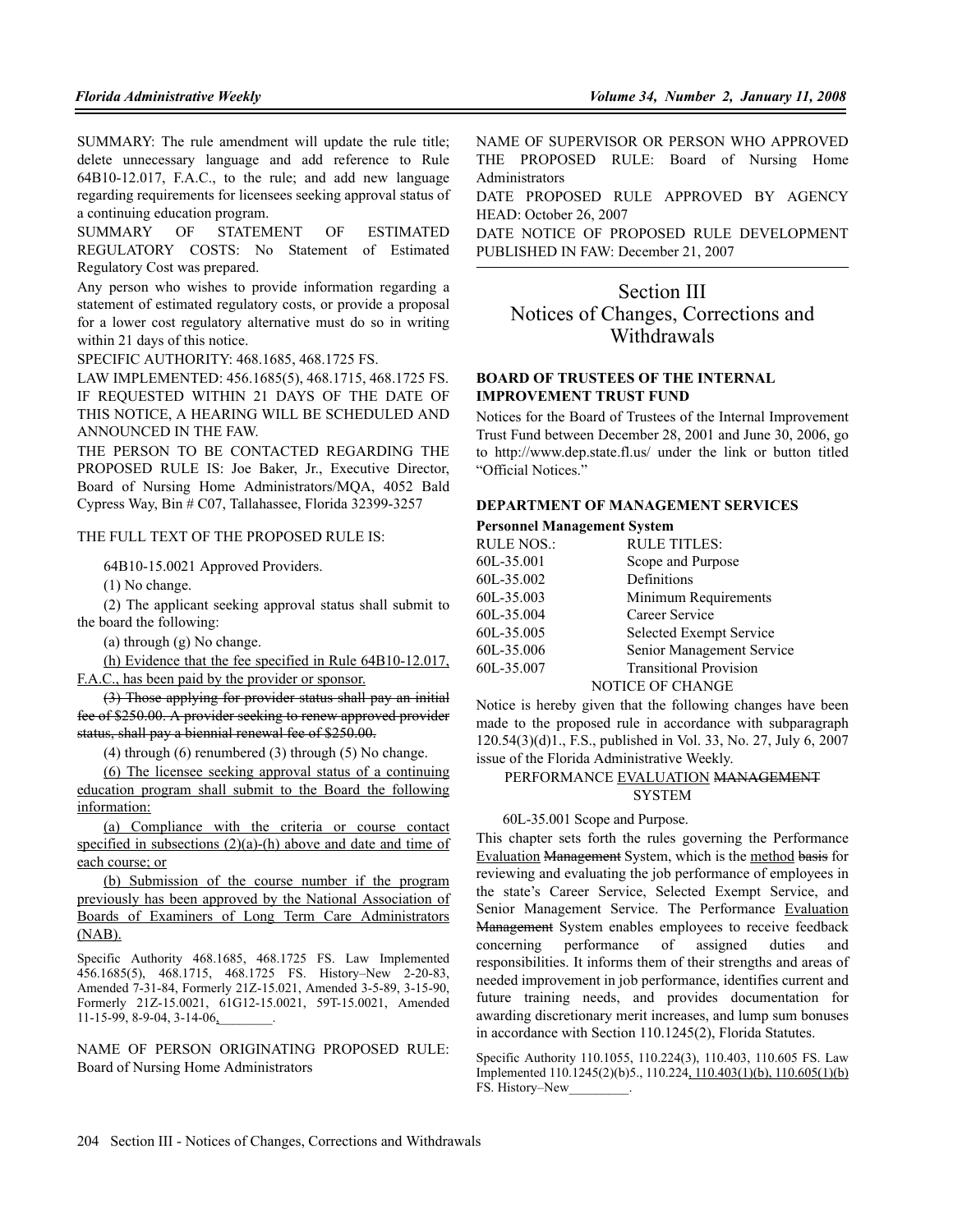60L-35.002 Definitions.

For the purpose of administering this chapter, the following definitions shall apply:

(1) Agency Designated Evaluation Date – The date selected by an agency which begins the 60-day period within which all annual evaluations shall be conducted.

(2) Evaluation Period – The period of time covered by the performance plan, not to exceed one year.

(3) Overall Rating – The average of the individual ratings for each performance expectation reviewed that shall indicate the employee's level of performance for the evaluation period, which is derived as follows: In calculating this average, all digits four or more places to the right of the decimal shall be dropped.

(a) Calculate the average of all of the individually-rated expectations. In calculating this average, all digits three or more places to the right of the decimal shall be dropped. No rounding shall be used in this calculation.

(b) Locate the numeric range in which the calculated average falls on the below chart and assign the corresponding overall rating.

#### OVERALL RATING SCALE

| <b>NUMERIC RANGE</b> | <b>OVERALL RATING</b>    |
|----------------------|--------------------------|
| 4.75 and above       | <b>Outstanding</b>       |
| $4.00 - 4.74$        | Commendable              |
| $3.00 - 3.99$        | Satisfactory             |
| $2.75 - 2.99$        | <b>Needs Improvement</b> |
| 2.74 and below       | Unsatisfactory           |

(4) Performance Evaluation – An oral and written assessment of an employee's performance of assigned duties and responsibilities as reflected in the employee's performance expectations and documented on a performance evaluation form.

(5) Performance Expectation – A statement that describes satisfactory performance of an essential specific duty or responsibility as listed in the position description or satisfactory demonstration of an attribute or value that the agency deems necessary for the accomplishment of its and the core missions of the agency. For purposes of this rule, an essential duty or responsibility is a duty or responsibility the successful performance of which is critical to fulfilling the requirements of the position.

(6) Performance Plan – An oral and written notification prepared by the rater in conjunction with the employee that identifies the performance expectations by which the employee will be evaluated at the end of the designated evaluation period.

(7) Rater – The employee's current immediate supervisor or a designated managerial employee who has knowledge of the employee's duties, responsibilities and job performance.

Specific Authority 110.1055, 110.224(3), 110.403, 110.605 FS. Law Implemented 110.1245(2)(b)5, 110.224, 110.403(1)(b), 110.605(1)(b) FS. History–New

60L-35.003 Minimum Requirements.

(1) The rater shall conduct a performance planning session with the employee to identify the performance expectations by which an employee shall be evaluated and to review the performance expectations and rating scale. The rater shall also provide an opportunity for employee feedback regarding what is expected of the employee in the position. A performance plan shall be signed by the rater and the employee, indicating that the performance expectations have been discussed. A copy of the signed performance plan shall be made available to the employee. In the event an employee refuses to sign the performance plan, the rater shall make a signed and dated notation on the plan that the employee refused to sign.

(2) The rater shall manage performance by:

(a) Conducting written and oral performance evaluations of his/her employees at least annually. Such evaluations must be completed within sixty (60) calendar days following the agency designated evaluation date.

(b) Providing employees with coaching and meaningful feedback regarding job performance throughout the evaluation period.

(c) Informing the employee orally and in writing throughout the evaluation period, of performance deficiencies and or areas where corrective action to be taken, in order to facilitate the employee's progress toward meeting performance expectations improvement is needed.

(d) Meeting in person with the employee, when practicable, for performance planning and performance evaluation.

(3) At a minimum, a written performance evaluation shall include:

(a) A rating of the employee's job performance during the evaluation period for each performance expectation identified in the performance plan. Each The performance expectations shall be measured using the following scale.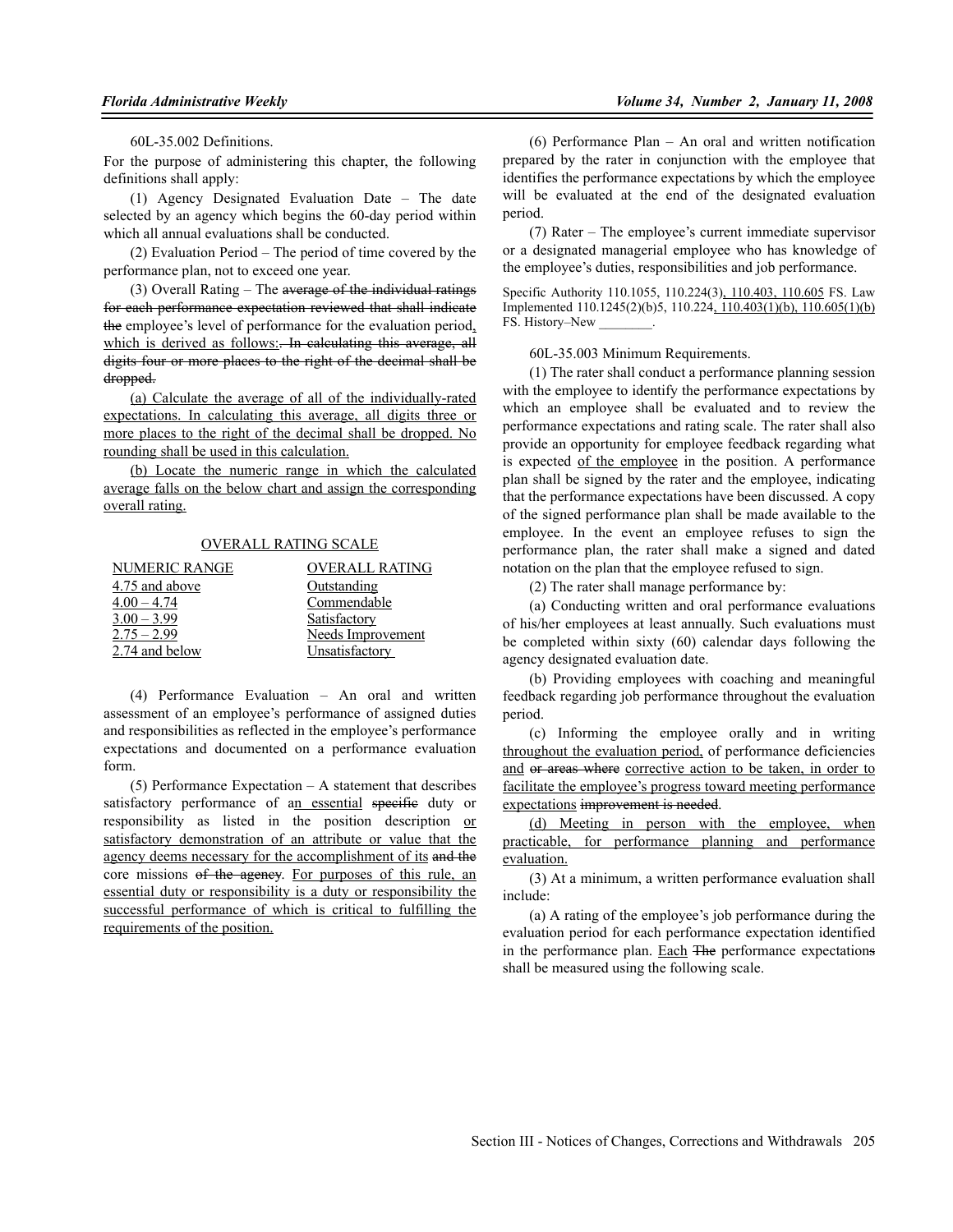#### INDIVIDUAL PERFORMANCE EXPECTATIONS MANAGEMENT SYSTEM RATING SCALE

| <b>RATING</b>                | <b>NUMERIC</b> |                                                                                                                                                                                                                                                                                                                                                                                                                                                                       |
|------------------------------|----------------|-----------------------------------------------------------------------------------------------------------------------------------------------------------------------------------------------------------------------------------------------------------------------------------------------------------------------------------------------------------------------------------------------------------------------------------------------------------------------|
|                              | <b>SCALE</b>   | DEFINITION AND EXAMPLES                                                                                                                                                                                                                                                                                                                                                                                                                                               |
| Exceptional                  | 5              | Employee consistently exceeds the performance expectation( $\leftrightarrow$ ) of the<br>position. For example: The employee requires little or no supervision from<br>management in accomplishing his/her tasks and seeks opportunities to<br>enhance the organization. The employee possesses highly advanced job<br>knowledge. The employee is relied upon to solve complex problems and<br>applies creativity and innovative approaches in formulating solutions. |
| Above                        | $\overline{4}$ | Employee consistently meets and often exceeds the performance                                                                                                                                                                                                                                                                                                                                                                                                         |
| Expectations                 |                | expectation( $\left(\frac{1}{5}\right)$ of the position. For example: The employee requires<br>minimal supervision from management in accomplishing his/her tasks. The<br>employee possesses a thorough knowledge of the job, and often solves or<br>assists in solving complex problems.                                                                                                                                                                             |
| Meets                        | 3              | Employee consistently meets and may occasionally exceed the                                                                                                                                                                                                                                                                                                                                                                                                           |
| Expectations                 |                | performance expectation( $\Theta$ ) of the position. For example: The employee<br>requires moderate supervision from management in accomplishing his/her<br>tasks. The employee possesses sufficient knowledge and/or initiative to<br>execute his/her duties and responsibilities.                                                                                                                                                                                   |
| <b>Below</b><br>Expectations | 2              | Employee exhibits inconsistent job performance, but has the capacity to<br>improve to meet the performance expectation( $\Rightarrow$ ) of the position. For<br>example. At times the employee requires close supervision where he/she<br>should be operating on his/her own. The employee sometimes lacks the<br>initiative, and/or job knowledge to execute his/her duties and<br>responsibilities.                                                                 |
| Unacceptable                 | 1              | Employee consistently fails to meet the designated performance<br>expectation( $\epsilon$ ). For example: $t$ The employee requires close supervision and<br>his/her work requires continual correction. The employee's job knowledge<br>is insufficient to meet daily requirements.                                                                                                                                                                                  |
| N                            | None<br>given  | No longer applicable or unable to determine.                                                                                                                                                                                                                                                                                                                                                                                                                          |

(b) Comments relating to the employee's job performance for each performance expectation ratings of "Exceptional" and "Above Expectations".

(c) Comments relating to the employee's job performance for each performance expectation rating of "Below Expectations" and "Unacceptable", as well as prescribed developmental activities and corrective action(s) for areas where improvement is required.

(d) The An overall rating of the employee's job performance during the evaluation period, which shall not be adjusted or affected by the ratings of any other employees being rated.

(e) At the agency's discretion, performance plans and evaluations may be reviewed by a higher level authority and comments may be provided. However, cCompleted performance plans and evaluations shall not be changed by a higher level authority.

(4) Employees with an overall rating of either "Below Expectations" or "Unacceptable" shall be considered to have not met their performance expectations for the position during that evaluation period.

(5) Other than probationary employees addressed in paragraph 60L-35.004(3), F.A.C., eEmployees who do not receive a performance evaluation within sixty (60) calendar days following the agency designated evaluation date shall be considered to have met their performance expectations as documented on their performance plan, and will receive a rating of "Meets Expectations" for each performance expectation and an for the overall rating of "Satisfactory".

(6) A description of training and educational opportunities for the employee may be included as part of the performance planning/evaluation process. Training opportunities may include those available under Sections 110.1099 and 110.235, FS.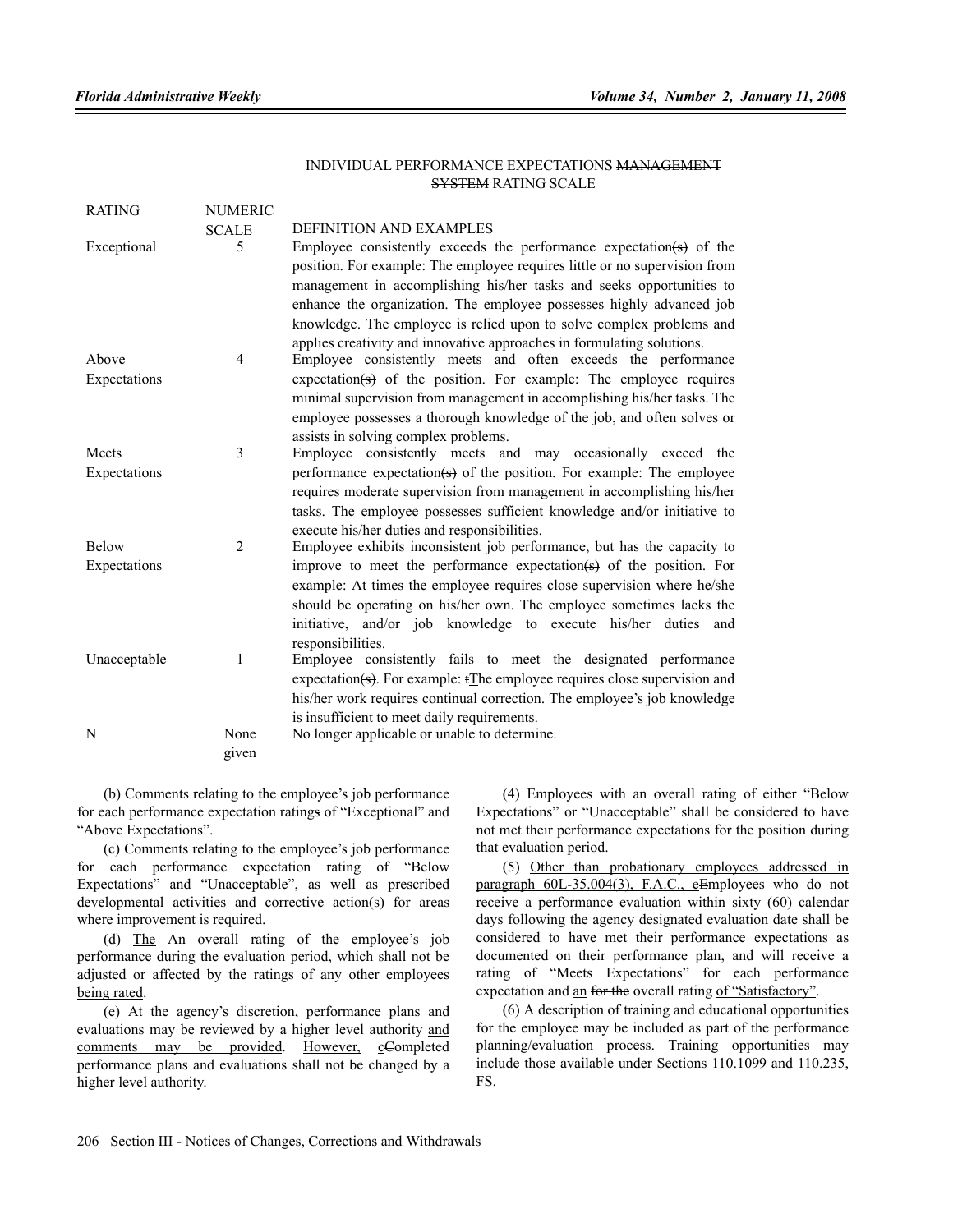(7) The performance evaluation shall be signed by the rater and the employee. The signature of the employee shall indicate only that the employee's job performance has been discussed with the employee and does not imply that the employee agrees or disagrees with the rater's assessment of his/her performance. The employee may attach written comments to the performance evaluation form in response to the evaluation. In the event an employee refuses to sign the performance evaluation, the rater shall make a signed and dated notation on the evaluation that the employee refused to sign.

(8) A performance evaluation is considered to be complete when it has been discussed with the employee and the employee has signed or refused to sign the evaluation. The evaluation shall then be included in the employee's personnel file, and a copy shall be made available to the employee.

(9) Agencies may develop additional internal performance evaluation policies that comply with this performance evaluation management rule. These policies may include:

(a) Provisions for conducting performance evaluations more frequently than designated in the rule.

(b) Instructions regarding when supervisors should take documented corrective action needed to improve an employee's performance level, and when to take further action in accordance with Rule 60L-36.005, F.A.C.

(10) An agency may use forms developed by the Department of Management Services or forms developed by their agency to evaluate and document their employee's performance.

Specific Authority 110.1055, 110.224(3), 110.403, 110.605 FS. Law Implemented 110.1245(2)(b), 110.224, 110.403(1)(b), 110.605(1)(b) FS. History–New

60L-35.004 Career Service.

(1) Agencies shall comply with this performance evaluation management rule when reviewing and evaluating the performance of Career Service employees.

 (2) Upon original appointment, promotion, demotion, or reassignment to a position with different job duties or responsibilities, and at the beginning of each evaluation period, the rater shall conduct a performance planning session with the employee.

(3) Career Service employees in probationary status shall have a performance evaluation completed on or before within thirty (30) calendar days prior to the end of the probationary period provided that, if the probationary period is extended pursuant to agency policy, the extension shall be noted on the evaluation form and the employee shall have another performance evaluation completed on or before within thirty (30) calendar days prior to the end of the extended probationary period. Failure to evaluate the probationary employee on or before the end of the probationary period will result in the employee successfully completing their probationary period.

Specific Authority 110.1055, 110.224(3) FS. Law Implemented  $110.1245(2)(b)$ ,  $110.224$  FS. History–New

60L-35.005 Selected Exempt Service.

(1) Agencies shall comply with this performance evaluation management rule when reviewing and evaluating the performance of Selected Exempt Service employees covered by collective bargaining agreements.

(a) Upon original appointment and at the beginning of each evaluation period, the rater shall conduct a performance planning session with the employee.

(b) Agencies may also incorporate any elements that the agency head deems appropriate for evaluating performance in relationship to the requirements of the position filled by the employee, so long as such elements do not conflict with this rule.

(2) In accordance with Section 110.605(1)(b), Florida Statutes, aAgencies shall develop their own respective performance evaluation management system for reviewing and evaluating the performance of all other Selected Exempt Service employees. Such agency performance management system shall incorporate performance expectations that, at a minimum, address the following:

(a) The efficiency, productivity and effectiveness of the individual employee; and

(b) The efficiency, productivity and effectiveness of the organizational unit(s) under the employee's direction, if applicable.

(3) An agency head may propose for Department approval an alternative performance management system for Selected Exempt Service employees. Provided, however, that performance plans developed for Selected Exempt Service employees who are covered by a collective bargaining agreement shall incorporate performance expectations that, at a minimum, address the following:

(a) The efficiency, productivity and effectiveness of the individual employee; and

(b) The efficiency, productivity and effectiveness of the organizational unit(s) under the employee's direction if applicable.

Specific Authority 110.1055, 110.605(1) FS. Law Implemented  $110.1245(2)(b)$ ,  $110.605(1)(b)$  FS. History–New .

60L-35.006 Senior Management Service.

(1) Agencies shall comply with this performance evaluation management rule when reviewing and evaluating the performance of Senior Management Service employees.

(a) Upon original appointment and at the beginning of each evaluation period, the rater shall conduct a performance planning session with the employee.

(b) The performance plan of Senior Management Service employees shall incorporate performance expectations that, at a minimum, address the following: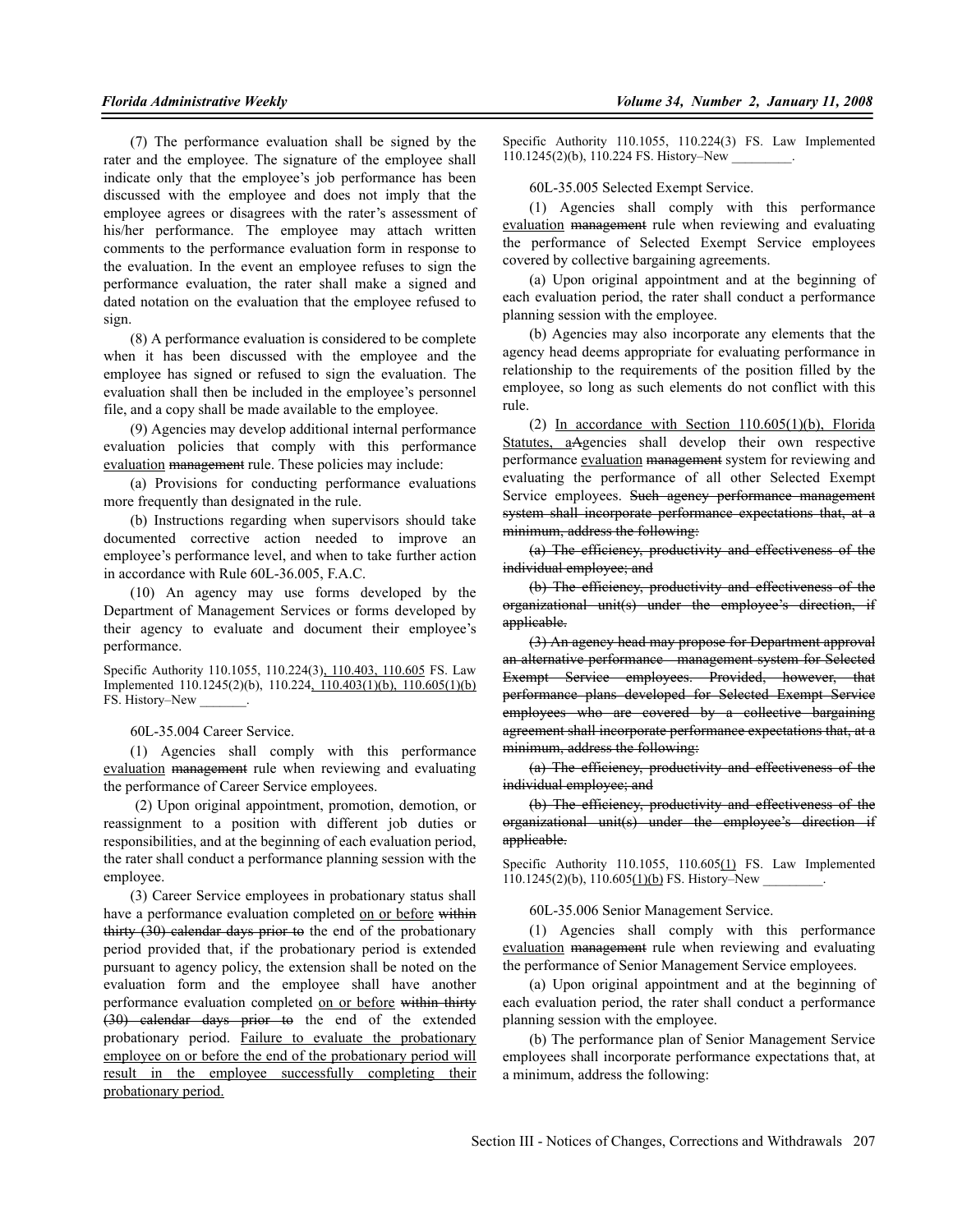1. The efficiency, productivity and effectiveness of the individual employee; and

2. The efficiency, productivity and effectiveness of the organizational unit(s) under the employee's direction.

(c) Agencies may also incorporate any elements that the agency head deems appropriate for evaluating performance in relationship to the requirements of the position filled by the employee, so long as such elements do not conflict with this rule.

(2) An agency head may propose for Department approval an alternative performance evaluation management system for Senior Management Service employees. Such agency systems shall incorporate, at a minimum, performance expectations that address the following:

(a) The efficiency, productivity and effectiveness of the individual employee; and

(b) The efficiency, productivity and effectiveness of the organizational unit(s) under the employee's direction.

Specific Authority 110.1055, <del>110.1099(5), 110.201, 110.224(3),</del> 110.403, 110.605 FS. Law Implemented 110.1245(2)(b)5.,  $110.403(1)$ (b)  $110.224$ ,  $110.227$  FS. History–New ...

60L-35.007 Transitional Provision.

To allow adequate time for agencies to adapt their operational procedures for carrying out the provisions of this rule chapter, agencies have until July 1, 2008 to implement this rule.

Specific Authority 110.1055, 110.201, 110.224(3), 110.403, 110.605 FS. Law Implemented 110.1245(2)(b)5., 110.224, 110.227,  $110.403(1)(b)$ ,  $110.605(1)(b)$  FS. History–New

#### **DEPARTMENT OF BUSINESS AND PROFESSIONAL REGULATION**

#### **Board of Professional Engineers**

RULE NO.: RULE TITLE: 61G15-20.006 Educational Requirements NOTICE OF CHANGE

Notice is hereby given that the following changes have been made to the proposed rule in accordance with subparagraph 120.54(3)(d)1., F.S., published in Vol. 32, No. 30, July 28, 2006 issue of the Florida Administrative Weekly.

This change was made to address a concern expressed by the Joint Administrative Procedure Committee.

When changed, Subsection (2)(a) shall now read as follows:

(2) A non-EAC/ABET accredited engineering degree program (hereinafter "engineering program") which seeks approval pursuant to Section 471.013(1)(a), Florida Statutes, shall submit the following to the Board:

(a) A completed application form "Request for Evaluation" [FBPE/007 (11-07)] and self-study report (which may be obtained from the Board by writing to: Executive Director, Florida Board of Professional Engineers, 2507 Callaway Road, Suite 200, Tallahassee, Florida 32304) and self-study report;

THE PERSON TO BE CONTACTED REGARDING THE PROPOSED RULE IS: Carrie Flynn, Executive Director, Board of Professional Engineers, 2507 Callaway Road, Suite 200, Tallahassee, Florida 32301.

#### **DEPARTMENT OF ENVIRONMENTAL PROTECTION**

Notices for the Department of Environmental Protection between December 28, 2001 and June 30, 2006, go to http://www.dep.state.fl.us/ under the link or button titled "Official Notices."

#### **DEPARTMENT OF HEALTH**

#### **Board of Nursing**

| RULE NO.:   | RULE TITLE:                       |
|-------------|-----------------------------------|
| 64B9-15.009 | Disciplinary Guidelines; Range of |
|             | Penalties; Aggravating and        |
|             | Mitigating Circumstances          |
|             | <b>NOTICE OF WITHDRAWAL</b>       |

Notice is hereby given that the above rule, as noticed in Vol. 33, No. 30, July 27, 2007 issue of the Florida Administrative Weekly has been withdrawn.

## **DEPARTMENT OF HEALTH**

| <b>Board of Pharmacy</b> |                           |
|--------------------------|---------------------------|
| RULE NO.:                | RULE TITLE:               |
| 64B16-27.700             | Definition of Compounding |
|                          | NOTICE OF PUBLIC HEARING  |

The Board of Pharmacy announces a hearing regarding the above rule, as noticed in Vol. 30, No. 50, December 10, 2004 Florida Administrative Weekly.

DATE AND TIME: Tuesday, February 5, 2008, 1:00 p.m., or as soon thereafter as can be heard.

PLACE: Tampa Airport Marriott, Tampa International Airport, Tampa, Florida 33607

GENERAL SUBJECT MATTER TO BE CONSIDERED: To discuss proposed text of the rule.

Pursuant to the provisions of the Americans with Disabilities Act, any person requiring special accommodations to participate in this workshop/meeting is asked to advise the agency at least five days before the workshop/meeting by contacting: Rebecca Poston, Executive Director, Board of Pharmacy, 4052 Bald Cypress Way, Bin #C04, Tallahassee, Florida 32399-3254. If you are hearing or speech impaired, please contact the agency using the Florida Relay Service, 1(800)955-8771 (TDD) or 1(800)955-8770 (Voice).

### **DEPARTMENT OF HEALTH**

**Division of Environmental Health**

| RULE NO.:  | RULE TITLE:      |
|------------|------------------|
| 64E-15.010 | Permits and Fees |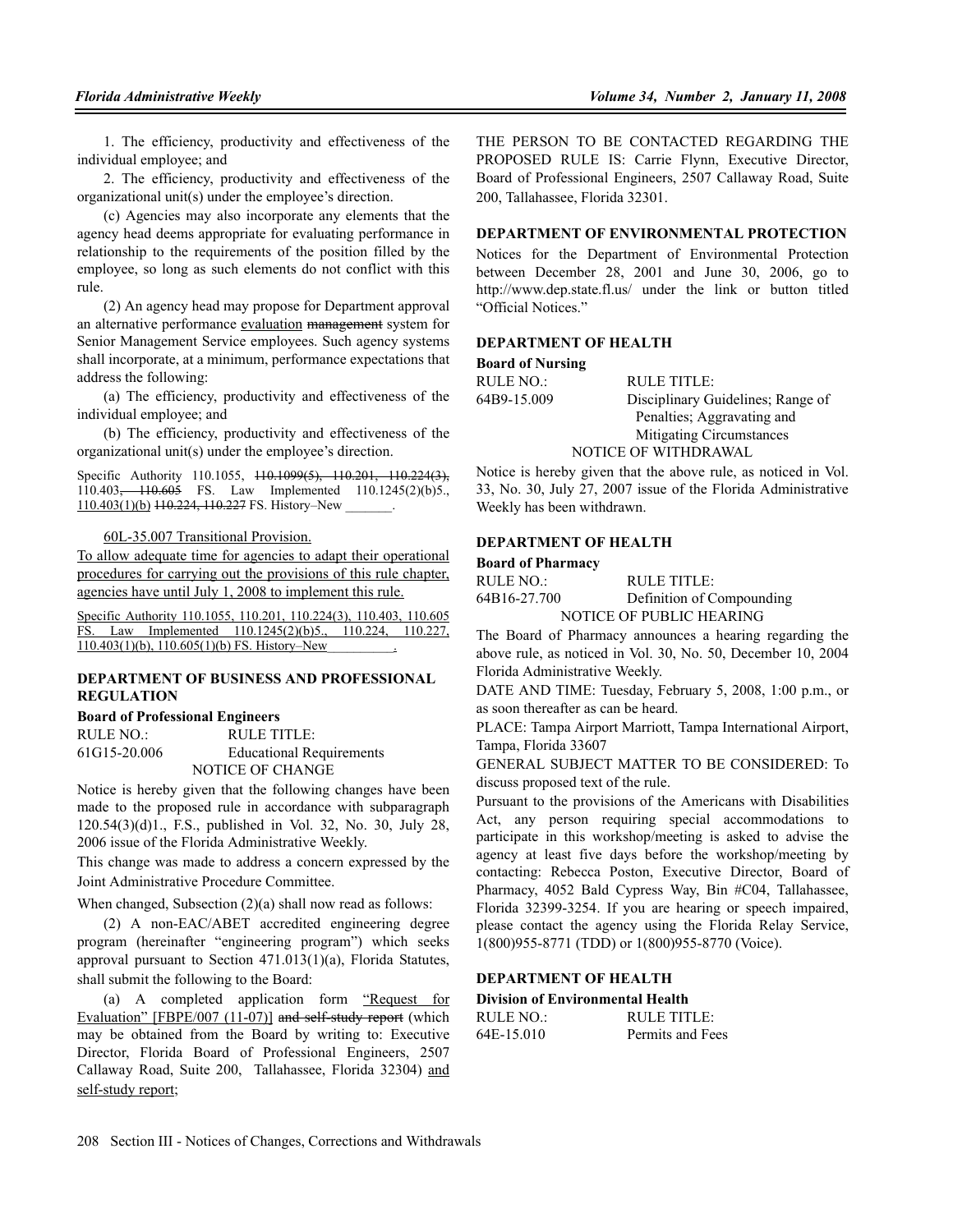#### NOTICE OF CORRECTION

Notice is hereby given that the following correction has been made to the proposed rule in Vol. 33, No. 50, December 14, 2007 issue of the Florida Administrative Weekly.

Relating to Rule 64E-15.010 Permits and Fees. The previously published Notice of Proposed Rulemaking omitted language to offer a hearing if requested. The correct language reads:

IF REQUESTED IN WRITING WITHIN 21 DAYS OF THIS NOTICE, A HEARING WILL BE HELD AT THE DATE, TIME AND PLACE SHOWN BELOW (IF NOT REQUESTED, THIS HEARING WILL NOT BE HELD):

DATE AND TIME: February 4, 2008, 9:00 a.m.

PLACE: 4042 Bald Cypress Way, Conference Room 301, Tallahassee, FL 32399

## **DEPARTMENT OF FINANCIAL SERVICES**

#### **Division of State Fire Marshal**

| RULE NO.:  | RULE TITLE:                     |
|------------|---------------------------------|
| 69A-64.005 | Adjustments to Reflect Consumer |
|            | Price Index                     |
|            | NOTICE OF CORRECTION            |

Notice is hereby given that the following correction has been made to the proposed rule in Vol. 34, No. 1, January 4, 2008 issue of the Florida Administrative Weekly.

Notice is hereby given that the hearing (if requested) on the above referenced rules (published in the January 4, 2008 issue of the Florida Administrative Weekly) has been changed to: DATE AND TIME: Thursday, January 31, 2008, 10:00 a.m. PLACE: The Atrium Building, Third Floor Conference Room, 325 John Knox Road, Tallahassee, Florida

## Section IV Emergency Rules

#### **BOARD OF TRUSTEES OF THE INTERNAL IMPROVEMENT TRUST FUND**

Notices for the Board of Trustees of the Internal Improvement Trust Fund between December 28, 2001 and June 30, 2006, go to http://www.dep.state.fl.us/ under the link or button titled "Official Notices."

#### **AGENCY FOR HEALTH CARE ADMINISTRATION Medicaid**

| Medicaid  |                                      |
|-----------|--------------------------------------|
| RULE NO.: | RULE TITLE:                          |
| 59GER07-5 | Developmental Disabilities           |
|           | Residential Habilitation Services in |
|           | a Licensed Facility Provider Rate    |
|           | Table                                |

SPECIFIC REASONS FOR FINDING AN IMMEDIATE DANGER TO THE PUBLIC HEALTH, SAFETY OR WELFARE: This rule establishes the rates paid developmental disabilities waiver services providers of residential habilitation services for clients of the Agency for Persons with Disabilities.

The Agency for Persons with Disabilities faces a severe and growing budget deficit that creates an immediate danger to the public health, safety, or welfare. The Agency for Persons with Disabilities determined that there was an emergency as defined in Rule 120.54, F.S., that supported adoption of an Emergency Rule.

Adoption of the emergency rule is necessary to assure appropriated dollars are available for the provision of basic services to persons with developmental disabilities, one of Florida's most vulnerable communities. The emergency rule is necessary to conserve legislatively appropriated dollars necessary for the protection of the public health, safety and welfare.

The Agency for Persons with Disabilities (APD) administers the State of Florida's Medicaid waiver programs for persons with developmental disabilities and establishes the rates for residential habilitation services. The Agency for Health Care Administration (AHCA) is designated as the "single state agency" for Medicaid with legislatively delegated authority to adopt the rates for residential habilitation services as administrative rules.

The individuals served are people diagnosed with mental retardation, cerebral palsy, autism, spina bifida, or Prader-Willi syndrome that manifest before the age of 18. They often suffer from complex medical problems as well. Many require assistance with eating, supervision during waking hours, entral nutrition, and multiple medications. The Agency for Persons with Disabilities' (APD) Medicaid waiver programs serve over 30,000 developmentally disabled persons. The Developmental Disabilities Home and Community Based Services Medicaid waiver has a waiting list of over 15,000 developmentally disabled persons who seek services that cannot be provided as the result of APD's severe budget deficit.

No one will be removed from the Developmental Disabilities Home and Community Based Services Medicaid waiver program as a result of the Emergency Rule. Instead, effective January 1, 2008, the Emergency Rule will immediately reduce the rates paid to providers of residential habilitation services by an average of approximately 3% from the rates that were in effect until November 30, 2007. APD determined that this rate reduction will combine with the effect of other actions to reduce the projected deficit enough to permit continued funding of services. The rate reduction is a critical component of a total deficit reduction of approximately 31 million dollars.

APD's other actions in response to the legislature's mandate to reduce the deficit include imposing a 180 hours per month limit on personal care services for adult clients, and eliminating therapeutic massage, homemaker, chore, non-residential support services, and psychological assessment services. The combined savings from those actions are projected to reduce the deficit by \$24.6 million dollars.

Without the savings achieved by the immediate implementation of these residential habilitation rate reductions required by the Florida Legislature, the Agency for Persons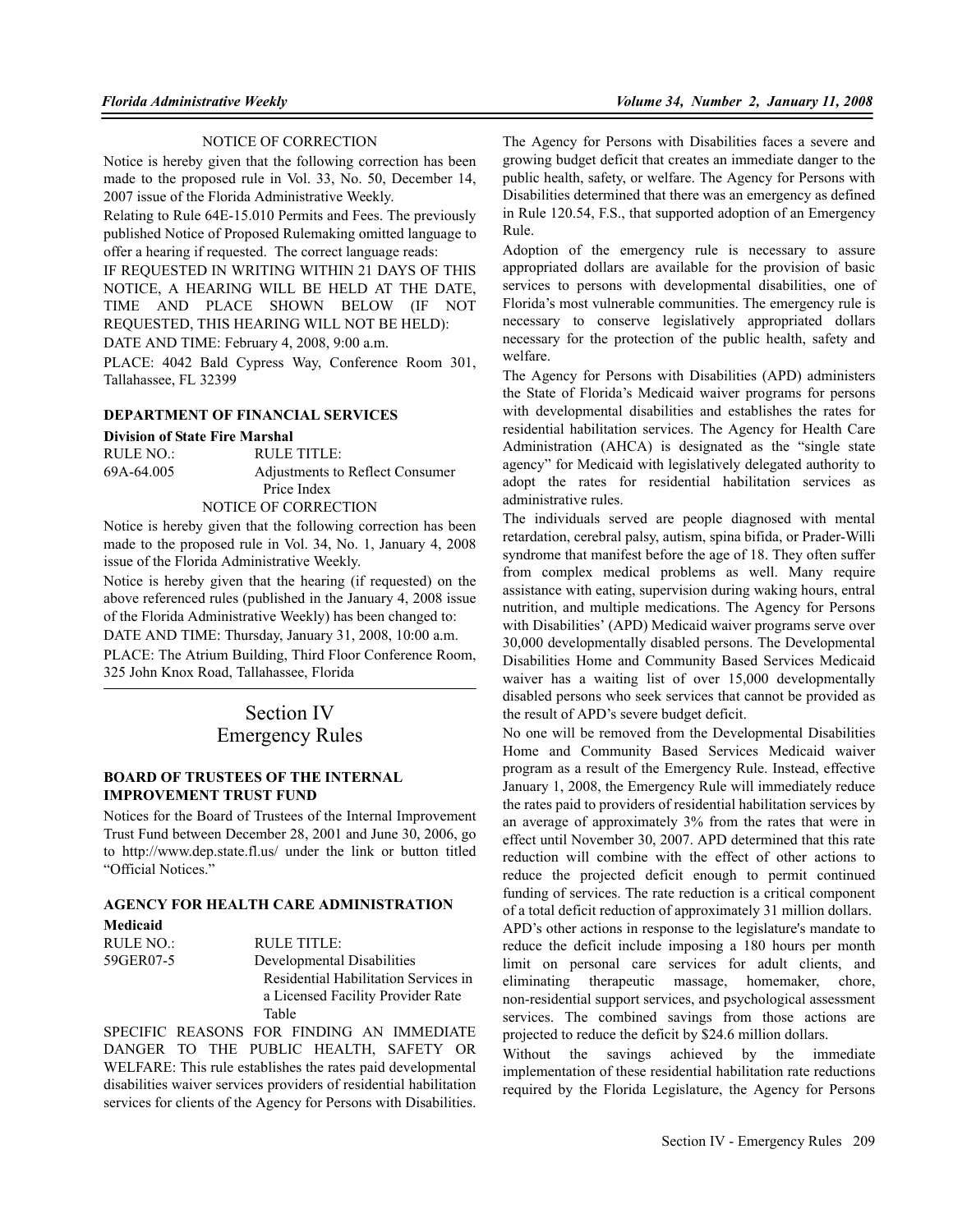with Disabilities' budget deficit will continue to increase by approximately \$1 million per month. In addition, the State of Florida's latest official revenue estimate was revised downward by \$1 billion for the current budget year. This estimate comes after a special session in which the Legislature reduced the current year budget by approximately \$1.1 billion due to a previously projected revenue shortfall. Every dollar not saved now is a dollar that cannot be used to make needed services available to persons with developmental disabilities.

If this rate reduction and the other savings measures mandated by the Legislature are not implemented, the Developmental Disabilities Home and Community Based Services Medicaid waiver program service expenses are projected to exceed the legislative appropriation by \$84,006,018.

This deficit of over \$84 million dollars creates an immediate and continuing danger to the developmentally disabled people APD serves. Thousands of needy go unserved because of it. The consequence of the deficit is that APD will not have a sufficient amount of appropriated funds in the 2007-2008 Fiscal Year to cover the projected expenditures as the budget year ends.

Without the immediate implementation of the rate structure, the Developmental Disabilities Home and Community Based Services Medicaid waiver will not have a sufficient amount of appropriated funds in the 2007-2008 Fiscal Year to cover the projected expenditures as the budget year ends. Consequently, there is an immediate danger to the public health, safety and welfare. There is insufficient time to promulgate a rule through the regular rulemaking process as the rate structure assumes the start date of January 1, 2008 to accomplish the minimum saving necessary for protection of the public health, safety and welfare. Each month the new rate is not in effect, the budget deficit will continue to grow which means the effect of the deficit will be increased.

The Florida Legislature has emphasized curing the financial problems by any means in statute and General Appropriations Act proviso requirements. Section 393.0661(4), F.S. (2007) states:

Nothing in this section or in any administrative rule shall be construed to prevent or limit the Agency for Health Care Administration, in consultation with the Agency for Persons with Disabilities, from adjusting fees, reimbursement rates, lengths of stay, number of visits or number of services, or from limiting enrollment, or making any other adjustment necessary to comply with the availability of moneys and any limitations or direction provided for in the General Appropriations Act.

The budget proviso to the 2007 General Appropriations Act provides:

The agency [for Persons with Disabilities] shall work with the Agency for Health Care Administration to implement the plan to remain within appropriation.

From the funds in Specific Appropriation 270, the agency [for Persons with Disabilities] shall only serve additional clients on the Developmental Disabilities Home and Community Based Services Medicaid waiver if they are in crisis and sufficient funding is made available through attrition.

If the projected deficit is not reduced by at least the amount projected to be saved by the rate reductions of the emergency rule, APD will have to stop enrollment of clients in crisis for waiver service. Clients in crisis are the most vulnerable of the developmentally disabled. Rules 65G-1.046 and 65G-1.047, Florida Administrative Code, establish the process and criteria for determining crisis eligibility and prioritizing those in crisis. The criteria included, in the first priority classification are individuals who are currently homeless, living in a homeless shelter, or living with relatives in an unsafe environment whose health and safety are at risk without immediate provision of waiver services.

Payment for residential habilitation services is a major part of the APD's expenditures. For FY 2006-2007, APD spent \$312,366,441 on residential habitation services. That is approximately 30% of total Developmental Disabilities Home and Community Based Services Medicaid waiver budget and nearly 400% more than any other waiver service. Approximately 6,000 persons receive residential habilitation services. That is 20% of the total number of people receiving Developmental Disabilities Home and Community Based Services Medicaid waiver services. In addition to Developmental Disabilities Home and Community Based Services Medicaid waiver costs, APD spends \$2 million on room and board for children in group homes. APD also pays the difference if an adult's Supplemental Security Income (SSI) payment is less than the standard monthly amount.

The proposed changes will reduce the expenditure for residential habilitation services for the remainder of FY 2007-2008 by about \$6 million dollars. These savings are necessary to help reduce APD's deficit, to comply with Legislative mandates, and to continue to serve the needy at the current level and expand the number APD can help. The Legislature has also required the APD to do all things necessary to cure the deficit. Section 393.0061, F.S. (2007) commands APD to reduce the deficit by all means including limiting services, reducing rates or even limiting the number of people provided services.

No reasonable rate reduction for any other provider group can generate the savings that will be generated by the residential habilitation rate reduction of the emergency rule.

The Legislature also specifically commanded the Agency for Persons with Disabilities to reduce residential habilitation rates and implement a consolidated residential habilitation rate structure to increase savings to the state through a more cost-effective payment method and establish uniform rates for intensive behavioral residential habilitation services. The emergency rule fulfills that requirement.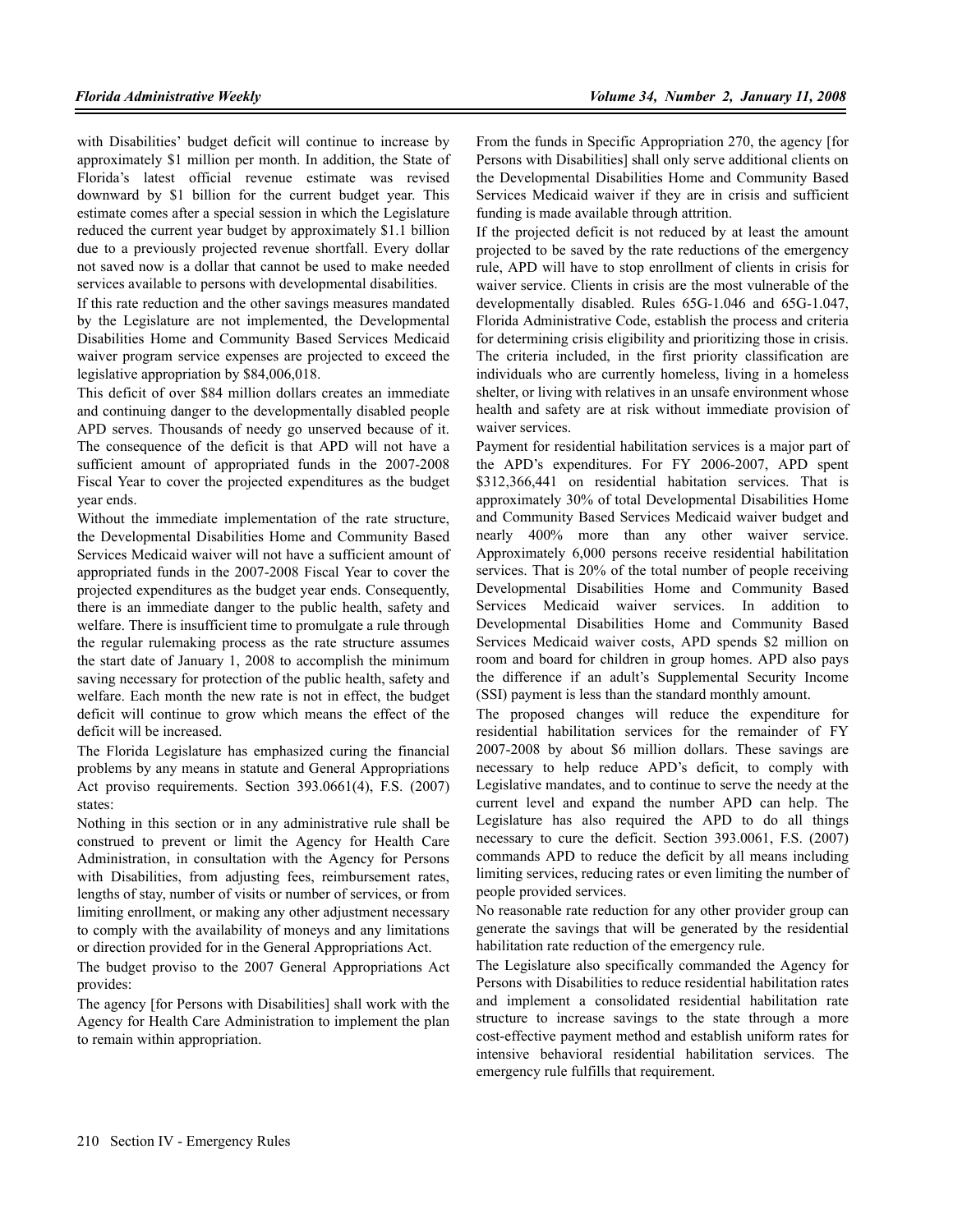REASON FOR CONCLUDING THAT THE PROCEDURE IS FAIR UNDER THE CIRCUMSTANCES: The procedure for adoption of this emergency rule is "fair under the circumstances" as required by Section 120.54(4), F.S. and provides the procedural protection required for adoption of an emergency rule. Section 393.0661(4), F.S. (2007) mandated APD to reduce the deficit by all means including limiting services, reducing rates, or limiting the number of people provided services. Chapter 2007-64, Laws of Florida specifically mandated APD to reduce residential habilitation rates by implementing a consolidated residential habilitation rate structure to increase savings to the state through a more cost-effective payment method and establish uniform rates for intensive behavioral residential habilitation services.

The provider community received timely advance notice that the Agency for Persons with Disabilities was considering rate adjustments to meet the legislature's mandate to increase savings and establish uniform rates for providers. APD hosted a series of Systems Review Workgroups for the purpose of identifying means of dealing with the projected deficit for APD, improving the accountability of the Developmental Disabilities Home and Community Based Services Medicaid waiver system, and restructuring the residential habilitation rate structure. In addition to the 12 meetings held between APD and various interest groups, there was also a specific sub-workgroup developed to exclusively address the residential habilitation rates. Along with staff from APD and AHCA, participants in the process included self-advocates (clients), family members, providers and provider associations, waiver support coordinators, representatives from advocacy groups including Florida Association for Rehabilitation Facilities (FARF), the Family Care Council, Arc of Florida, Florida Association of Support Coordinators, Sunrise (a provider agency) and Mentor (a provider agency). After the initial introduction of the APD Residential Habilitation rate structure, additional input was obtained from the various affected groups. The Agency for Persons with Disabilities received, considered and incorporated comments from the provider community regarding its position on the proposed rate adjustments.

Also the Agency for Health Care Administration previously adopted an emergency rule establishing reduced residential habilitation rates, effective December 1, 2007. As a result of an agreement reached in a challenge to the rule the Agency agreed to make changes incorporated in this emergency rule to further assure that the agency is taking only that action necessary to protect the public interest. This emergency rule supersedes the December 1, 2007 emergency rule.

Constitutional and statutory due process requirements are met as an opportunity for judicial review of the emergency rule is provided by Section 120.54(4)(a)3., F.S., and an opportunity to contest the emergency rule is provided by Section 120.5615, F.S.

SUMMARY: The emergency rule implements the mandate of the Florida Legislature in Chapter 2007-64 of the Laws of Florida amending Sections 393.0661(3)(f)4. and 393.0661(3)(f)8., F.S. (2007) and the budget proviso requirements of the 2007 General Appropriations Act. It supersedes Rule 59GER07-2. Chapter 2007-64, Laws of Florida required:

Section 393.0661(3)(f)8., F.S. The agency [for Persons with Disabilities] shall implement a consolidated residential habilitation rate structure to increase savings to the state through a more cost-effective payment method and establish uniform rates for intensive behavioral residential habilitation services.

The budget proviso to the 2007 General Appropriations Act provides:

The agency [for Persons with Disabilities] shall implement a consolidated Residential Habilitation rate structure to increase savings to the state through a more cost effective payment method and establish uniform rates for the Intensive Behavior Residential Habilitation services.

The Emergency Rule establishes the rates paid providers of residential habilitation services provided to developmentally disabled individuals enrolled in the Developmental Disabilities Home and Community Based Services Medicaid waiver. Residential habilitation provides supervision and specific training activities that assist the recipient to acquire, maintain or improve skills related to activities of daily living.

The purpose of Rule 59GER07-5, is to incorporate by reference in rule the Developmental Disabilities Home and Community-Based Services Waiver Residential Habilitation Services in a Licensed Facility Provider Rate Table, January 1, 2008. The effect will be to incorporate by reference in rule the Developmental Disabilities Home and Community-Based Services Waiver Residential Habilitation Services in a Licensed Facility Provider Rate Table, January 1, 2008.

The Agency for Health Care Administration published a Notice of Rule Development for proposed changes to residential rehabilitation rates paid by the Agency for Persons with Disabilities to providers in the November 16, 2007 Florida Administrative Weekly. The Agency conducted a rule development hearing on Monday, December 3, 2007, from 3:00 to 4:30.

THE PERSON TO BE CONTACTED REGARDING THE EMERGENCY RULE IS: Pamela Kyllonen, Medicaid Services, 2727 Mahan Drive, Mail Stop 20, Tallahassee, Florida 32308-5407,  $(850)414-9756$ , Kyllonep@ahca. myflorida.com

## THE FULL TEXT OF THE EMERGENCY RULE IS:

59GER07-5 Developmental Disabilities Waiver Residential Habilitation Services in a Licensed Facility Provider Rate Table.

(1) This rule applies to all developmental disabilities waiver services providers enrolled in the Medicaid program.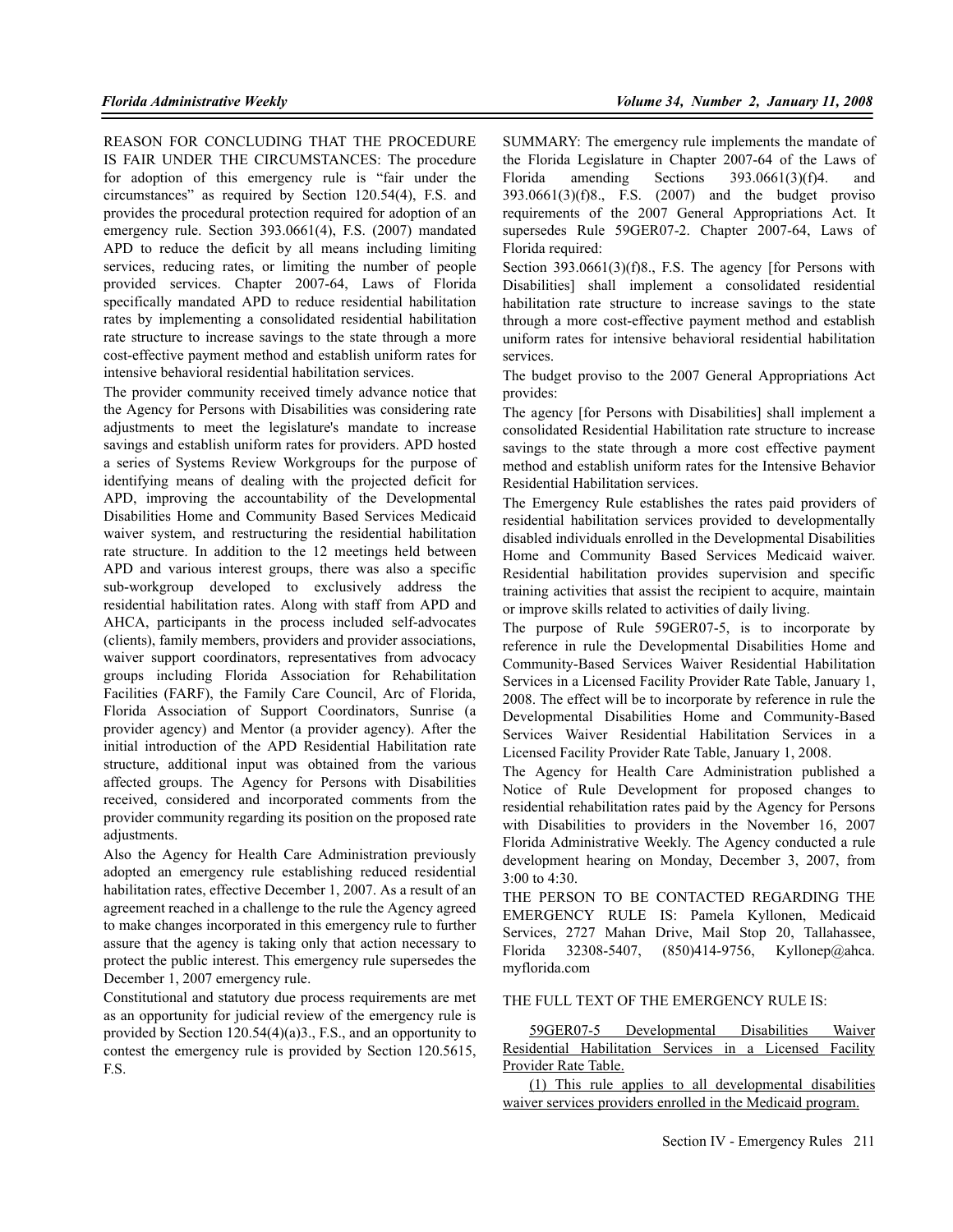(2) All developmental disabilities waiver services providers enrolled in the Medicaid program must be in compliance with the Developmental Disabilities Waiver Residential Habilitation Services in a Licensed Facility Provider Rate Table, January 1, 2008, which is incorporated by reference. The Developmental Disabilities Waiver Residential Habilitation Services in a Licensed Facility Provider Rate Table is available from the Medicaid fiscal agent website at http://floridamedicaid.acs-inc.com. Click on Provider Support, and then on Fees.

Specific Authority 409.919 FS. Law Implemented 393.066, 393.0661, 409.906, 409.908 FS., Chapter 2007-64, L.O.F. History–New 1-1-08.

THIS RULE TAKES EFFECT UPON BEING FILED WITH THE DEPARTMENT OF STATE UNLESS A LATER TIME AND DATE IS SPECIFIED IN THE RULE. EFFECTIVE DATE: January 1, 2008

## **DEPARTMENT OF ENVIRONMENTAL PROTECTION**

Notices for the Department of Environmental Protection between December 28, 2001 and June 30, 2006, go to http://www.dep.state.fl.us/ under the link or button titled "Official Notices."

Section V Petitions and Dispositions Regarding Rule Variance or Waiver

## **DEPARTMENT OF COMMUNITY AFFAIRS**

NOTICE IS HEREBY GIVEN that on December 28, 2007, the Department of Community Affairs has issued an order Granting a Petition for Waiver or Variance.

NAME OF PETITIONER: Town of Welaka, Florida

DATE PETITION WAS FILED: September 24, 2007

RULE NUMBER AND NATURE OF THE RULE FROM WHICH THE WAIVER OR VARIANCE IS SOUGHT: Rule 9B-43.006, F.A.C. and Form CDBG-N-4, which is incorporated by reference. The rule sets forth the basis on which the applications for Neighborhood Revitalization subgrants are scored, and the form details the leverage to be provided by the applicant for the project.

REFERENCE TO THE PLACE AND DATE OF THE PUBLICATION OF THE NOTICE OF PETITION: F.A.W., October 12, 2007, Vol. 33, No. 41.

THE DATE THE SECRETARY APPROVED THE VARIANCE OR WAIVER: December 26, 2007

THE GENERAL BASIS FOR THE DECISION: The Petition for Waiver of Rule 9B-43.006, Fla. Admin. Code and Form CDBG-N-4 is granted and the Department waives the requirement that only the leverage identified in the application for a CDBG subgrant may be used in the CDBG project, on the basis that the same benefit and program impac resultst from the

use by Welaka of its general revenue funds as leverage for its project in lieu of the DEP subgrant award identified in its application..

A copy of the Order may be obtained by contacting: Paula P. Ford, Agency Clerk, Department of Community Affairs, 2555 Shumard Oak Boulevard, Tallahassee, Florida 32399-2100.

## **BOARD OF TRUSTEES OF THE INTERNAL IMPROVEMENT TRUST FUND**

Notices for the Board of Trustees of the Internal Improvement Trust Fund between December 28, 2001 and June 30, 2006, go to http://www.dep.state.fl.us/ under the link or button titled "Official Notices."

## **WATER MANAGEMENT DISTRICTS**

NOTICE IS HEREBY GIVEN that on November 14, 2007, the St. Johns River Water Management District's Governing Board has issued an order.

The District granted a variance under Section 120.542, F.S. (SJRWMD FOR# 2007-43), to The Haven at Riviera, LLC (Petitioner). The Petition for Variance was received by SJRWMD on May 4, 2007. Notice of receipt of the petition requesting the variance was published in the Florida Administrative Weekly, Vol. 33, No. 40 on October 5, 2007. No public comment was received. This order provides a temporary variance from subparagraph 40C-41.063(1)(c)1. of the Florida Administrative Code and Section 11.1.3 of the Applicant's Handbook: Management and Storage of Surface Waters (February 1, 2005). These rules provide in pertinent part that a surface water management system may not result in an increase in the amount of water being diverted from the Upper St. Johns River Hydrologic Basin to intercoastal receiving waters. Generally, the Order sets forth the basis of the Governing Board's decision to grant the variance as follows: 1) requiring Petitioner to comply with these rules onsite would create a technological hardship, and 2) Petitioner's financial contribution to the C-1 Rediversion Project or an Alternative Rediversion Project will accomplish the purpose of Chapter 373 of the Florida Statutes to prevent harm to the water resources, by facilitating the project's implementation. The C-1 Rediversion Project is a restoration project designed to allow water that would be diverted from the St. Johns River to coastal receiving waters by the Melbourne-Tillman Water Control District canal system to drain once again to the St. Johns River.

A copy of the Order may be obtained by contacting: Timothy A. Smith, Senior Assistant General Counsel, at the Office of General Counsel, St. Johns River Water Management District, 4049 Reid Street, Palatka, Florida 32177-2529, or by telephone at (386)312-2347.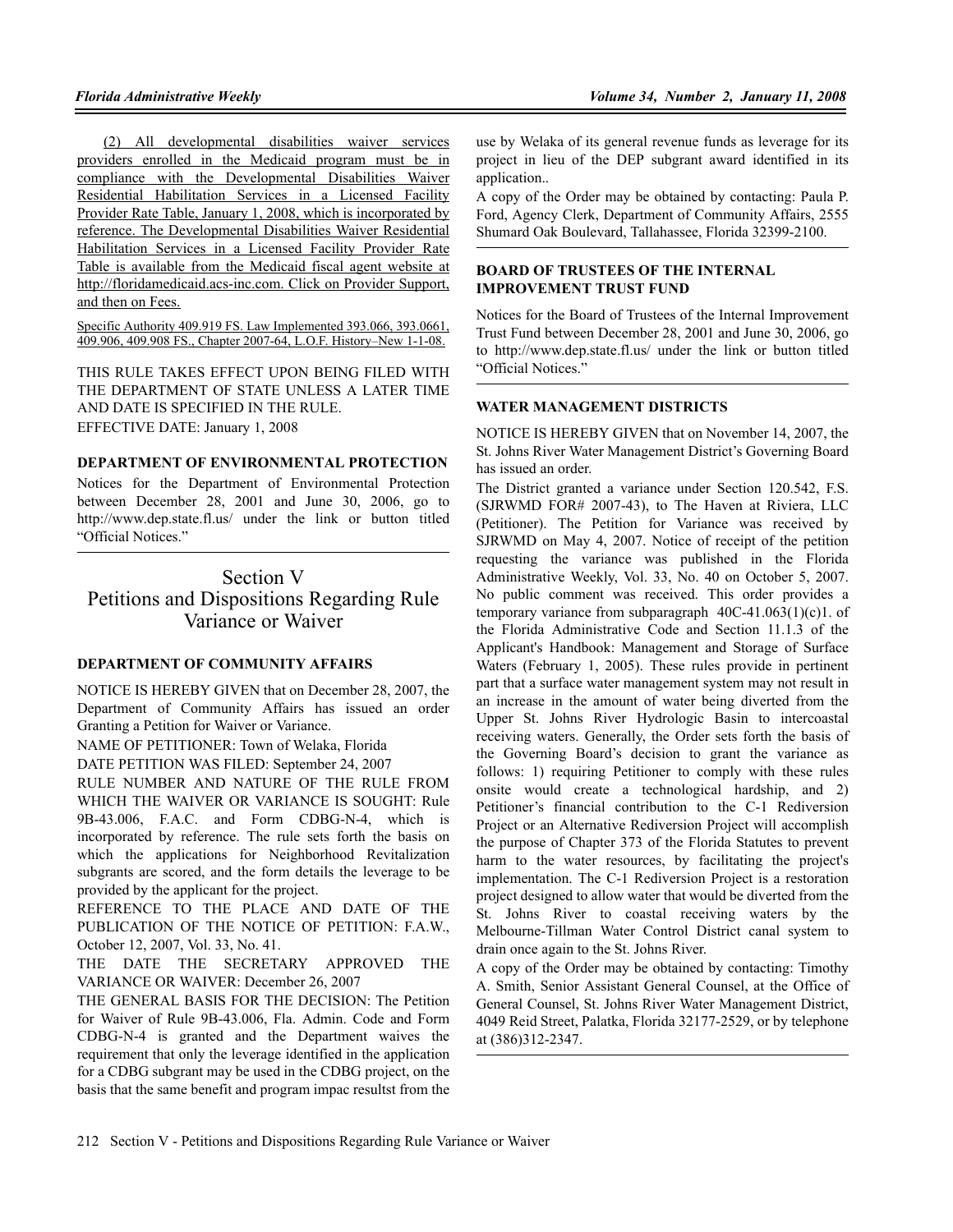NOTICE IS HEREBY GIVEN that on November 14, 2007, the St. Johns River Water Management District's Governing Board has issued an order.

The District granted a variance under Section 120.542, F.S. (SJRWMD FOR# 2007-52), to Melbourne 95 New Haven, LLC (Petitioner). The Petition for Variance was received by SJRWMD on July 2, 2007. Notice of receipt of the petition requesting the variance was published in the Florida Administrative Weekly, Vol. 33, No. 30 on July 27, 2007. No public comment was received. This order provides a temporary variance from subparagraph  $40C-41.063(1)(c)1$ . of the Florida Administrative Code and Section 11.1.3 of the Applicant's Handbook: Management and Storage of Surface Waters (February 1, 2005). These rules provide in pertinent part that a surface water management system may not result in an increase in the amount of water being diverted from the Upper St. Johns River Hydrologic Basin to intercoastal receiving waters. Generally, the Order sets forth the basis of the Governing Board's decision to grant the variance as follows: 1) requiring Petitioner to comply with these rules onsite would create a technological hardship, and 2) Petitioner's financial contribution to the C-1 Rediversion Project or an Alternative Rediversion Project will accomplish the purpose of Chapter 373 of the Florida Statutes to prevent harm to the water resources, by facilitating the project's implementation. The C-1 Rediversion Project is a restoration project designed to allow water that would be diverted from the St. Johns River to coastal receiving waters by the Melbourne-Tillman Water Control District canal system to drain once again to the St. Johns River. A copy of the Order may be obtained by contacting: Timothy A. Smith, Senior Assistant General Counsel, at the Office of General Counsel, St. Johns River Water Management District, 4049 Reid Street, Palatka, Florida 32177-2529, or by telephone at (386)312-2347.

NOTICE IS HEREBY GIVEN that on November 14, 2007, the St. Johns River Water Management District's Governing Board has issued an order.

The District granted a variance under Section 120.542, F.S. (SJRWMD FOR# 2007-62), to Buena Vida Estates, Inc. (Petitioner). The Petition for Variance was received by SJRWMD on September 4, 2007. Notice of receipt of the petition requesting the variance was published in the Florida Administrative Weekly, Vol. 33, No. 39 on September 28, 2007. No public comment was received. This order provides a temporary variance from subparagraph  $40C-41.063(1)(c)1$ . of the Florida Administrative Code and Section 11.1.3 of the Applicant's Handbook: Management and Storage of Surface Waters (February 1, 2005). These rules provide in pertinent part that a surface water management system may not result in an increase in the amount of water being diverted from the Upper St. Johns River Hydrologic Basin to intercoastal receiving waters. Generally, the Order sets forth the basis of the Governing Board's decision to grant the variance as follows: 1) requiring Petitioner to comply with these rules onsite would create a technological hardship, and 2) Petitioner's financial contribution to the C-1 Rediversion Project or an Alternative Rediversion Project will accomplish the purpose of Chapter 373 of the Florida Statutes to prevent harm to the water resources, by facilitating the project's implementation. The C-1 Rediversion Project is a restoration project designed to allow water that would be diverted from the St. Johns River to coastal receiving waters by the Melbourne-Tillman Water Control District canal system to drain once again to the St. Johns River.

A copy of the Order may be obtained by contacting: Timothy A. Smith, Senior Assistant General Counsel, at the Office of General Counsel, St. Johns River Water Management District, 4049 Reid Street, Palatka, Florida 32177-2529, or by telephone at (386)312-2347.

## **DEPARTMENT OF BUSINESS AND PROFESSIONAL REGULATION**

NOTICE IS HEREBY GIVEN THAT on December 17, 2007, the Board of Accountancy received a petition for Domenick R. Lioce, seeking a waiver or variance from subsection 61H1-31.001(4), F.A.C., which establishes the fee for reactivation of an inactive status license to an active status license. The Petitioner is also seeking a variance or waiver of subsection 61H1-33.006(2), F.A.C., which requires that inactive or delinquent licensees must satisfy the requirements of their last reestablishment period, plus successful completion of at least 40 hours total, of which at least 10 hours must be in accounting and auditing subjects for each year or portion thereof license was inactive after June 30, 1989.

A copy of the Petition for Variance or Waiver may be obtained by contacting: Veloria Kelly, Division Director, Board of Accountancy, 240 N. W. 76th Dr., Suite A, Gainesville, Florida 32607, or by telephone at (352)333-2505. Comments on this petition should be filed with the Board of Accountancy within 14 days of publication of this notice.

## **DEPARTMENT OF ENVIRONMENTAL PROTECTION**

Notices for the Department of Environmental Protection between December 28, 2001 and June 30, 2006, go to http://www.dep.state.fl.us/ under the link or button titled "Official Notices."

### **DEPARTMENT OF HEALTH**

NOTICE IS HEREBY GIVEN THAT on June 18, 2007, the Board of Nursing received a petition for Variance or Waiver filed on behalf of Tomas Navarro, RN. Pursuant to Chapter 28-104, F.A.C. and Section 120.542, F.S., Petitioner seeks a waiver of the rule pertaining to students who graduate from an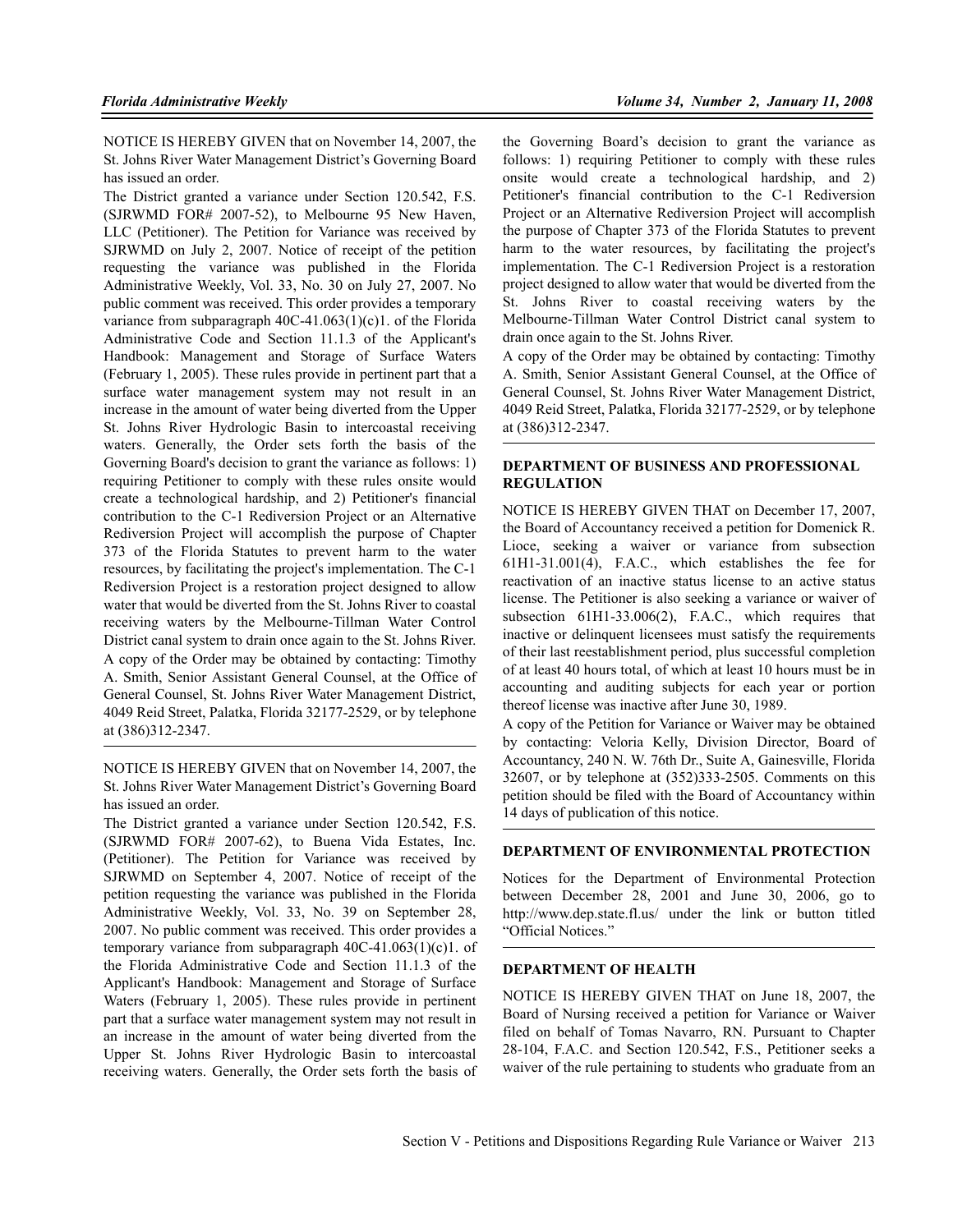anesthesia program. Specifically, the Petitioner requests that for reasons described in the Petition, the Board waive the appropriate requirements under the aforementioned rule so as to grant the Petitioner the provisional license that are given to students upon graduation from anesthesia school.

This Petition will be considered by the Board at it's meeting in Tallahassee on February 6, 2008 at 6:00 p.m.

Copies of the petition may be obtained by writing: Rick Garcia, Executive Director, Board of Nursing, 4052 Bald Cypress Way, Bin C07, Tallahassee, Florida 32399-3259.

## Section VI Notices of Meetings, Workshops and Public **Hearings**

The following state governmental agencies, boards and commissions announce a public meeting to which all persons are invited:

State Board of Administration

Financial Services Commission

Department of Veterans' Affairs

Department of Highway Safety and Motor Vehicles

Department of Law Enforcement

Department of Revenue

Department of Education

Administration Commission

Florida Land and Water Adjudicatory Commission

Board of Trustees of the Internal Improvement Trust Fund

Department of Environmental Protection

DATE AND TIME: January 31, 2008, 9:00 a.m.

PLACE: Cabinet Meeting Room, Lower Level, The Capitol, Tallahassee, Florida

GENERAL SUBJECT MATTER TO BE CONSIDERED: Regular scheduled meeting of the Governor and Cabinet

The State Board of Administration will take action on matters duly presented on its agenda, which may include such matters as Executive Director's reports; approval of fiscal sufficiency of state bond issues; approval of sale of local bonds at an interest rate in excess of statutory interest rate limitation; report on investment performance; designation of banks as depositories for state funds; adoption of rules and regulations; investment of state funds pursuant to Chapter 215, F.S.; and consideration of other matters within its authority pursuant to Chapters 215 and 344, F.S., and Section 16 of Article IX of the Florida Constitution of 1885, as continued by subsection 9(c) of Article XII of the Florida Constitution of 1968. The Division of Bond Finance of the State Board of Administration will take action on matters duly presented on its agenda, which will deal with the issuance of State bonds, arbitrage compliance and related matters.

The Financial Services Commission will take action on matters duly presented on its agenda which may include, but not be limited to, matters relating to rulemaking for all activities concerning insurers and other risk bearing entities, including licensing, rates, policy forms, market conduct, claims, adjusters, issuance of certificates of authority, solvency, viatical settlements, premium financing, and administrative supervision, as provided under the Insurance Code or Chapter 636, F.S., and for all activities relating to the regulation of banks, credit unions, other financial institutions, finance companies, and the securities industry.

The Department of Veterans' Affairs will take action on matters duly presented on its agenda which may include the administration of the Department as well as actions taken to further the Department's mission of providing assistance to veterans and their dependents, pursuant to Section 292.05, F.S. The Department of Highway Safety and Motor Vehicles will take action on matters duly presented on its agenda, which may include such matters as approval of agency policies, taking agency action with regard to administrative procedure matters, and considering other matters within its authority pursuant to Florida Statutes.

The Department of Law Enforcement will take action on matters duly presented on its agenda which may include but not be limited to such matters as transfer of agency funds or positions, formulation of Departmental Rules, administrative procedure matters, submittal of reports as required, enter into contracts as authorized and to consider other matters within its authority pursuant to Chapters 20, 23, 120 and 943, F.S.

The Department of Revenue will act on matters duly presented on its agenda which may include approval of rules, legislative concept proposals, contracts over \$100,000, Departmental budgets, taking final action on formal and informal hearings under Chapter 120, F.S., and consideration of other matters within its authority.

The Department of Education will finalize agency action on the business of the Florida Department of Education.

The Administration Commission will take action on matters duly presented on its agenda which may include such matters as to create or transfer agency funds or positions, approve Career Service rules, administrative procedure matters, environmental matters arising under Chapter 380, F.S., comprehensive planning issues pursuant to Section 163.3184, F.S., determine sheriffs' budget matters, and consider other matters within its authority pursuant to Chapters 110, 215 and 216, F.S.

The Florida Land and Water Adjudicatory Commission will take action on matters duly presented on its agenda including appeals of local government development orders in areas of critical state concern or of developments of regional impact under Section 380.07, F.S.; and review of water management matters under Chapter 373, F.S. The Commission will also review Department of Environmental Protection's rules and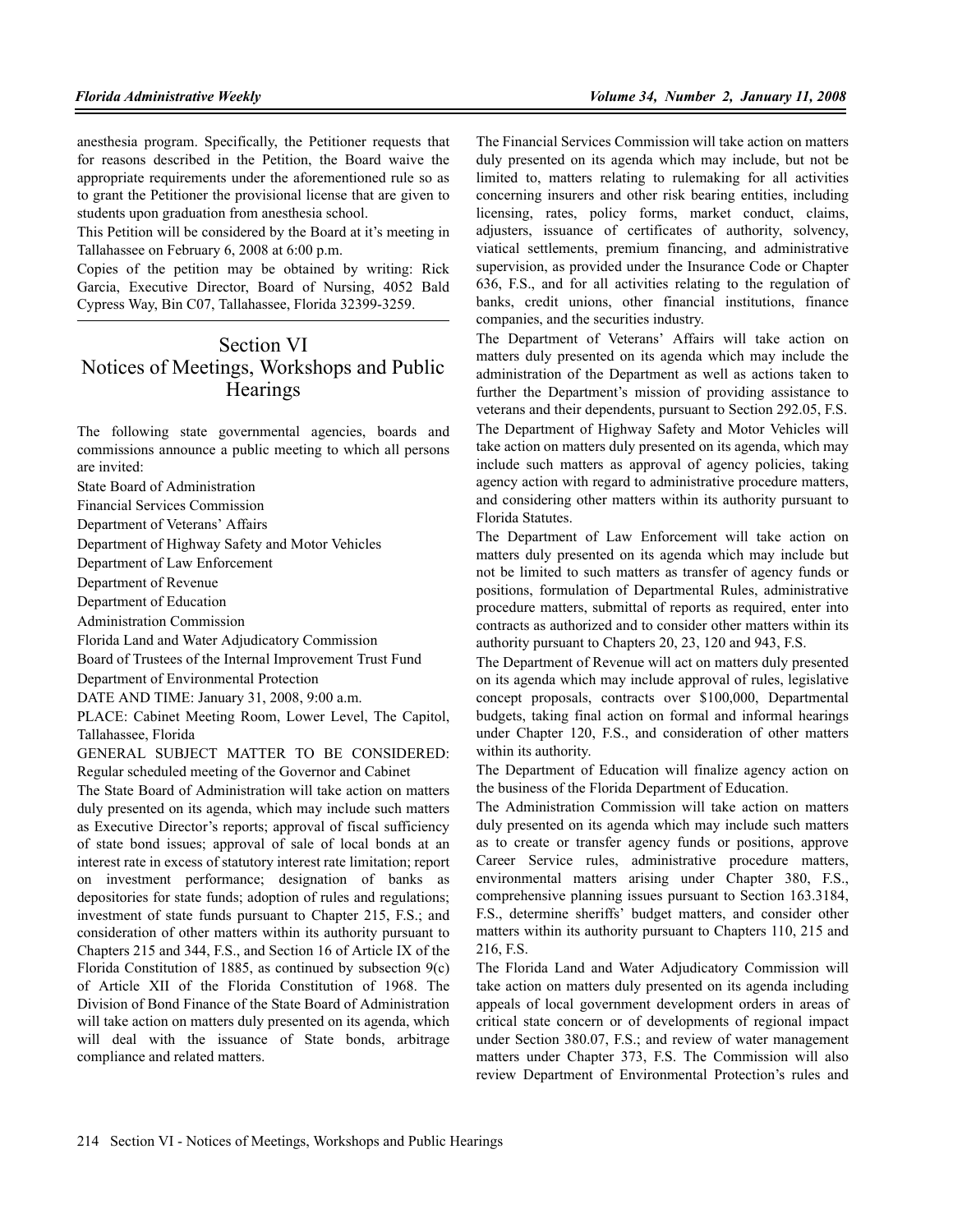orders which, prior to July 1, 1993, the Governor and Cabinet, sitting as the head of the Department of Natural Resources, had authority to issue or promulgate.

The Board of Trustees of the Internal Improvement Trust Fund will take action on matters duly presented on its agenda which may include such matters as mineral leases or sales, state or sovereign land leases, sales, exchanges, dedications, and easements, Conservation and Recreation Lands (CARL) and other land purchases; land planning matters and other matters within its authority. Additionally, the Board will take action on matters presented by the Marine Fisheries Commission as set forth in Sections 370.025, 370.026 and 370.027, F.S., and matters pertaining to the Office of Greenways Management, the Office responsible for the management of lands which formerly fell within the Cross Florida Barge Canal project corridor.

The Department of Environmental Protection, while not a Cabinet agency, will present for consideration on its agenda those matters required by law to be reviewed by the Governor and Cabinet and those pertaining to the siting of power plants, electric and natural gas transmission lines and hazardous waste facilities; coastal zone management consistency and standards adopted by the Environmental Regulation Commission.

A copy of any of the above agendas (when applicable) may be obtained by contacting each agency.

Accommodations can be made for persons with disabilities provided several days' notification is received. Please notify the Governor's Cabinet Office, (850)488-5152.

The Governor and Cabinet will proceed through each agenda, item by item, in the order given above.

CABINET AIDES BRIEFING: On the Wednesday of the week prior to the above meeting, there will be a meeting of the aides to the Governor and Cabinet Members at 9:00 a.m., Cabinet Meeting Room, Lower Level, The Capitol, Tallahassee, Florida. The purpose of this briefing is to review and gather information regarding each agenda to be considered by the Governor and Cabinet.

#### **DEPARTMENT OF LEGAL AFFAIRS**

The Florida **Commission on the Status of Women** announces a telephone conference call to which all persons are invited.

DATE AND TIME: January 16, 2008, 3:00 p.m.

PLACE: Please call (850)414-3300 for instructions on participation

GENERAL SUBJECT MATTER TO BE CONSIDERED: Women's Hall of Fame/History Committee.

NOTE: In the absence of quorum, items on this agenda will be discussed as workshop, and notes will be recorded although no formal action will be taken. If you have any questions, please call (850)414-3300.

DATE AND TIME: January 17, 2008, 10:00 a.m.

PLACE: Please call (850)414-3300 for instructions on participation

GENERAL SUBJECT MATTER TO BE CONSIDERED: Executive Committee.

NOTE: In the absence of quorum, items on this agenda will be discussed as workshop, and notes will be recorded although no formal action will be taken. If you have any questions, please call (850)414-3300.

DATE AND TIME: January 23, 2008,10:00 a.m.

PLACE: Please call (850)414-3300 for instructions on participation

GENERAL SUBJECT MATTER TO BE CONSIDERED: Public Outreach Task Force.

NOTE: In the absence of quorum, items on this agenda will be discussed as workshop, and notes will be recorded although no formal action will be taken. If you have any questions, please call (850)414-3300.

DATE AND TIME: January 24, 2008, 11:00 a.m.

PLACE: Please call (850)414-3300 for instructions on participation

GENERAL SUBJECT MATTER TO BE CONSIDERED: FCSW Foundation Committee.

NOTE: In the absence of quorum, items on this agenda will be discussed as workshop, and notes will be recorded although no formal action will be taken. If you have any questions, please call (850)414-3300.

A copy of the agenda may be obtained by contacting: Florida Commission on the Status of Women, Office of the Attorney General, The Capitol, Tallahassee, FL 32399-1050, (850)414-3300, Fax (850)921-4131.

Pursuant to the provisions of the Americans with Disabilities Act, any person requiring special accommodations to participate in this workshop/meeting is asked to advise the agency at least 2 days before the workshop/meeting by contacting: Florida Commission on the Status of Women, Office of the Attorney General, The Capitol, Tallahassee, FL 32399-1050, (850)414-3300, Fax (850)921-4131. If you are hearing or speech impaired, please contact the agency using the Florida Relay Service, 1(800)955-8771 (TDD) or 1(800)955-8770 (Voice).

If any person decides to appeal any decision made by the Board with respect to any matter considered at this meeting or hearing, he/she will need to ensure that a verbatim record of the proceeding is made, which record includes the testimony and evidence from which the appeal is to be issued.

For more information, you may contact: Florida Commission on the Status of Women at the Office of the Attorney General, The Capitol, Tallahassee, FL 32399-1050, (850)414-3300, Fax (850)921-4131.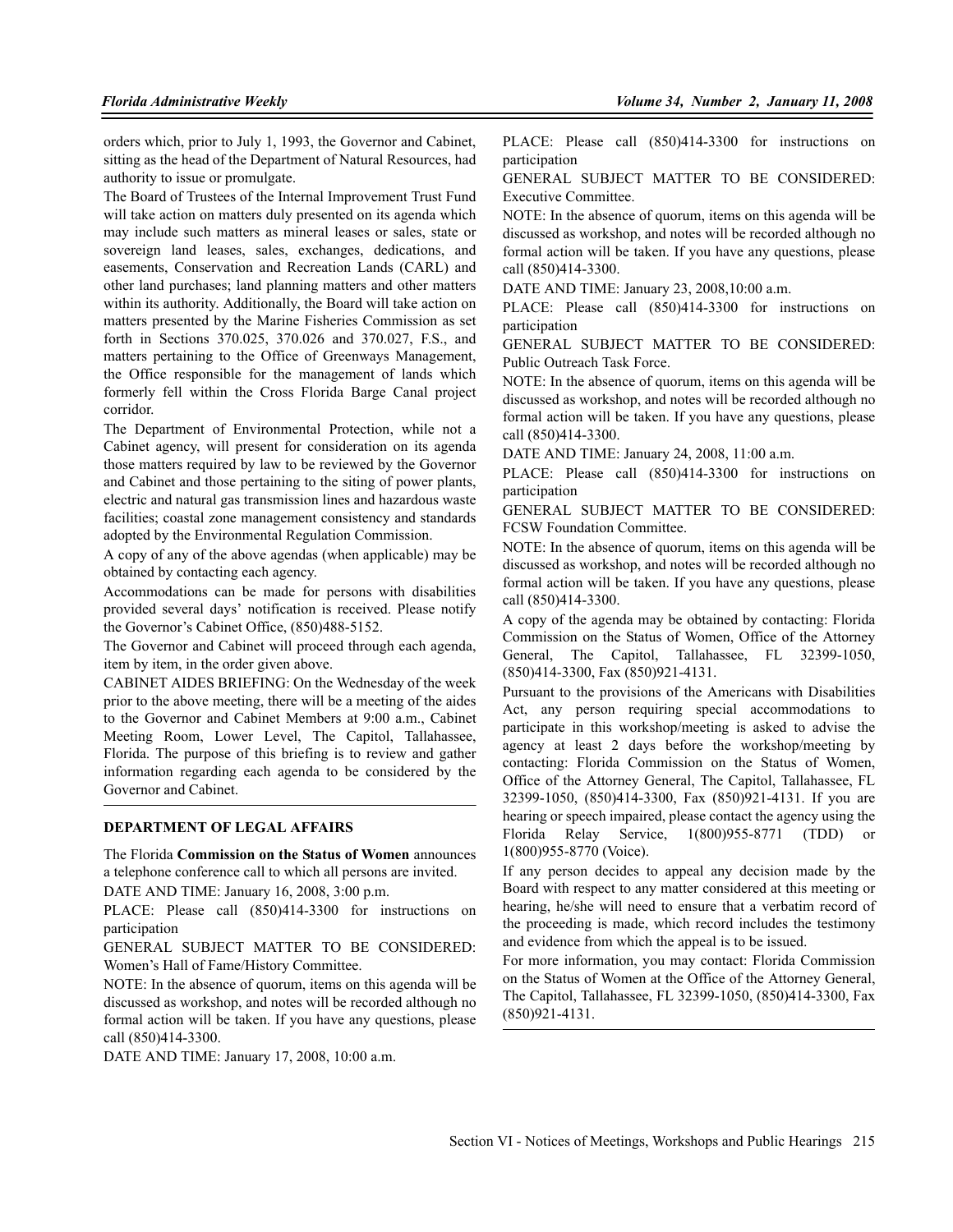## **DEPARTMENT OF AGRICULTURE AND CONSUMER SERVICES**

The **Division of Plant Industry** announces a public meeting to which all persons are invited.

DATE AND TIME: January 30, 2008, 1:00 p.m. – 4:00 p.m.

PLACE: Doyle Conner Building, Auditorium, 1911 S. W. 34th Street, Gainesville, FL 32608

GENERAL SUBJECT MATTER TO BE CONSIDERED: Apiary Research; Apiary Industry Needs and Status

A copy of the agenda may be obtained by contacting: Denise Hamm at (352)372-3505, ext. 107 or hammd1@doacs.state. fl.us.

For more information, you may contact Jerry Hayes at (352)372-3505, ext. 128.

The **Department of Agriculture and Consumer Service, Division of Forestry** announces a public meeting to which all persons are invited.

DATE AND TIME: Wednesday, January 30, 2008, 9:00 a.m. – 1:00 p.m. (EST)

PLACE: North Collier Regional Park, Exhibit Hall, 15000 Livingston Road, Naples, FL 34109, (239)252-4060

GENERAL SUBJECT MATTER TO BE CONSIDERED: General meeting of the Off-Highway Vehicle Recreation Advisory Committee.

A copy of the agenda may be obtained by contacting: John Waldron, 3125 Conner Blvd., Tallahassee, FL 32399, (850)414-9852.

Pursuant to the provisions of the Americans with Disabilities Act, any person requiring special accommodations to participate in this workshop/meeting is asked to advise the agency at least 5 days before the workshop/meeting. If you are hearing or speech impaired, please contact the agency using the Florida Relay Service, 1(800)955-8771 (TDD) or 1(800)955-8770 (Voice).

For more information, you may contact: John Waldron, 3125 Conner Blvd., Tallahassee, FL 32399, (850)414-9852.

## **DEPARTMENT OF EDUCATION**

The State of Florida, D**epartment of Education, Education Practices Commission**, announces two Teacher Hearing Panels; all persons are invited.

DATES AND TIMES: January 24, 2008, a Teacher Hearing Panel will begin at 9:00 a.m. or as soon thereafter as can be heard; January 25, 2008, a Teacher Hearing Panel will begin at 9:00 a.m. or as soon thereafter as can be heard

PLACE: Residence Inn Tallahassee, 600 Gaines Street, Tallahassee, Florida 32304, (850)329-9080

GENERAL SUBJECT MATTER TO BE CONSIDERED: The Hearing Panel of the Education Practices Commission will consider final agency action in matters dealing with the disciplining of certified educators.

A copy of the agenda may be obtained by contacting: Education Practices Commission, 325 W. Gaines Street, 224 Turlington Building, Tallahassee, Florida 32399-0400.

If a person decides to appeal any decision made by the Commission with respect to any matter considered at this hearing, he or she will need to ensure that a verbatim record of the proceeding is made. The record will include the testimony and evidence upon which the appeal is to be based.

For more information you may contact: Janice Harris or Kathleen M. Richards, (850)245-0455

SPECIAL ACCOMMODATION: Any person requiring a special impairment accommodation should contact Kathleen M. Richards at (850)245-0455 at least five (5) calendar days prior to the hearing. Persons who are hearing or speech impaired can contact the Commission using the Florida Dual Party Relay System at 711.

The Trustee Nominating Committee, the Student Affairs Subcommittee on Mental Health Issues, and the Student Affairs Committee of the **Board of Governors, State University System of Florida** announces a public meeting to which all persons are invited.

DATE AND TIME: January 23, 2008, 10:00 a.m. – 5:00 p.m.

PLACE: Grand Ballroom, Student Union, Florida A&M University, Tallahassee, FL

GENERAL SUBJECT MATTER TO BE CONSIDERED: Interviews of candidates for vacancies, University Boards of Trustees; the Mental Health Continuum of Care in the State University System; Status Report from the Subcommittee on Mental Health Issues; Overview of the Capital Improvement Trust Fund; Public Notice of Intent to Develop/Amend Board of Governors Regulations relating to admissions and students; and other matters pertaining to the Board of Governors.

A copy of the agenda may be obtained by contacting: Mikey Bestebreurtje, Corporate Secretary, Board of Governors, 1614 Turlington Building, 325 W. Gaines St., Tallahassee, FL 32399-0400.

Pursuant to the provisions of the Americans with Disabilities Act, any person requiring special accommodations to participate in this workshop/meeting is asked to advise the agency at least 7 days before the workshop/meeting by contacting: Office of Access and Equity, DOE at (850)245-9531, Voice. If you are hearing or speech impaired, please contact the agency using the Florida Relay Service, 1(800)955-8771 (TDD) or 1(800)955-8770 (Voice).

If any person decides to appeal any decision made by the Board with respect to any matter considered at this meeting or hearing, he/she will need to ensure that a verbatim record of the proceeding is made, which record includes the testimony and evidence from which the appeal is to be issued.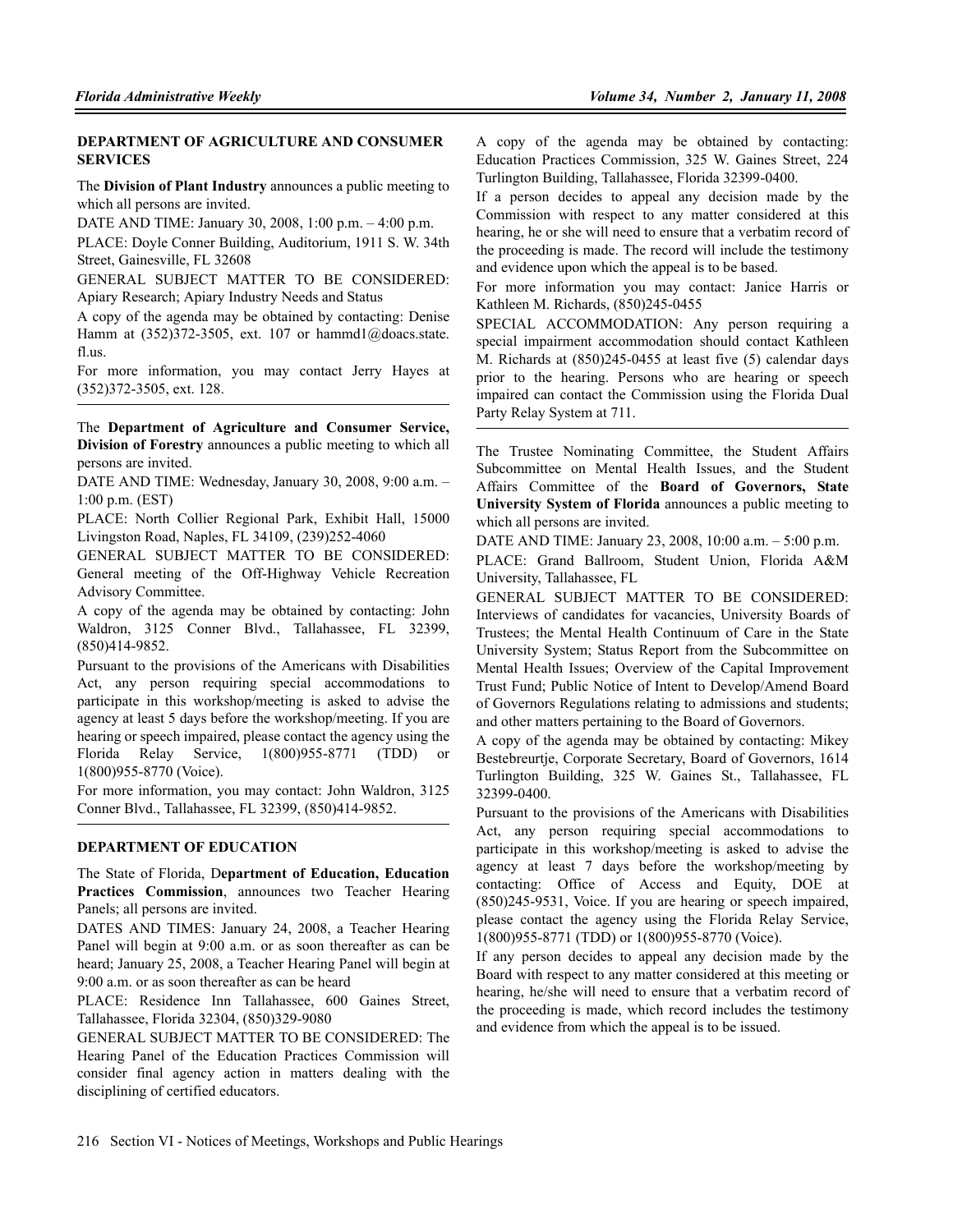For more information, you may contact: Mikey Bestebreurtje, Corporate Secretary, Board of Governors, 1614 Turlington Building, 325 W. Gaines St., Tallahassee, FL 32399-0400.

The Audit Committee, Academic Programs/Strategic Planning Committee, Facilities Committee, and the Budget Committee, **Board of Governors, State University System of Florida** announces a public meeting to which all persons are invited.

DATE AND TIME: January 24, 2008, 8:00 a.m. – 12:00 Noon PLACE: Grand Ballroom, Student Union, Florida A&M University, Tallahassee, FL

GENERAL SUBJECT MATTER TO BE CONSIDERED: Proposed Audit Committee Charter, Audit Plan, Status Report – Task Force on FAMU Operational and Control Issues; University Compacts; Amendment to the 2008-2009 Fixed Capital Outlay Legislative Budget Request; Public Notice of Intent to Amend BOG Facilities Related Regulations, as follows: Razing of Buildings, Naming of Buildings, Construction Definitions, Public Announcement and Qualification Procedure, Certification and Competitive Selection of Architects/Engineers, Competitive Negotiation, Contracting Authority for Construction Contracts, University Supervision of Construction Program, Procedures for Construction Contract Bidding and Award, Disqualification Procedures, Notice and Protest Procedures, Action required Prior to Capital Outlay Appropriation; Public Notice of Intent to Repeal BOG Regulation: Smoking in Public Buildings; Update- Chancellor's Facilities Initiative; Capital Improvement Fee Trust Fund; Update on State Financial Outlook; Public Notice of Intent to Amend BOG Regulations, as follows: Tuition and Associated Fees, Tuition and Fee Assessment, Collection, Accounting and Remittance, Fees, Fines and Penalties, Deferred Payment of Fees, Waiver of Tuition and Fees, and University Major Gifts Challenge Grant Program; and other matters pertaining to the Board of Governors.

A copy of the agenda may be obtained by contacting: Mikey Bestebreurtje, Corporate Secretary, Board of Governors, 1614 Turlington Building, 325 W. Gaines St., Tallahassee, FL 32399-0400.

Pursuant to the provisions of the Americans with Disabilities Act, any person requiring special accommodations to participate in this workshop/meeting is asked to advise the agency at least 7 days before the workshop/meeting by contacting: Office of Access and Equity, DOE at (850)245-9531, Voice. If you are hearing or speech impaired, please contact the agency using the Florida Relay Service, 1(800)955-8771 (TDD) or 1(800)955-8770 (Voice).

If any person decides to appeal any decision made by the Board with respect to any matter considered at this meeting or hearing, he/she will need to ensure that a verbatim record of the proceeding is made, which record includes the testimony and evidence from which the appeal is to be issued.

For more information, you may contact: Mikey Bestebreurtje, Corporate Secretary, Board of Governors, 1614 Turlington Building, 325 W. Gaines St., Tallahassee, FL 32399-0400.

The **Board of Governors, State University System of Florida** announces a public meeting to which all persons are invited.

DATE AND TIME: January 24, 2008, 12:30 p.m. – 5:00 p.m. PLACE: Grand Ballroom, Student Union, Florida A&M University, Tallahassee, FL

GENERAL SUBJECT MATTER TO BE CONSIDERED: Appointments, Vacancies, University Boards of Trustees; Status Report on the Mental Health Continuum of Care in the State University System; Public Notice of Intent to Develop/ Amend BOG Regulations relating to admissions and student affairs; Status Report, Task Force on FAMU Operational and Control Issues; University Compacts; Amendment to the 2008-2009 Fixed Capital Outlay Legislative Budget Request; Notice of Intent to Amend BOG Regulations related to Facilities: Razing of Buildings, Naming of Buildings, Construction Definitions, Public Announcement and Qualification Procedure, Certification and Competitive Selection of Architects/Engineers, Competitive Negotiation, Contracting Authority for Construction Contracts, University Supervision of Construction Program, Procedures for Construction Contract Bidding and Award, Disqualification Procedures, Notice and Protest Procedures, and Action Required Prior to Capital Outlay Appropriation; Notice of Intent to Repeal BOG Regulation, Smoking in Public Buildings; Public Notice of Intent to Develop New Regulations, as follows: Purchasing, Notice and Protest Procedures, Bonding Requirements; Notice of Intent to Repeal Regulations, as follows: Statement of Intent, Purchasing Definitions, Purchasing Authority of the Institutions, Competitive Solicitations Required, Purchase of Commodities or Contractual Services, Bonds, Contracts, Standard of Conduct, and Purchase of Motor Vehicles; Update on State Financial Outlook; Notice of Intent to Amend BOG Regulations relating to Tuition and Fees, as follows: Tuition and Associated Fees, Tuition and Fee Assessment, Collection, Accounting and Remittance, Fees, Fines and Penalties, Deferred Payment of Fees, Waiver of Tuition and Fees, University Major Gifts Challenge Grant Program; Conflict of Interest Statement; Report on Governance; Update on Litigation; Legislative Issues for the 2008 Session; and other matters pertaining to the Board of Governors.

A copy of the agenda may be obtained by contacting: Mikey Bestebreurtje, Corporate Secretary, Board of Governors, 1614 Turlington Building, 325 W. Gaines St., Tallahassee, FL 32399-0400.

Pursuant to the provisions of the Americans with Disabilities Act, any person requiring special accommodations to participate in this workshop/meeting is asked to advise the agency at least 7 days before the workshop/meeting by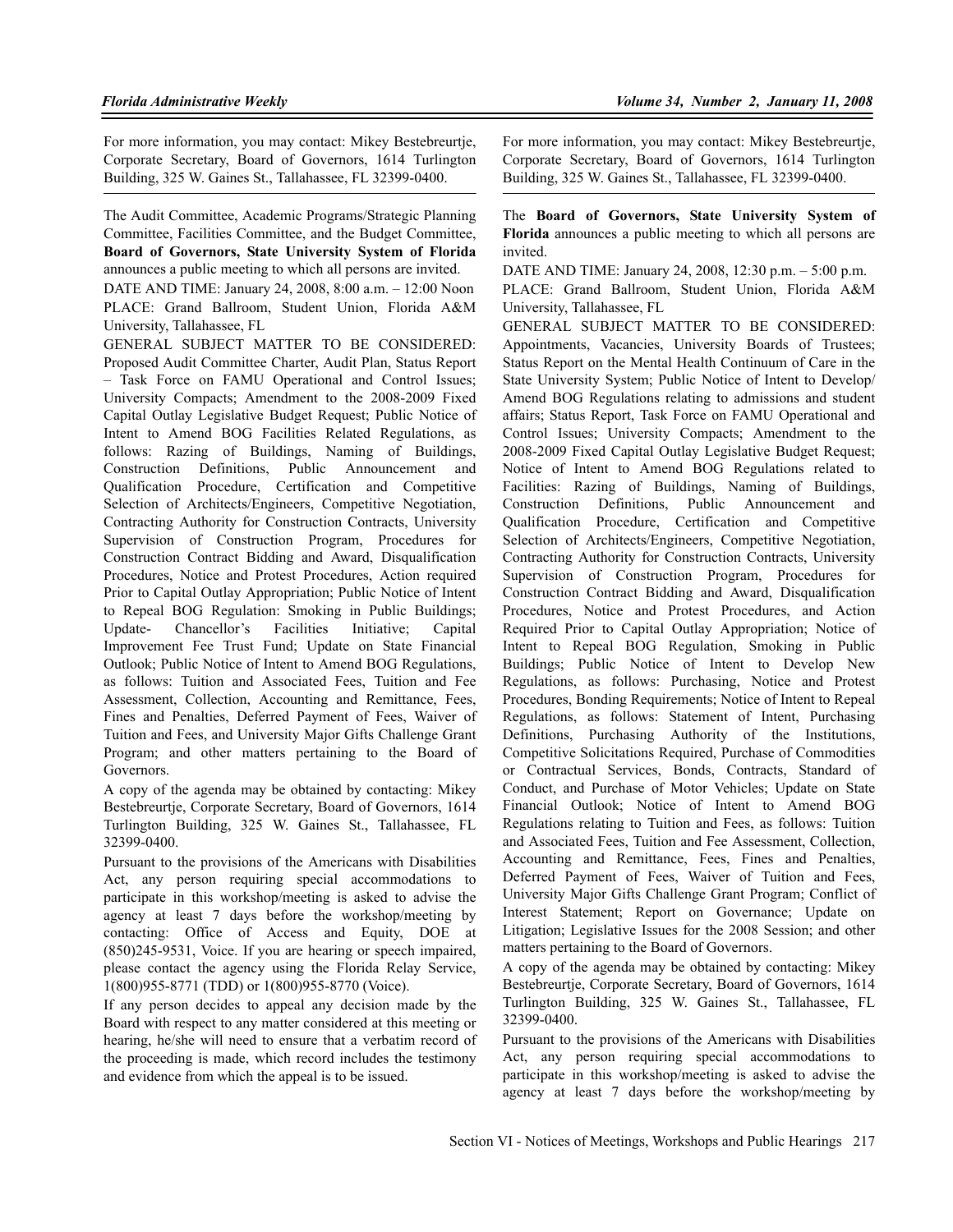contacting: Office of Access and Equity, DOE at (850)245-9531, Voice. If you are hearing or speech impaired, please contact the agency using the Florida Relay Service, 1(800)955-8771 (TDD) or 1(800)955-8770 (Voice).

If any person decides to appeal any decision made by the Board with respect to any matter considered at this meeting or hearing, he/she will need to ensure that a verbatim record of the proceeding is made, which record includes the testimony and evidence from which the appeal is to be issued.

For more information, you may contact: Mikey Bestebreurtje, Corporate Secretary, Board of Governors, 1614 Turlington Building, 325 W. Gaines St., Tallahassee, FL 32399-0400.

#### **DEPARTMENT OF COMMUNITY AFFAIRS**

The **Department of Community Affairs**, HCD announces a telephone conference call to which all persons are invited.

DATE AND TIME: Tuesday, January 22, 2008, 9:00 a.m. – 1:00 p.m.

PLACE: Department of Community Affairs, Randall Kelley Training Center, Sadowski Building 3rd Floor, 2555 Shumard Oak Boulevard, Tallahassee, Florida 32399, Tele-conference Number: 1(888)808-6959, Conference Code: 9221867

GENERAL SUBJECT MATTER TO BE CONSIDERED: The Advisory Council will review the Weatherization Assistance Program Administrative State Plan for FFY 2008. The Plan is Florida's application for funding from the United States Department of Energy.

A copy of the agenda may be obtained by contacting: Department of Community Affairs, Mr. Norm Gempel, Manager at (850)488-7541 or Fax at (850)488-2488.

For more information, you may contact Norm Gempel at (850)488-7541.

### **DEPARTMENT OF TRANSPORTATION**

The Florida **Department of Transportation**, District 5 announces a public meeting to which all persons are invited. DATE AND TIME: January 15, 2008, 3:00 p.m. – 6:00 p.m. PLACE: Altamonte Springs Holiday Inn Hotel, 230 West SR 436, Crown Meeting Room, Altamonte Springs, FL 32714 GENERAL SUBJECT MATTER TO BE CONSIDERED: This public meeting will be held to discuss the future closing of the SR 436 median opening at Wymore Road and Douglas Avenue in conjunction with I-4 Ultimate improvements in Seminole County from the Orange County/Seminole County line to east of Central Parkway. The meeting will be held in an "open house" format with brief presentations at 4:00 p.m. and 6:00 p.m. Representatives from the Florida Department of Transportation will be available to answer questions and discuss the project with the public. Modifications include:

- Improved I-4/SR 436 interchange
- Closing of the SR 436 median opening at Wymore Road and Douglas Avenue
- Removal of the traffic signal at SR 436, Wymore Road and Douglas Avenue
- Access to Wymore Road from westbound SR 436 via Westmonte Drive
- Access to Douglas Avenue from eastbound SR 436 via Westmonte Drive
- A pedestrian bridge over I-4 at SR 436

A copy of the agenda may be obtained by contacting: Derek Hudson at the I-4 Public Information Office c/o Global-5, 2180 West SR 434, Suite 1150, Longwood, Florida 32779 or call toll free 1(888)454-4884.

Pursuant to the provisions of the Americans with Disabilities Act, any person requiring special accommodations to participate in this workshop/meeting is asked to advise the agency at least 7 days before the workshop/meeting by contacting: I-4 Public Information Office toll free at 1(888)454-4884. If you are hearing or speech impaired, please contact the agency using the Florida Relay Service, 1(800)955-8771 (TDD) or 1(800)955-8770 (Voice).

For more information, you may contact: Derek Hudson at the I-4 Public Information Office c/o Global-5, 2180 West SR 434, Suite 1150, Longwood, Florida 32779 or call toll free 1(888)454-4884.

The **Department of Transportation**, Art Selection Committee announces a public meeting to which all persons are invited.

DATE AND TIME: Wednesday, January 23, 2008, 10:00 a.m. (Central Standard Time)

PLACE: Ponce De Leon Operations Center, 1320 Sunrise Circle, Ponce De Leon, Florida 32455, contact: (850)415-9614 (Chris Kneiss)

GENERAL SUBJECT MATTER TO BE CONSIDERED: This is an Image Review meeting to evaluate submissions and to select Artwork for Art in State Buildings Project No. DOT 421696-1, Ponce De Leon Operations Center (District 3), Holmes County.

A copy of the agenda may be obtained by contacting: Brenda Garner, Department of Transportation, Haydon Burns Building, Mail Station 41, Tallahassee, FL 32399-0450, (850)414-4362.

Pursuant to the provisions of the Americans with Disabilities Act, any person requiring special accommodations to participate in this workshop/meeting is asked to advise the agency at least 48 hours before the workshop/meeting by contacting Brenda Garner at (850)414-4362. If you are hearing or speech impaired, please contact the agency using the Florida Relay Service, 1(800)955-8771 (TDD) or 1(800)955-8770 (Voice).

If any person decides to appeal any decision made by the Board with respect to any matter considered at this meeting or hearing, he/she will need to ensure that a verbatim record of the proceeding is made, which record includes the testimony and evidence from which the appeal is to be issued.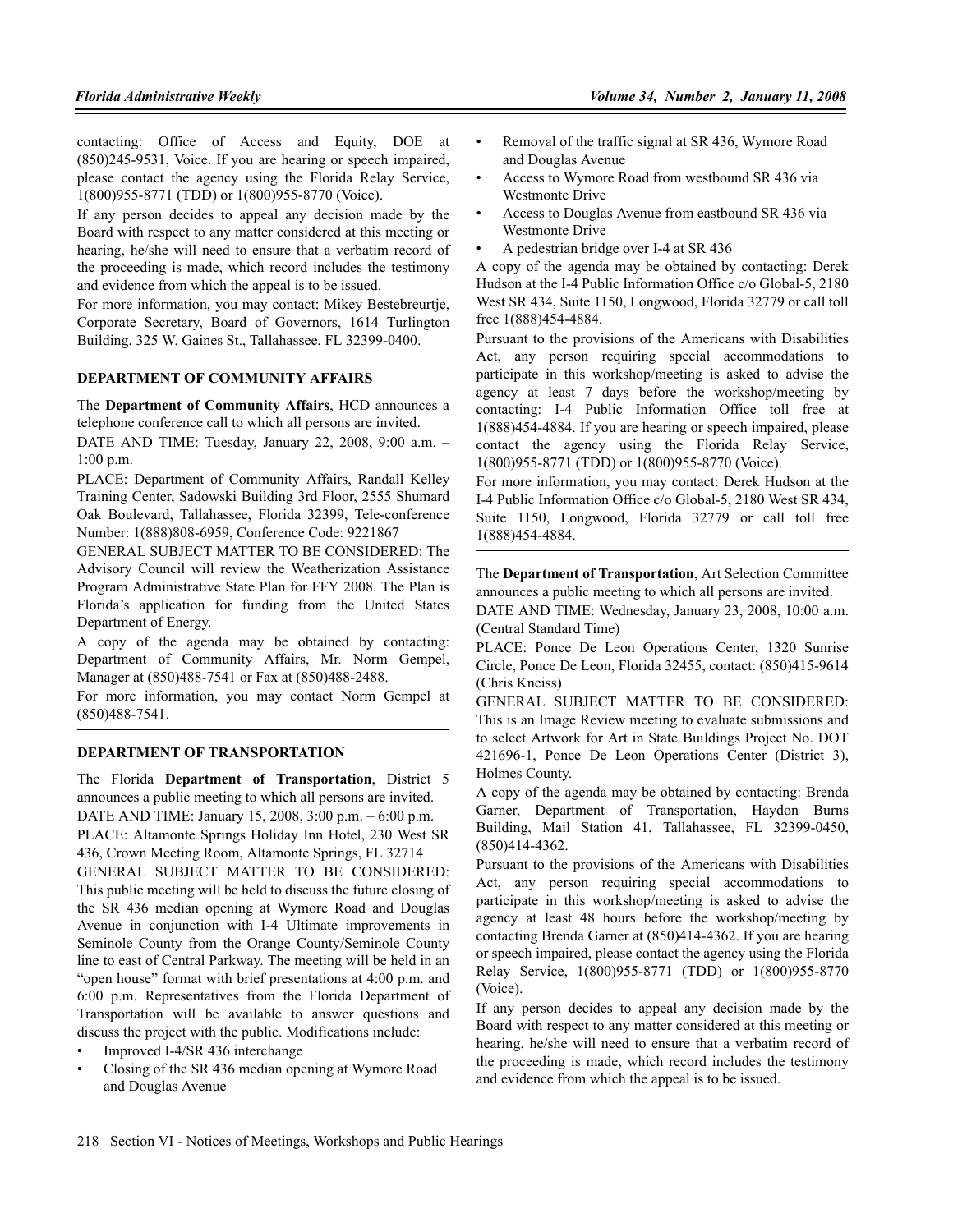For more information, you may contact: Brenda Garner, Department of Transportation, Haydon Burns Building, Mail Station 41, Tallahassee, FL 32399-0450, (850)414-4362.

The **Strategic Aggregates Review Task Force** announces a public meeting to which all persons are invited.

DATE AND TIME: January 29, 2008, 9:00 a.m. – 5:00 p.m.

PLACE: Florida Department of Transportation, Burns Building Auditorium, 605 Suwannee Street, Tallahassee, FL 32399

GENERAL SUBJECT MATTER TO BE CONSIDERED: The Strategic Aggregates Review Task Force, recently formed by the Florida Legislature under CS/CS/HB 985, will hold the fourth in a series of public meetings to discuss improvements in policy and public investment as it relates to the availability of construction aggregate materials and related mining/land use practices in the State of Florida.

Verbal and written comments may be provided at the informational meeting or sent by mail to Christine McDonald, Public Information Officer, 5007 N. E. 39th Avenue, Gainesville, FL 32609 or via the web at http://www.dot.state.fl. us/statematerialsoffice/administration/resources/library/issuestrends/aggtaskforce/contactus.html.

A copy of the agenda may be obtained by contacting: Christine McDonald, Public Information Officer at (352)955-6624 or by e-mail at christine.mcdonald@dot.state.fl.us.

Pursuant to the provisions of the Americans with Disabilities Act, any person requiring special accommodations to participate in this workshop/meeting is asked to advise the agency at least 7 days before the workshop/meeting by contacting: Christine McDonald, Public Information Officer at  $(352)955-6624$  or by e-mail at christine.mcdonald@dot. state.fl.us. If you are hearing or speech impaired, please contact the agency using the Florida Relay Service, 1(800)955-8771 (TDD) or 1(800)955-8770 (Voice).

For more information, you may contact: Christine McDonald, Public Information Officer, Florida Department of Transportation, State Materials Office, 5007 Northeast 39th Avenue, Gainesville, Florida 32609, (352)955-6624.

The **Strategic Aggregates Review Task Force** announces a public meeting to which all persons are invited.

DATE AND TIME: January 30, 2008, 9:00 a.m.  $-5:00 \text{ n.m.}$ 

PLACE: Florida Department of Transportation, Burns Building Auditorium, 605 Suwannee Street, Tallahassee, FL 32399

GENERAL SUBJECT MATTER TO BE CONSIDERED: The Strategic Aggregates Review Task Force, recently formed by the Florida Legislature under CS/CS/HB 985, will hold the fourth in a series of public meetings to discuss improvements in policy and public investment as it relates to the availability of construction aggregate materials and related mining/land use practices in the State of Florida. Verbal and written

comments may be provided at the informational meeting or sent by mail to: Christine McDonald, Public Information Officer, 5007 N. E. 39th Avenue, Gainesville, FL 32609 or via the web at: http://www.dot.state.fl.us/statematerialsoffice/ administration/resources/library/issues-trends/aggtaskforce/ contactus.html.

A copy of the agenda may be obtained by contacting: Christine McDonald, Public Information Officer at (352)955-6624 or by e-mail at christine.mcdonald@dot.state.fl.us.

Pursuant to the provisions of the Americans with Disabilities Act, any person requiring special accommodations to participate in this workshop/meeting is asked to advise the agency at least 7 days before the workshop/meeting by contacting: Christine McDonald, Public Information Officer at  $(352)955-6624$  or by e-mail at christine.mcdonald@dot. state.fl.us. If you are hearing or speech impaired, please contact the agency using the Florida Relay Service, 1(800)955-8771 (TDD) or 1(800)955-8770 (Voice).

For more information, you may contact: Christine McDonald, Public Information Officer, Florida Department of Transportation, State Materials Office, 5007 Northeast 39th Avenue, Gainesville, Florida 32609, (352)955-6624.

The **Strategic Aggregates Review Task Force** announces a public meeting to which all persons are invited.

DATE AND TIME: January 31, 2008, 9:00 a.m. – Noon

PLACE: Florida Department of Transportation, Burns Building Auditorium, 605 Suwannee Street, Tallahassee, FL 32399

GENERAL SUBJECT MATTER TO BE CONSIDERED: The Strategic Aggregates Review Task Force, recently formed by the Florida Legislature under CS/CS/HB 985, will hold the fourth in a series of public meetings to discuss improvements in policy and public investment as it relates to the availability of construction aggregate materials and related mining/land use practices in the State of Florida.

Verbal and written comments may be provided at the informational meeting or sent by mail to: Christine McDonald, Public Information Officer, 5007 N. E. 39th Avenue, Gainesville, FL 32609 or via the web at http://www.dot.state. fl.us/statematerialsoffice/administration/resources/library/issue s-trends/aggtaskforce/contactus.html.

A copy of the agenda may be obtained by contacting: Christine McDonald, Public Information Officer at (352)955-6624 or by e-mail at christine.mcdonald@dot.state.fl.us.

For more information, you may contact: Christine McDonald, Public Information Officer, Florida Department of Transportation, State Materials Office, 5007 Northeast 39th Avenue, Gainesville, Florida 32609, (352)955-6624.

The **Department of Transportation,** District 5 and Seminole County announces a hearing to which all persons are invited. DATE AND TIME: Thursday, February 7, 2008, 6:00 p.m.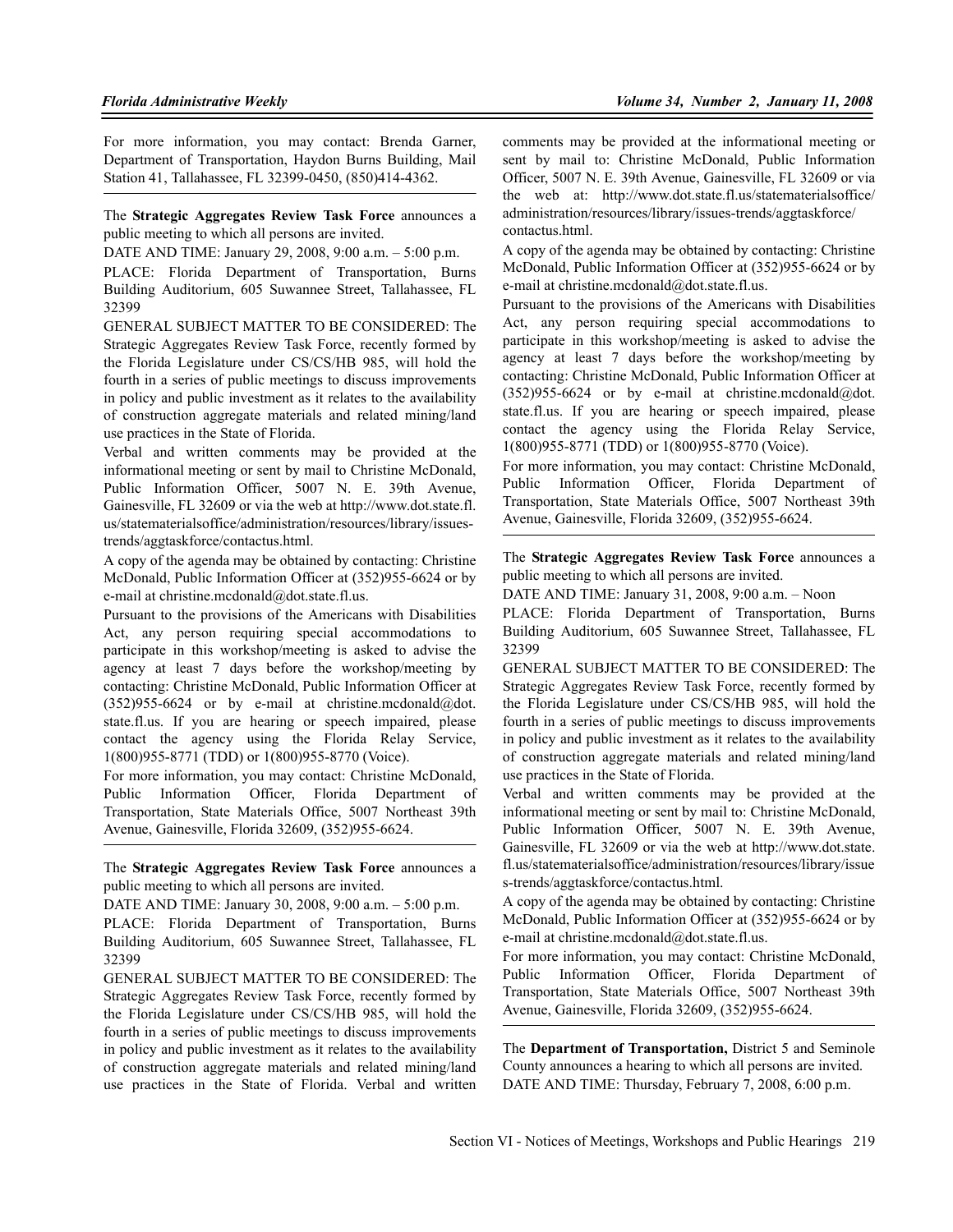PLACE: First Baptist Church of Oviedo, 45 West Broadway Street, Oviedo, Florida 32765

GENERAL SUBJECT MATTER TO BE CONSIDERED: This is an Access Reclassification Hearing, which is being held to afford interested persons an opportunity to express their views concerning the access management reclassification for Financial Project ID Number: 415030-1-38-01, otherwise known as the SR 426/CR 419 Widening Final Design in the City of Oviedo, Florida. The project involves the widening of SR 426/CR 419 from Pine Avenue to west of Lockwood Boulevard, a distance of about three miles. The project consists of changing the existing access management classifications along SR 426 to Access Class 5 from Pine Avenue to SR 434.

Public participation is solicited without regard to race, color, national origin, age, sex, religion, disability or family status.

A copy of the agenda may be obtained by contacting: Mr. Andy DeWitt, Project Manager, Inwood Consulting Engineers, Inc., 870 Clark Street, Oviedo, Florida 32765.

For more information, you may contact: Mr. Andy DeWitt, Project Manager, Inwood Consulting Engineers, Inc., 870 Clark Street, Oviedo, Florida 32765.

The **Florida Transportation Commission** announces a public meeting to which all persons are invited.

DATE AND TIME: January 17, 2008, 5:15 p.m. – until completion of business

PLACE: Hilton in the Walt Disney World Resort, 1751 Hotel Plaza Boulevard, Salon II, Lake Buena Vista, Florida

GENERAL SUBJECT MATTER TO BE CONSIDERED: Meeting between the Chairman and Vice Chairman to discuss Commission business.

A copy of the agenda may be obtained by calling Cathy Goodman at (850)414-4105.

Pursuant to the provisions of the Americans with Disabilities Act, any person requiring special accommodations to participate in this workshop/meeting is asked to advise the agency at least 48 hours before the workshop/meeting by calling Cathy Goodman at (850)414-4105. If you are hearing or speech impaired, please contact the agency using the Florida Relay Service, 1(800)955-8771 (TDD) or 1(800)955-8770 (Voice).

For more information, you may contact: Florida Transportation Commission, Room 176, M.S. 9, 605 Suwannee Street Tallahassee, Florida 32399-0450, (850)414-4105.

### **BOARD OF TRUSTEES OF THE INTERNAL IMPROVEMENT TRUST FUND**

Notices for the Board of Trustees of the Internal Improvement Trust Fund between December 28, 2001 and June 30, 2006, go to http://www.dep.state.fl.us/ under the link or button titled "Official Notices."

The **Department of Environmental Protection**, Office of Coastal and Aquatic Managed Areas, acting as staff to the **Board of Trustees of the Internal Improvement Trust Fund** announces a public meeting to which all persons are invited.

DATE AND TIME: Tuesday, February 19, 2008, 6:00 p.m.

PLACE: Rookery Bay Reserve, 300 Tower Road, Naples, FL 34113

GENERAL SUBJECT MATTER TO BE CONSIDERED: The purpose is to inform the public on the management plan review process and to solicit input on issues they are interested in seeing addressed in the Rookery Bay National Estuarine Research Reserve (RBNERR) Management Plan. The RBNERR Advisory Committee will be participating.

A copy of the agenda may be obtained by contacting Brenda Varnes at (239)417-6310.

Pursuant to the provisions of the Americans with Disabilities Act, any person requiring special accommodations to participate in this workshop/meeting is asked to advise the agency at least 5 days before the workshop/meeting by contacting Brenda Varnes at (239)417-6310. If you are hearing or speech impaired, please contact the agency using the Florida Relay Service, 1(800)955-8771 (TDD) or 1(800)955-8770 (Voice).

#### **STATE BOARD OF ADMINISTRATION**

The **State Board of Administration** announces a public meeting to which all persons are invited.

DATES AND TIMES: Wednesday, January 16, 2008, 2:00 p.m.; Thursday, January 17, 2008, 9:00 a.m.

PLACE: Hermitage Room, Plaza Level, Hermitage Centre, 1801 Hermitage Boulevard, Tallahassee, FL 32308. Gold Coast Room, 5th Floor, Hermitage Centre, 1801 Hermitage Boulevard, Tallahassee, FL 32308.

GENERAL SUBJECT MATTER TO BE CONSIDERED: Selection of an audit firm, as well as address other general business of the Audit Committee.

In compliance with the Americans with Disabilities Act, the SBA will make appropriate arrangements for anyone who needs special accommodations to attend the meeting. Please call James Linn at (850)488-4406.

The **State Board of Administration** announces a public meeting to which all persons are invited.

DATE AND TIME: Tuesday, January 22, 2008, 9:00 a.m. – until the conclusion of business

PLACE: Hermitage Room (1st Floor), 1801 Hermitage Blvd., Tallahassee, Florida

GENERAL SUBJECT MATTER TO BE CONSIDERED: To discuss the responses received concerning the above ITN and to select finalist respondents for oral presentations, if necessary, and further consideration.

DATE AND TIME: Wednesday, January 23, 2008, 9:00 a.m. – until the conclusion of business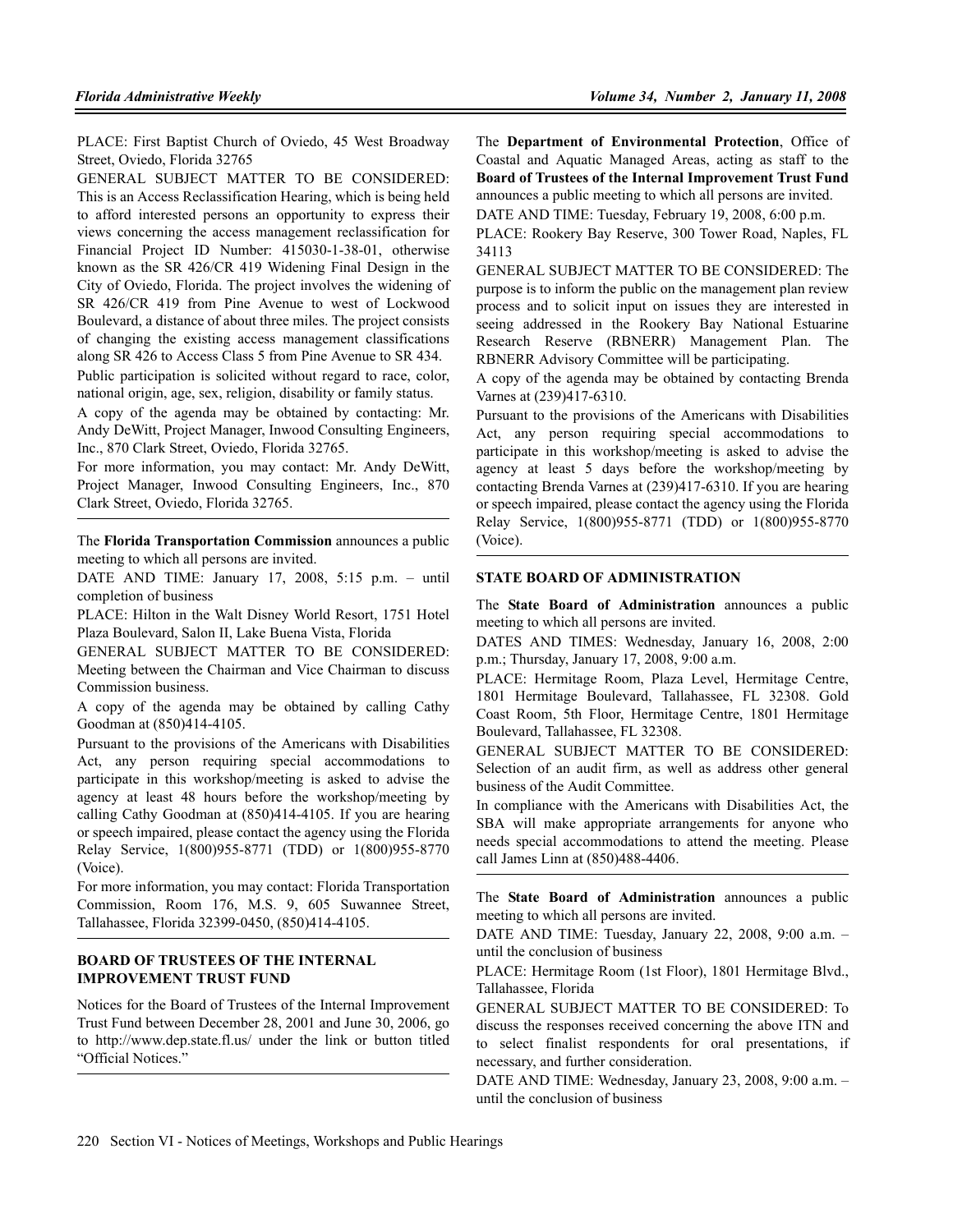PLACE: Hermitage Room (1st Floor), 1801 Hermitage Blvd., Tallahassee, Florida

GENERAL SUBJECT MATTER TO BE CONSIDERED: To discuss the responses received concerning the above ITN and to select finalist respondents for oral presentations, if necessary, and further consideration.

DATE AND TIME: Monday, January 28, 2008, 9:00 a.m. – until the conclusion of business

PLACE: Hermitage Room (1st Floor), 1801 Hermitage Blvd., Tallahassee, Florida

GENERAL SUBJECT MATTER TO BE CONSIDERED: To discuss the responses received concerning the above ITN and to observe and participate in oral presentations with the finalist respondents, if necessary.

DATE AND TIME: Tuesday, January 29, 2008, 9:00 a.m. – until the conclusion of business

PLACE: Hermitage Room (1st Floor), 1801 Hermitage Blvd., Tallahassee, Florida

GENERAL SUBJECT MATTER TO BE CONSIDERED: To discuss the responses received concerning the above ITN, to determine a final ranking of respondents, and to select one or more respondent(s) to provide the investment management services considered in the above ITN.

DATE AND TIME: Wednesday, January 30, 2008, 9:00 a.m. – until the conclusion of business

PLACE: Gold Coast Room (5th Floor), 1801 Hermitage Blvd., Tallahassee, Florida

GENERAL SUBJECT MATTER TO BE CONSIDERED: To discuss the responses received concerning the above ITN and to observe and participate in oral presentations with the finalist respondents, if necessary.

DATE AND TIME: Thursday, January 31, 2008, 9:00 a.m. – until the conclusion of business

PLACE: Hermitage Room (1st Floor), 1801 Hermitage Blvd., Tallahassee, Florida

GENERAL SUBJECT MATTER TO BE CONSIDERED: To discuss the responses received concerning the above ITN and to observe and participate in oral presentations with the finalist respondents, if necessary.

A copy of the agenda may be obtained by contacting: Tom Fernald at (850)413-1448 or by mail at 1801 Hermitage Blvd., Suite 100, Tallahassee, Florida 32308.

Pursuant to the provisions of the Americans with Disabilities Act, any person requiring special accommodations to participate in this workshop/meeting is asked to advise the agency at least 1 day before the workshop/meeting by contacting: Tom Fernald at (850)413-1448 or by mail at 1801 Hermitage Blvd., Suite 100, Tallahassee, Florida 32308. If you are hearing or speech impaired, please contact the agency using the Florida Relay Service, 1(800)955-8771 (TDD) or 1(800)955-8770 (Voice).

#### **PUBLIC SERVICE COMMISSION**

The Florida **Public Service Commission** announces its regularly scheduled conference to which all interested persons are invited.

DATE AND TIME: January 29, 2008, 9:30 a.m.

PLACE: Betty Easley Conference Center, Joseph P. Cresse Hearing Room 148, 4075 Esplanade Way, Tallahassee, Florida GENERAL SUBJECT MATTER TO BE CONSIDERED: To consider those matters ready for decision.

LEGAL AUTHORITY AND JURISDICTION: Chapters 120, 350, 364, 366, and 367, F.S.

Persons who may be affected by Commission action on certain items on the conference agenda may be allowed to address the Commission, either informally or by oral argument, when those items are taken up for discussion at the conference, pursuant to Rules 25-22.0021 and 25-22.0022, F.A.C.

A copy of the agenda may be obtained by any person who requests a copy and pays the reasonable cost of the copy (\$1.00, see Copying Charges for Commission Records), by contacting the Office of Commission Clerk at (850)413-6770 or writing to the Commission Clerk, Florida Public Service Commission, 2540 Shumard Oak Boulevard, Tallahassee, Florida 32399-0850. The agenda and recommendations are also accessible on the PSC Website, at http://www.floridapsc.com, at no charge. Persons deciding to appeal any decisions made by the Commission with respect to any matter considered at this conference will need to ensure that a verbatim record of the proceedings is made, which record includes the testimony and evidence upon which appeal is based. In accordance with the Americans with Disabilities Act, persons needing a special accommodation at this conference should contact the Office of Commission Clerk no later than 48 hours prior to the conference at (850)413-6770 or via 1(800)955-8770 (Voice) or 1(800)955-8771 (TDD) Florida Relay Service. Assistive Listening Devices are available at the Office of Commission Clerk, Betty Easley Conference Center, Room 110, Tallahassee, FL.

The **Florida Public Service Commission** announces its Internal Affairs Meeting to which all interested persons are invited.

DATE AND TIME: January 29, 2008, Immediately following the Commission Conference which commences at 9:30 a.m. in Joseph P. Cresse Hearing Room 148.

PLACE: Betty Easley Conference Center, 4075 Esplanade Way, Conference Room 140, Tallahassee, Florida

GENERAL SUBJECT MATTER TO BE CONSIDERED: To discuss and make decisions on matters which affect the operation of the Commission.

A copy of the agenda of the Internal Affairs Meeting may be obtained by contacting the Office of Commission Clerk, Florida Public Service Commission, 2540 Shumard Oak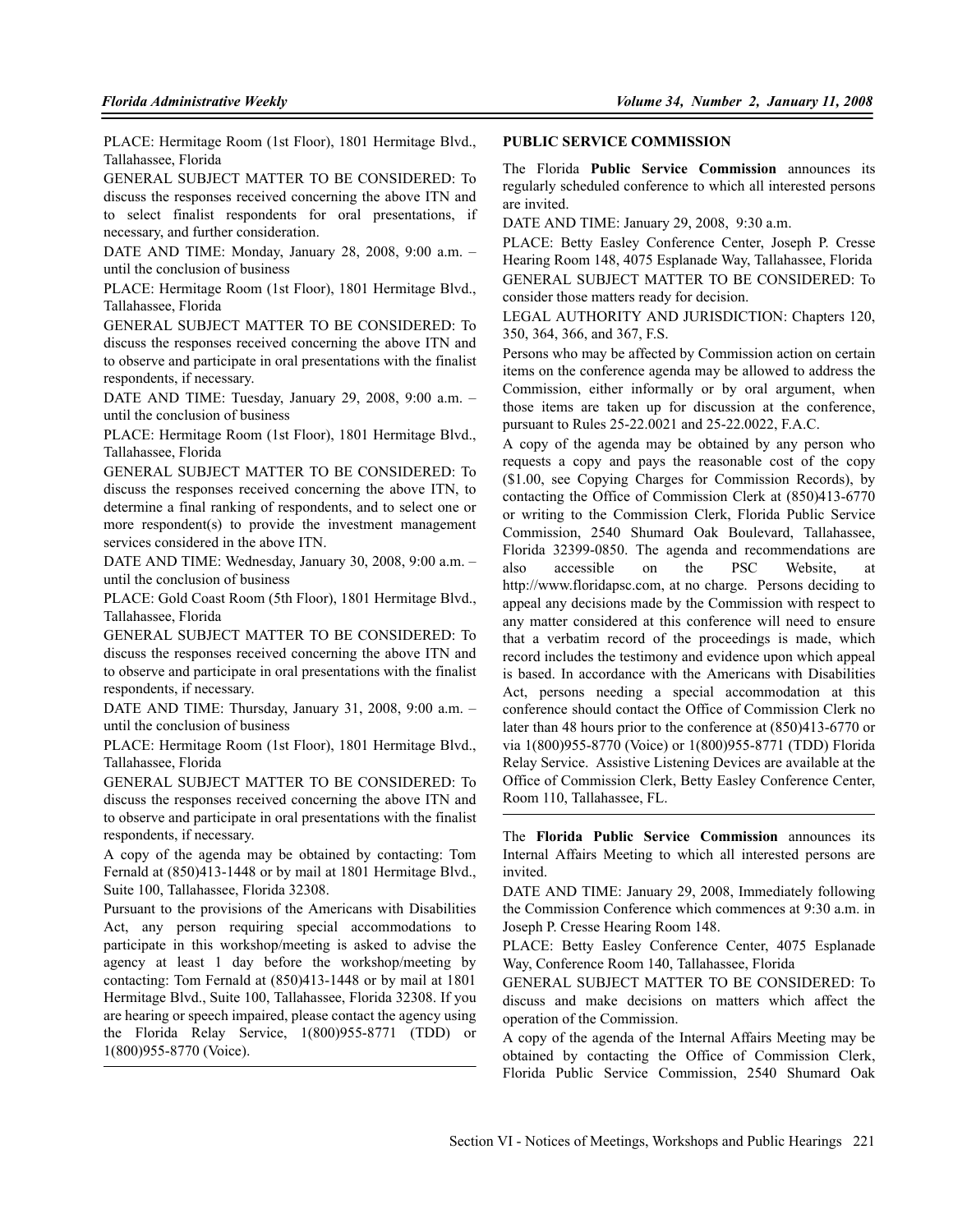Boulevard, Tallahassee, Florida 32399-0850. In accordance with the Americans with Disabilities Act, persons needing a special accommodation at this conference should contact the Office of Commission Clerk no later than 48 hours prior to the conference at (850)413-6770 or via 1(800)955-8770 (Voice) or 1(800)955-8771 (TDD) Florida Relay Service. Assistive Listening Devices are available at the Office of Commission Clerk, Betty Easley Conference Center, Room 110.

\*In the event of a change or cancellation, notice will be published at the earliest practicable time on the Commission's website at http://www.psc.state.fl.us/agendas/internalaffairs/.

The Florida **Public Service Commission** announces a public hearing to which all persons are invited.

DATE AND TIME: Wednesday, February 6, 2008, 10:00 a.m.; Thursday, February 7, 2008, 6:00 p.m., IF REQUIRED.

PLACE: The Harvey Government Center, Board of County Commission Chambers, 1200 Truman Avenue, Key West, Florida 33040

GENERAL SUBJECT MATTER TO BE CONSIDERED AT THE HEARING: DOCKET NO. 070293-SU – Application for increase in wastewater rates in Monroe County by K W Resort Utilities Corp.

To give customers, other interested persons, and the parties an opportunity to present testimony on the quality of service the Utility provides, the proposed rate increase, and to ask questions on other issues identified at the Prehearing Conference on January 24, 2008.

Emergency Cancellation of Customer Meeting:

If a named storm or other disaster requires cancellation of the meeting, Commission staff will attempt to give timely direct notice to the parties. Notice of cancellation of the meeting will also be provided on the Commission's website (http://www.psc.state.fl.us/) under the Hot Topics link found on the home page. Cancellation can also be confirmed by calling the Office of the General Counsel at (850)413-6199.

A copy of the agenda may be obtained by contacting: N/A

Pursuant to the provisions of the Americans with Disabilities Act, any person requiring special accommodations to participate in this workshop/meeting is asked to advise the agency at least 48 hours before the workshop/meeting by contacting: Office of Commission Clerk, 2540 Shumard Oak Boulevard, Tallahassee, Florida 32399-0850 or at (850)413-6770. If you are hearing or speech impaired, please contact the agency using the Florida Relay Service, 1(800)955-8771 (TDD) or 1(800)955-8770 (Voice).

For more information, you may contact: Office of Commission Clerk, 2540 Shumard Oak Boulevard, Tallahassee, Florida 32399-0850.

The Florida **Public Service Commission** announces a public meeting to which all persons are invited.

DATE AND TIME: Wednesday, February 13, 2008, 6:00 p.m – 8:30 p.m.

PLACE: Poolside Room, Chain of Lakes Complex, 210 Cypress Gardens Blvd., West, Winter Haven, FL 33880

GENERAL SUBJECT MATTER TO BE CONSIDERED: The purpose of the meeting is to give customers and other interested persons an opportunity to offer comments regarding the quality of service provided by Plantation Landings Ltd., the proposed wastewater rate increase in Polk County, and to ask questions and comment on other issues for Docket No. 070416-WS.

Emergency Cancellation of Customer Meeting

If a named storm or other disaster requires cancellation of the meeting, Commission staff will attempt to give timely direct notice to the parties. Notice of cancellation of the meeting will also be provided on the Commission's website (http://www.psc.state.fl.us) under the Hot Topics link found on the home page. Cancellation can also be confirmed by calling the Office of the General Counsel at (850)413-6199.

A copy of the agenda may be obtained by contacting: n/a

Pursuant to the provisions of the Americans with Disabilities Act, any person requiring special accommodations to participate in this workshop/meeting is asked to advise the agency at least 48 hours before the workshop/meeting by contacting: Office of the Commission Clerk, 2540 Shumard Oak Blvd., Tallahassee, FL 32399-0850 or at (850)413-6770. If you are hearing or speech impaired, please contact the agency using the Florida Relay Service, 1(800)955-8771 (TDD) or 1(800)955-8770 (Voice).

For more information, you may contact: Office of the Commission Clerk, 2540 Shumard Oak Blvd., Tallahassee, FL 32399-0850 or at (850)413-6770.

## **EXECUTIVE OFFICE OF THE GOVERNOR**

The **Children and Youth Cabinet** announces a public meeting to which all persons are invited.

DATE AND TIME: January 22, 2008, 10:00 a.m. – 4:00 p.m.

PLACE: University of Central Florida, Fairwinds Alumni Center, 4000 Central Florida Blvd., Bldg. 126, Orlando, FL 32816-0046

GENERAL SUBJECT MATTER TO BE CONSIDERED: The Children and Youth Cabinet members will discuss their legislative priorities as well as other issues regarding child welfare in Florida.

A copy of the agenda may be obtained by contacting: Jennifer M. Stan, Office of Adoption and Child Protection at  $(850)922-0082$  or jennifer.stan@eog.myflorida.com.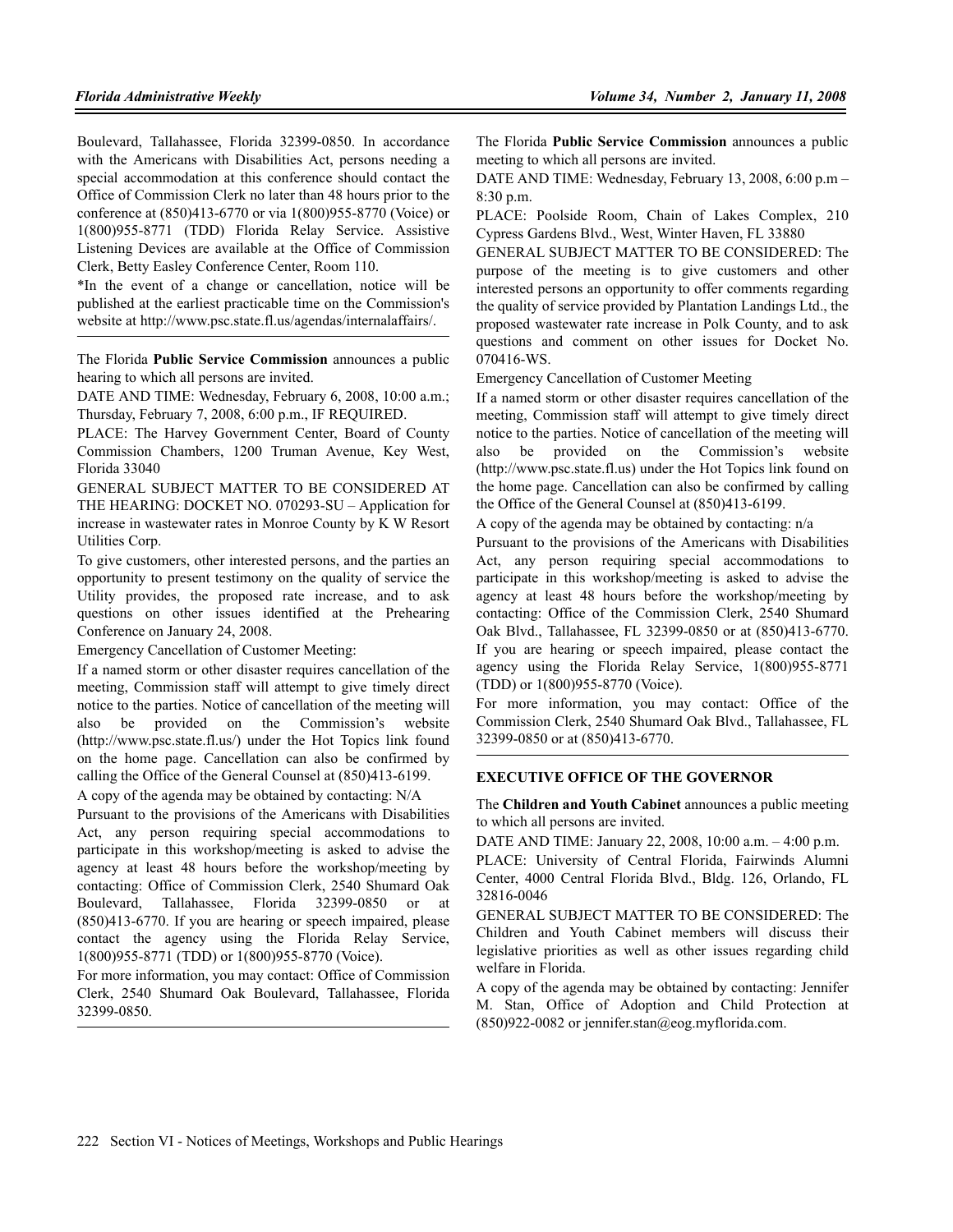If any person decides to appeal any decision made by the Board with respect to any matter considered at this meeting or hearing, he/she will need to ensure that a verbatim record of the proceeding is made, which record includes the testimony and evidence from which the appeal is to be issued.

For more information, you may contact: Jennifer M. Stan, Program Coordinator, Office of Adoption and Child Protection at (850)922-0082, Fax (850)921-0173 or jennifer.stan@eog. myflorida.com.

The **Office of Film & Entertainment and the Florida Film & Entertainment Advisory Council Legislative Committee** will convene in meeting via conference call. This is a public meeting to which all persons are invited.

DATE AND TIME: Friday, January 18, 2008, 9:00 a.m.

PLACE: Governor's Office of Film & Entertainment, The Capitol, Suite 2001, Tallahassee, FL 32399-0001

AGENDA: To discuss the status of proposed bills, new legislative assignments for upcoming session, hear public input and advisement.

Call In #: (888)808-6959

Conference Code 4104765

Should any person wish to appeal any decision made with respect to the above referenced meeting, he/she may need to ensure verbatim recording of the proceedings in order to provide a record for judicial review. Pursuant to Section 286.26, Florida Statutes, any handicapped person wishing to attend this meeting should contact the Commission at least 48 hours prior to the meeting in order to request any special assistance.

#### **REGIONAL PLANNING COUNCILS**

The **West Florida Regional Planning Council**, Local Emergency Planning Committee announces a public meeting to which all persons are invited.

DATE AND TIMES: Wednesday, January 23, 2008, 10:00 a.m.; Training and Resource Subcommittee, 8:30 a.m.

PLACE: Walton County Emergency Operations Center, 75 S. Davis Lane, DeFuniak Springs, FL 32433

GENERAL SUBJECT MATTER TO BE CONSIDERED: General business meetings of the LEPC and the Training and Resource Subcommittee.

A copy of the agenda may be obtained by contacting: John T. Gallagher, Director, Housing and Homeland Security and Emergency Management at (850)332-7976, ext. 206 or www.wfrpc.org.

The **North Central Florida Regional Planning Council** announces a public meeting to which all persons are invited. DATE AND TIME: January 24, 2008, 5:30 p.m.

PLACE: North Central Florida Regional Planning Council Office, 2009 N. W. 67 Place, Gainesville, Florida

GENERAL SUBJECT MATTER TO BE CONSIDERED: To conduct the regular business of the Finance Committee of the North Central Florida Regional Planning Council.

A copy of the agenda may be obtained by contacting: North Central Florida Regional Planning Council, 2009 N. W. 67 Place, Gainesville, Florida 32653-1603.

Pursuant to the provisions of the Americans with Disabilities Act, any person requiring special accommodations to participate in this workshop/meeting is asked to advise the agency at least 2 business days before the workshop/meeting by calling (352)955-2200. If you are hearing or speech impaired, please contact the agency using the Florida Relay Service, 1(800)955-8771 (TDD) or 1(800)955-8770 (Voice).

If any person decides to appeal any decision made by the Board with respect to any matter considered at this meeting or hearing, he/she will need to ensure that a verbatim record of the proceeding is made, which record includes the testimony and evidence from which the appeal is to be issued.

The **North Central Florida Regional Planning Council** announces a public meeting to which all persons are invited. DATE AND TIME: January 24, 2008, 6:00 p.m.

PLACE: Holiday Inn Hotel and Suites, 213 S. W. Commerce Drive, Lake City, Florida

GENERAL SUBJECT MATTER TO BE CONSIDERED: To conduct the regular business of the Executive Committee of the North Central Florida Regional Planning Council.

A copy of the agenda may be obtained by contacting: North Central Florida Regional Planning Council, 2009 N. W. 67 Place, Gainesville, Florida 32653-1603.

Pursuant to the provisions of the Americans with Disabilities Act, any person requiring special accommodations to participate in this workshop/meeting is asked to advise the agency at least 2 business days before the workshop/meeting by calling (352)955-2200. If you are hearing or speech impaired, please contact the agency using the Florida Relay Service, 1(800)955-8771 (TDD) or 1(800)955-8770 (Voice).

If any person decides to appeal any decision made by the Board with respect to any matter considered at this meeting or hearing, he/she will need to ensure that a verbatim record of the proceeding is made, which record includes the testimony and evidence from which the appeal is to be issued.

The **North Central Florida Regional Planning Council** announces a public meeting to which all persons are invited. DATE AND TIME: January 24, 2008, 6:00 p.m.

PLACE: Holiday Inn Hotel and Suites, 213 S. W. Commerce Drive, Lake City, Florida

GENERAL SUBJECT MATTER TO BE CONSIDERED: To conduct the regular business of the Regional Planning Committee of the North Central Florida Regional Planning Council.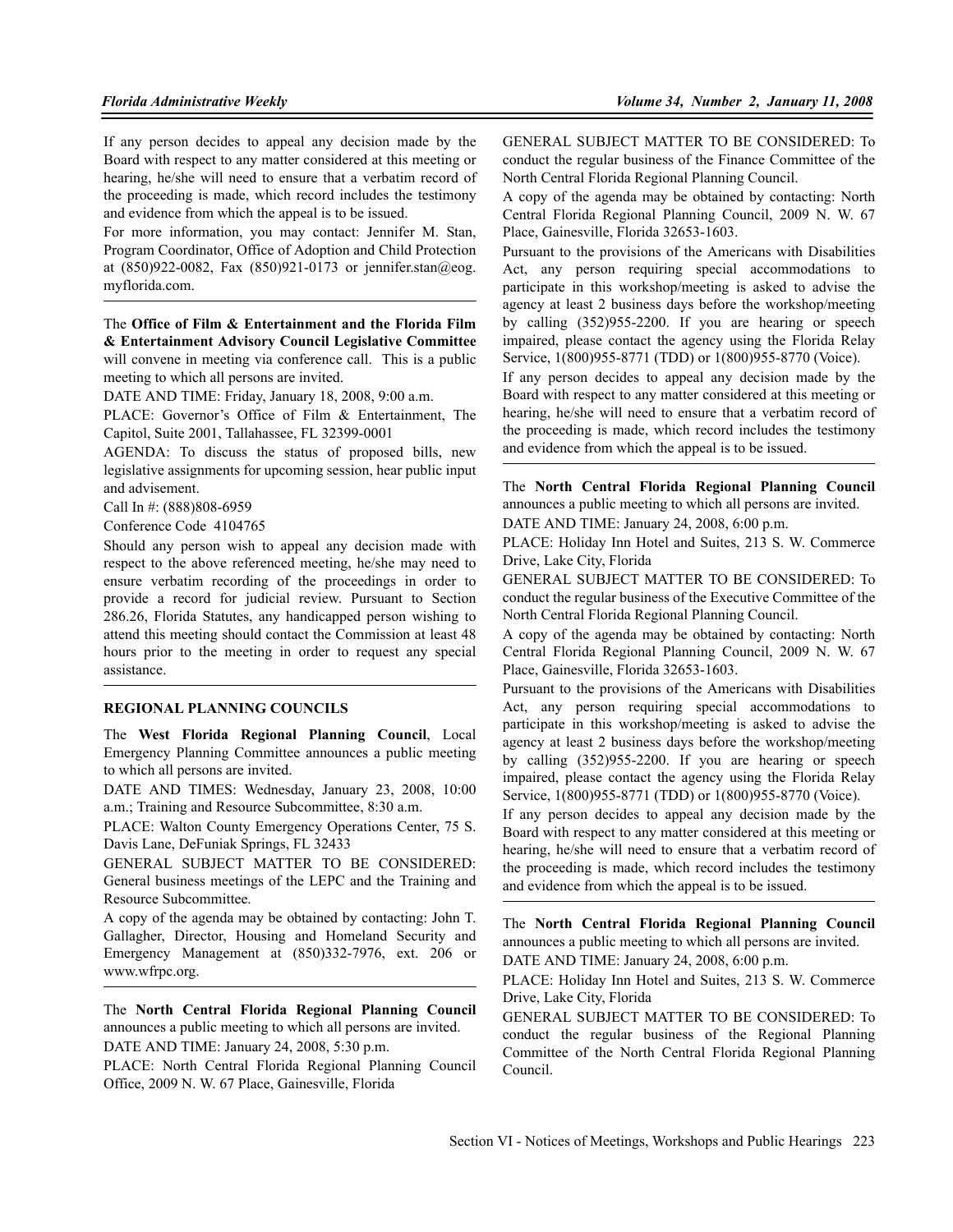A copy of the agenda may be obtained by contacting: North Central Florida Regional Planning Council, 2009 N. W. 67 Place, Gainesville, Florida 32653-1603.

Pursuant to the provisions of the Americans with Disabilities Act, any person requiring special accommodations to participate in this workshop/meeting is asked to advise the agency at least 2 business days before the workshop/meeting by calling (352)955-2200. If you are hearing or speech impaired, please contact the agency using the Florida Relay Service, 1(800)955-8771 (TDD) or 1(800)955-8770 (Voice).

If any person decides to appeal any decision made by the Board with respect to any matter considered at this meeting or hearing, he/she will need to ensure that a verbatim record of the proceeding is made, which record includes the testimony and evidence from which the appeal is to be issued.

The **North Central Florida Regional Planning Council** announces a public meeting to which all persons are invited. DATE AND TIME: January 24, 2008, 6:30 p.m.

PLACE: Holiday Inn Hotel and Suites, 213 S. W. Commerce Drive, Lake City, Florida

GENERAL SUBJECT MATTER TO BE CONSIDERED: To conduct the regular business of the Clearinghouse Committee of the North Central Florida Regional Planning Council.

A copy of the agenda may be obtained by contacting: North Central Florida Regional Planning Council, 2009 N. W. 67 Place, Gainesville, Florida 32653-1603.

Pursuant to the provisions of the Americans with Disabilities Act, any person requiring special accommodations to participate in this workshop/meeting is asked to advise the agency at least 2 business days before the workshop/meeting by calling (352)955-2200. If you are hearing or speech impaired, please contact the agency using the Florida Relay Service, 1(800)955-8771 (TDD) or 1(800)955-8770 (Voice).

If any person decides to appeal any decision made by the Board with respect to any matter considered at this meeting or hearing, he/she will need to ensure that a verbatim record of the proceeding is made, which record includes the testimony and evidence from which the appeal is to be issued.

The **North Central Florida Regional Planning Council** announces a public meeting to which all persons are invited.

DATE AND TIME: January 24, 2008, 7:30 p.m.

PLACE: Holiday Inn Hotel and Suites, 213 Southwest Commerce Drive, Lake City, Florida

GENERAL SUBJECT MATTER TO BE CONSIDERED: To conduct the regular business of the North Central Florida Regional Planning Council.

A copy of the agenda may be obtained by contacting: North Central Florida Regional Planning Council, 2009 N. W. 67 Place, Gainesville, Florida 32653-1603.

Pursuant to the provisions of the Americans with Disabilities Act, any person requiring special accommodations to participate in this workshop/meeting is asked to advise the agency at least 2 business days before the workshop/meeting by calling (352)955-2200. If you are hearing or speech impaired, please contact the agency using the Florida Relay Service, 1(800)955-8771 (TDD) or 1(800)955-8770 (Voice).

If any person decides to appeal any decision made by the Board with respect to any matter considered at this meeting or hearing, he/she will need to ensure that a verbatim record of the proceeding is made, which record includes the testimony and evidence from which the appeal is to be issued.

The **East Central Florida Regional Planning Council** announces a public meeting to which all persons are invited.

DATE AND TIME: Wednesday, January 16, 2008, 10:00 a.m. PLACE: 631 N. Wymore Road, Suite 100, Maitland, FL 32751 GENERAL SUBJECT MATTER TO BE CONSIDERED: The regular monthly meeting of the East Central Florida Regional Planning Council.

A copy of the agenda may be obtained by contacting: Ruth Little at  $(407)623-1075$  or by email at rlittle@ecfrpc.org.

Pursuant to the provisions of the Americans with Disabilities Act, any person requiring special accommodations to participate in this workshop/meeting is asked to advise the agency at least 2 days before the workshop/meeting. If you are hearing or speech impaired, please contact the agency using the Florida Relay Service, 1(800)955-8771 (TDD) or 1(800)955-8770 (Voice).

If any person decides to appeal any decision made by the Board with respect to any matter considered at this meeting or hearing, he/she will need to ensure that a verbatim record of the proceeding is made, which record includes the testimony and evidence from which the appeal is to be issued.

The **Apalachee Regional Planning Council** announces a public meeting to which all persons are invited.

DATE AND TIME: Thursday, January 24, 2008, 10:30 a.m. ET

PLACE: Holiday Inn Hotel & Suites, 2725 Graves Road, Tallahassee, FL 32303

GENERAL SUBJECT MATTER TO BE CONSIDERED: In addition to its regular business, the agenda will include the review of any local government plan amendments received in a timely manner and a review of the regional report and recommendations for the Capital Circle Office Center DRI.

A copy of the agenda may be obtained by contacting: Janice Watson, ARPC, 20776 Central Avenue East, Blountstown, FL 32424, (850)674-4571.

Pursuant to the provisions of the Americans with Disabilities Act, any person requiring special accommodations to participate in this workshop/meeting is asked to advise the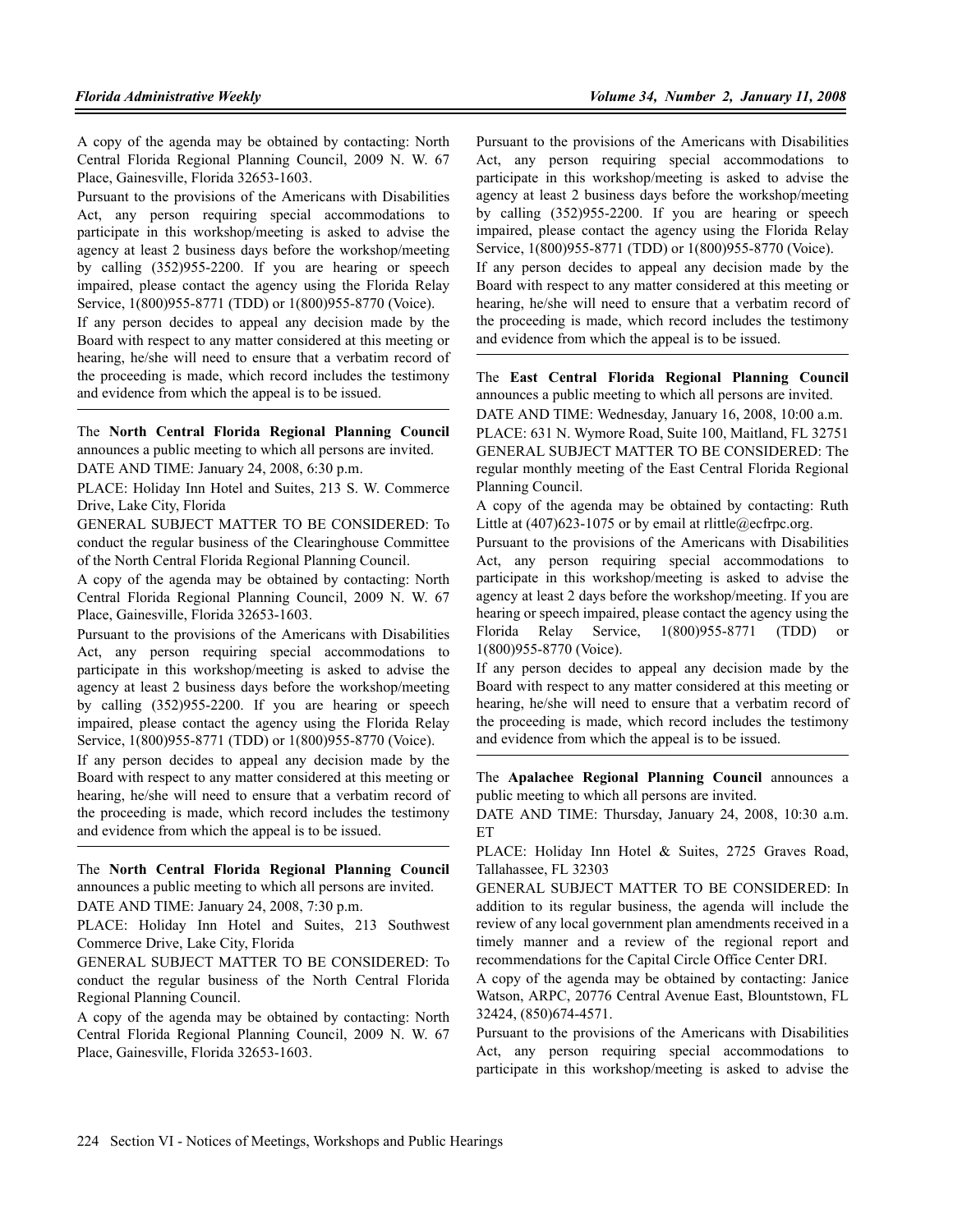agency at least 7 days before the workshop/meeting by contacting: Janice Watson, ARPC, 20776 Central Avenue East, Blountstown, FL 32424, (850)674-4571.

If you are hearing or speech impaired, please contact the agency using the Florida Relay Service, 1(800)955-8771 (TDD) or 1(800)955-8770 (Voice).

If any person decides to appeal any decision made by the Board with respect to any matter considered at this meeting or hearing, he/she will need to ensure that a verbatim record of the proceeding is made, which record includes the testimony and evidence from which the appeal is to be issued.

## **REGIONAL TRANSPORTATION AUTHORITIES**

The **South Florida Regional Transportation Authority** announces a public meeting to which all persons are invited. DATE AND TIME: Tuesday, January 22, 2008, 2:00 p.m.

PLACE: Main Conference Room of SFRTA's Administrative Offices, 800 N. W. 33rd Street, Pompano Beach, FL 33064

GENERAL SUBJECT MATTER TO BE CONSIDERED: Marketing Committee Meeting.

A copy of the agenda may be obtained by calling (954)788-7935.

Pursuant to the provisions of the Americans with Disabilities Act, any person requiring special accommodations to participate in this workshop/meeting is asked to advise the agency at least 48 hours before the workshop/meeting by contacting: Executive Office, 800 N. W. 33rd Street, Suite 100, Pompano Beach, Florida 33064. If you are hearing or speech impaired, please contact the agency using the Florida Relay Service, 1(800)955-8771 (TDD) or 1(800)955-8770 (Voice).

If any person decides to appeal any decision made by the Board with respect to any matter considered at this meeting or hearing, he/she will need to ensure that a verbatim record of the proceeding is made, which record includes the testimony and evidence from which the appeal is to be issued.

The **South Florida Regional Transportation Authority** announces a public meeting to which all persons are invited. DATE AND TIME: Friday, January 25, 2008, 9:30 a.m.

PLACE: Board Room of the South Florida Regional Transportation Authority, Administration Building, 800 N. W. 33rd Street, Suite 100, Pompano Beach, Florida 33064

GENERAL SUBJECT MATTER TO BE CONSIDERED: Governing Board Meeting.

A copy of the agenda may be obtained by contacting the Executive Office at (954)788-7915.

Pursuant to the provisions of the Americans with Disabilities Act, any person requiring special accommodations to participate in this workshop/meeting is asked to advise the agency at least 48 hours before the workshop/meeting by contacting: Executive Office, 800 N. W. 33rd Street, Suite 100,

Pompano Beach, Florida 33064. If you are hearing or speech impaired, please contact the agency using the Florida Relay Service, 1(800)955-8771 (TDD) or 1(800)955-8770 (Voice). If any person decides to appeal any decision made by the Board with respect to any matter considered at this meeting or hearing, he/she will need to ensure that a verbatim record of the proceeding is made, which record includes the testimony and evidence from which the appeal is to be issued.

The **South Florida Regional Transportation Authority** announces a public meeting to which all persons are invited.

DATE AND TIME: Tuesday, January 29, 2008, 2:00 p.m.

PLACE: Main Conference Room of SFRTA's Administrative Offices, 800 N. W. 33rd Street, Pompano Beach, FL 33064

GENERAL SUBJECT MATTER TO BE CONSIDERED: ADA Advisory Committee.

A copy of the agenda may be obtained by calling the Executive Office at (954)788-7915.

Pursuant to the provisions of the Americans with Disabilities Act, any person requiring special accommodations to participate in this workshop/meeting is asked to advise the agency at least 48 hours before the workshop/meeting by contacting: Executive Office, 800 N. W. 33rd Street, Suite 100, Pompano Beach, Florida 33064. If you are hearing or speech impaired, please contact the agency using the Florida Relay Service, 1(800)955-8771 (TDD) or 1(800)955-8770 (Voice).

If any person decides to appeal any decision made by the Board with respect to any matter considered at this meeting or hearing, he/she will need to ensure that a verbatim record of the proceeding is made, which record includes the testimony and evidence from which the appeal is to be issued.

The **South Florida Regional Transportation Authority** announces a public meeting to which all persons are invited. DATE AND TIME: Thursday, January 31, 2008, 10:00 a.m.

PLACE: Office of Transportation, Broward County, 3201 West

Copans Road, Pompano, FL 33066

GENERAL SUBJECT MATTER TO BE CONSIDERED: OPERATIONS TECHNICAL COMMITTEE MEETING.

A copy of the agenda may be obtained by contacting the SFRTA Operations Office at (954)788-7945.

Pursuant to the provisions of the Americans with Disabilities Act, any person requiring special accommodations to participate in this workshop/meeting is asked to advise the agency at least 48 hours before the workshop/meeting by contacting: Executive Office, 800 N. W. 33rd Street, Suite 100, Pompano Beach, Florida 33064. If you are hearing or speech impaired, please contact the agency using the Florida Relay Service, 1(800)955-8771 (TDD) or 1(800)955-8770 (Voice).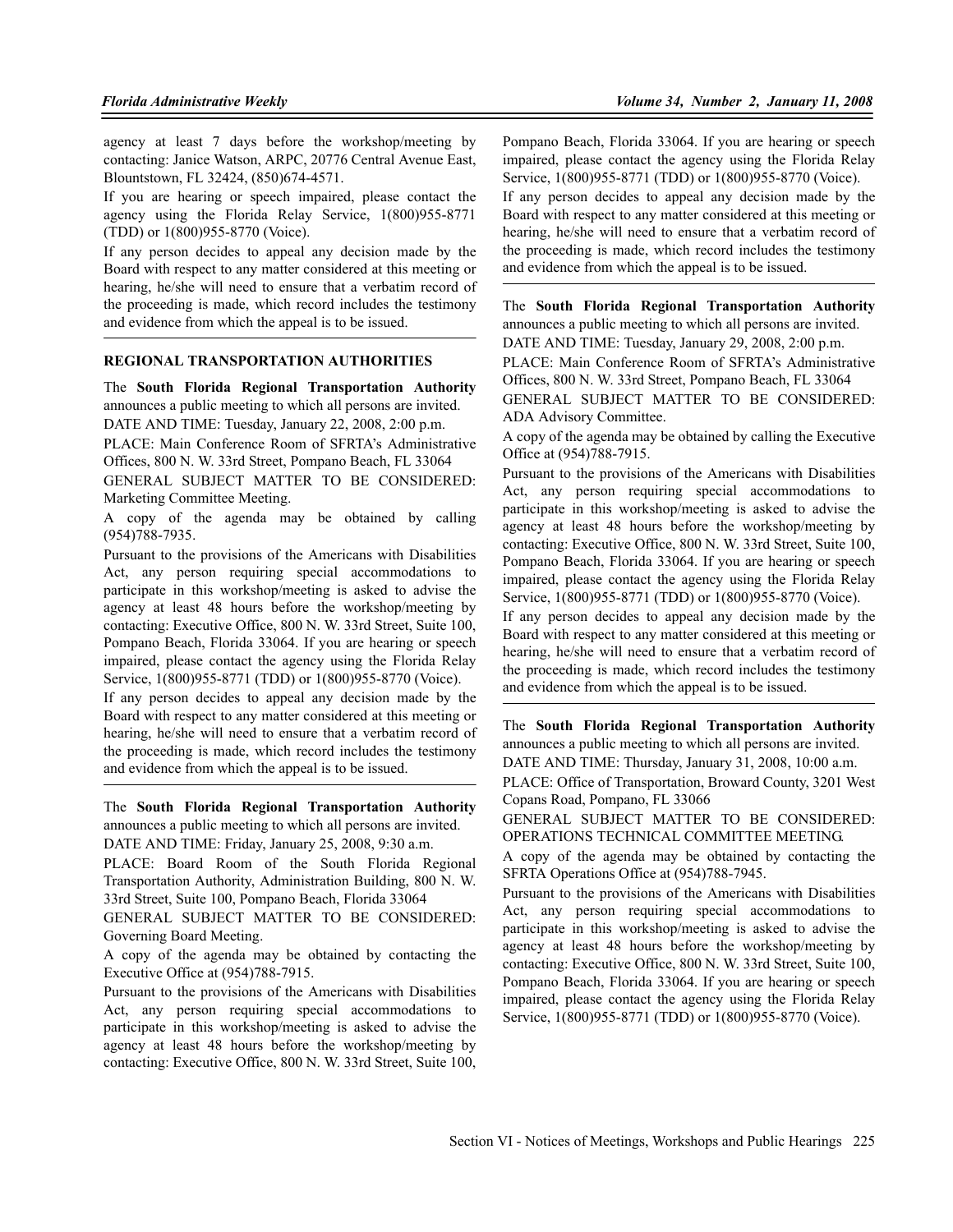If any person decides to appeal any decision made by the Board with respect to any matter considered at this meeting or hearing, he/she will need to ensure that a verbatim record of the proceeding is made, which record includes the testimony and evidence from which the appeal is to be issued.

#### **COMMISSION ON ETHICS**

The Florida **Commission on Ethics** announces a public meeting to which all persons are invited.

DATE AND TIME: Friday, January 25, 2008, 8:30 a.m.

PLACE: Senate Office Building, Room 37, 404 South Monroe Street, Tallahassee, Florida

GENERAL SUBJECT MATTER TO BE CONSIDERED: Regular Commission Meeting.

A copy of the agenda may be obtained by contacting: Commission on Ethics, P. O. Drawer 15709, Tallahassee, Florida 32317-5709.

Pursuant to the provisions of the Americans with Disabilities Act, any person requiring special accommodations to participate in this workshop/meeting is asked to advise the agency at least 48 hours before the workshop/meeting by contacting the Commission on Ethics at (850)488-7864. If you are hearing or speech impaired, please contact the agency using the Florida Relay Service, 1(800)955-8771 (TDD) or 1(800)955-8770 (Voice).

If any person decides to appeal any decision made by the Board with respect to any matter considered at this meeting or hearing, he/she will need to ensure that a verbatim record of the proceeding is made, which record includes the testimony and evidence from which the appeal is to be issued.

#### **WATER MANAGEMENT DISTRICTS**

The **Northwest Florida Water Management District** announces a public meeting to which all persons are invited. DATE AND TIME: January 24, 2008, 1:00 p.m. (EST)

PLACE: District Headquarters, 10 miles west of Tallahassee on Highway 90

GENERAL SUBJECT MATTER TO BE CONSIDERED: Governing Board Meeting – to consider District business.

OTHER MEETINGS TO BE HELD ON JANUARY 24, 2008:

- 10:00 a.m. (EST) District Lands Committee to Discuss Land Acquisition Matters
- 11:00 a.m. (EST) Regulations Committee to Discuss the ERP Program, Phase I and II
- 1:15 p.m. (EST) Public Hearing on Consideration of Regulatory Matters
- 1:30 p.m. (EST) Public Hearing on Consideration of Land Acquisition Matters

A copy of the agenda may be obtained by contacting: Dorothy Cotton, NWFWMD, 81 Water Management Drive, Havana, Florida 32333, (850)539-5999 (also available on the Internet at www.nwfwmd.state.fl.us).

Pursuant to the provisions of the Americans with Disabilities Act, any person requiring special accommodations to participate in this workshop/meeting is asked to advise the agency at least 72 hours before the workshop/meeting by contacting Larry Wright at the District. If you are hearing or speech impaired, please contact the agency using the Florida Relay Service, 1(800)955-8771 (TDD) or 1(800)955-8770 (Voice).

If any person decides to appeal any decision made by the Board with respect to any matter considered at this meeting or hearing, he/she will need to ensure that a verbatim record of the proceeding is made, which record includes the testimony and evidence from which the appeal is to be issued.

The **Southwest Florida Water Management District** (SWFWMD) announces a public meeting to which all persons are invited.

DATE AND TIME: Friday, January 18, 2008, 8:30 a.m.

PLACE: UF Gulf Coast Research and Education Center, 14625 CR 672, Balm, Wimauma, Florida

GENERAL SUBJECT MATTER TO BE CONSIDERED: FLORIDA NURSERYMEN GROWERS AND LANDSCAPE ASSOCIATION NURSERY TOUR: Educational tour of plant nursery best management practices in southern Hillsborough County. Ad Order 32800.

A copy of the agenda may be obtained by contacting: SWFWMD Executive Department, 2379 Broad Street, Brooksville, Florida 34604, 1(800)423-1476 (Florida) or Frances Sesler at (352)796-7211, extension 4608.

Pursuant to the provisions of the Americans with Disabilities Act, any person requiring special accommodations to participate in this workshop/meeting is asked to advise the agency at least 5 days before the workshop/meeting by contacting the General Services Department at 1(800)423-1476 (Florida) or (352)796-7211, extension 4527, TDD only 1(800)231-6103. If you are hearing or speech impaired, please contact the agency using the Florida Relay Service, 1(800)955-8771 (TDD) or 1(800)955-8770 (Voice).

If any person decides to appeal any decision made by the Board with respect to any matter considered at this meeting or hearing, he/she will need to ensure that a verbatim record of the proceeding is made, which record includes the testimony and evidence from which the appeal is to be issued.

For more information, you may contact the SWFWMD Executive Department at the address above.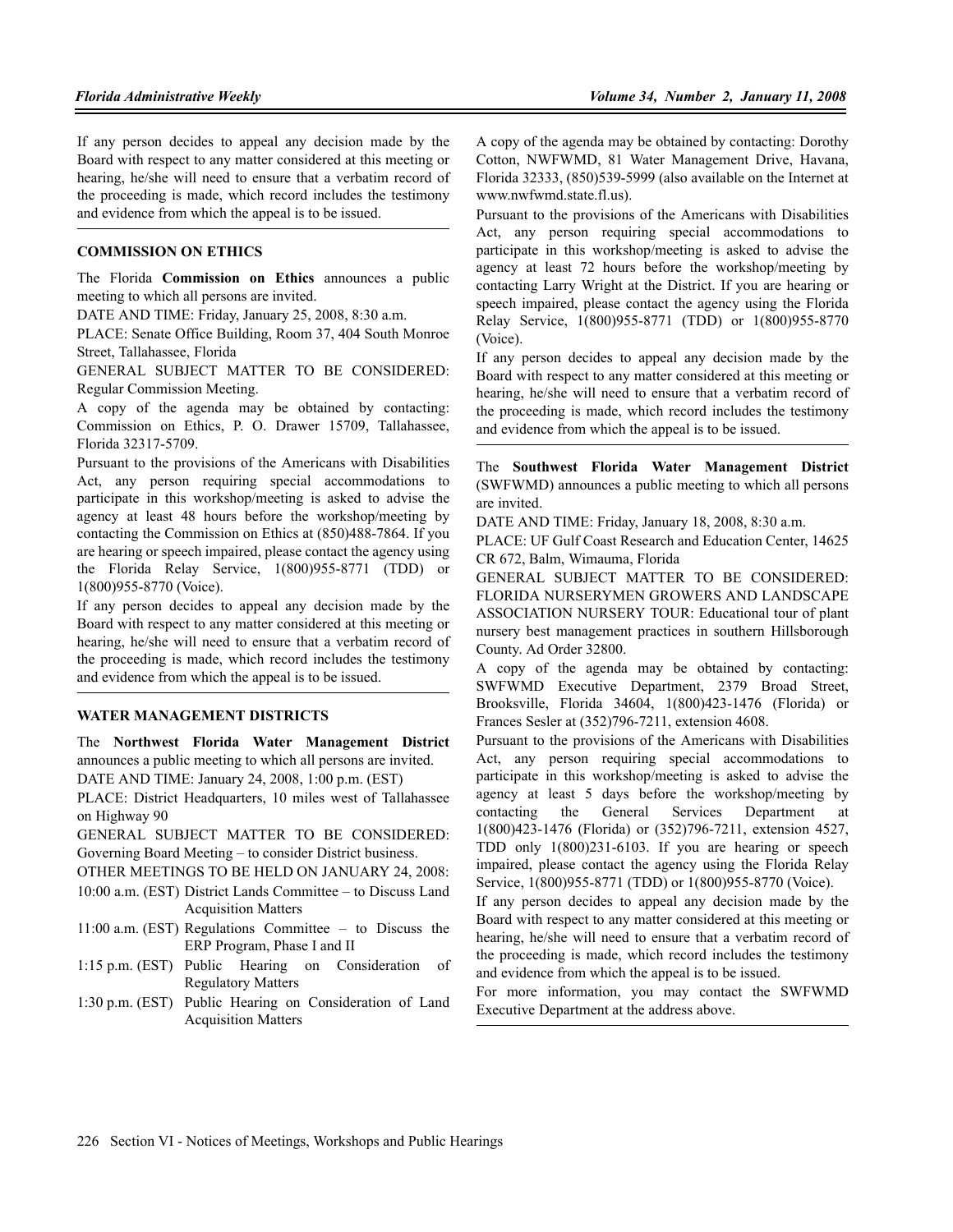#### **LAND AND WATER ADJUDICATORY COMMISSION**

The Florida **Land and Water Adjudicatory Commission** announces a public meeting to which all persons are invited.

DATE AND TIME: January 31, 2008, 9:00 a.m.

PLACE: Cabinet Meeting Room (Room LL-03), The Capitol, Tallahassee, Florida

GENERAL SUBJECT MATTER TO BE CONSIDERED: This meeting is a regularly scheduled Cabinet meeting. The Florida Land and Water Adjudicatory Commission will consider adoption of proposed Rule 42GG-1.002, Boundary. Proposed Rule 42GG-1.002, F.A.C., which addresses the boundary of the Tuscany Community Development District, was published in the F.A.W., on October 19, 2007 (Vol. 33, No. 42).

A copy of the agenda may be obtained by contacting: Barbara Leighty, Florida Land and Water Adjudicatory Commission, The Capitol, Room 1801, Tallahassee, Florida 32399-0001, telephone (850)487-1884.

Pursuant to the provisions of the Americans with Disabilities Act, any person requiring special accommodations to participate in this workshop/meeting is asked to advise the agency at least two days before the workshop/meeting by contacting: Barbara Leighty, Florida Land and Water Adjudicatory Commission, The Capitol, Room 1801, Tallahassee, Florida 32399-0001, telephone (850)487-1884. If you are hearing or speech impaired, please contact the agency using the Florida Relay Service, 1(800)955-8771 (TDD) or 1(800)955-8770 (Voice).

The Florida **Land and Water Adjudicatory Commission** announces a public meeting on Rules 42KKK-1.001, Establishment; 42KKK-1.002, Boundary; 42KKK-1.003, Supervisors, F.A.C., to which all persons are invited.

DATE AND TIME: January 31, 2008, 9:00 a.m.

PLACE: Cabinet Meeting Room (Room LL-03), The Capitol, Tallahassee, Florida

GENERAL SUBJECT MATTER TO BE CONSIDERED: This meeting is a regularly scheduled Cabinet meeting. The Florida Land and Water Adjudicatory Commission will consider adoption of proposed Rules 42KKK-1.001, .002, and .003. Proposed Rules 42KKK-1.001, .002, and .003, F.A.C., which address the establishment, boundary, and supervisors of the Myakka Ranch Community Development District, were published in the F.A.W., on November 2, 2007 (VoL. 33, No. 44).

A copy of the agenda may be obtained by contacting: Barbara Leighty, Florida Land and Water Adjudicatory Commission, The Capitol, Room 1801, Tallahassee, Florida 32399-0001, telephone (850)487-1884.

Pursuant to the provisions of the Americans with Disabilities Act, any person requiring special accommodations to participate in this workshop/meeting is asked to advise the

agency at least two days before the workshop/meeting by contacting: Barbara Leighty, Florida Land and Water Adjudicatory Commission, The Capitol, Room 1801, Tallahassee, Florida 32399-0001, telephone (850)487-1884. If you are hearing or speech impaired, please contact the agency using the Florida Relay Service, 1(800)955-8771 (TDD) or 1(800)955-8770 (Voice).

The Florida **Land and Water Adjudicatory Commission** announces a public meeting on Rules 42LLL-1.001, Establishment; 42LLL-1.002, Boundary; 42LLL-1.003, Supervisors, F.A.C., to which all persons are invited.

DATE AND TIME: January 31, 2008, 9:00 a.m.

PLACE: Cabinet Meeting Room (Room LL-03), The Capitol, Tallahassee, Florida

GENERAL SUBJECT MATTER TO BE CONSIDERED: This meeting is a regularly scheduled Cabinet meeting. The Florida Land and Water Adjudicatory Commission will consider adoption of proposed Rules 42LLL-1.001, .002, and .003. Proposed Rules 42LLL-1.001, .002, and .003, F.A.C., which address the establishment, boundary, and supervisors of the Huntington Hammocks Community Development District, were published in the F.A.W., on November 21, 2007 (Vol. 33, No. 47).

A copy of the agenda may be obtained by contacting: Barbara Leighty, Florida Land and Water Adjudicatory Commission, The Capitol, Room 1801, Tallahassee, Florida 32399-0001, telephone (850)487-1884.

Pursuant to the provisions of the Americans with Disabilities Act, any person requiring special accommodations to participate in this workshop/meeting is asked to advise the agency at least two days before the workshop/meeting by contacting: Barbara Leighty, Florida Land and Water Adjudicatory Commission, The Capitol, Room 1801, Tallahassee, Florida 32399-0001, telephone (850)487-1884. If you are hearing or speech impaired, please contact the agency using the Florida Relay Service, 1(800)955-8771 (TDD) or 1(800)955-8770 (Voice).

### **AGENCY FOR HEALTH CARE ADMINISTRATION**

The **Agency for Health Care Administration** announces a telephone conference call to which all persons are invited.

DATE AND TIME: January 24, 2008, 10:00 a.m. – 12:00 Noon

PLACE: By telephone conference call (dial-in instructions will be posted at http://www.fhin.com/index.shtml) and at the Agency for Health Care Administration, 2727 Mahan Drive, Building 3, Conference Room D, Tallahassee, FL 32308

GENERAL SUBJECT MATTER TO BE CONSIDERED: The FY 2007-2008 Florida Health Information Network (FHIN) Grants Program grantees will meet for their quarterly grant meeting.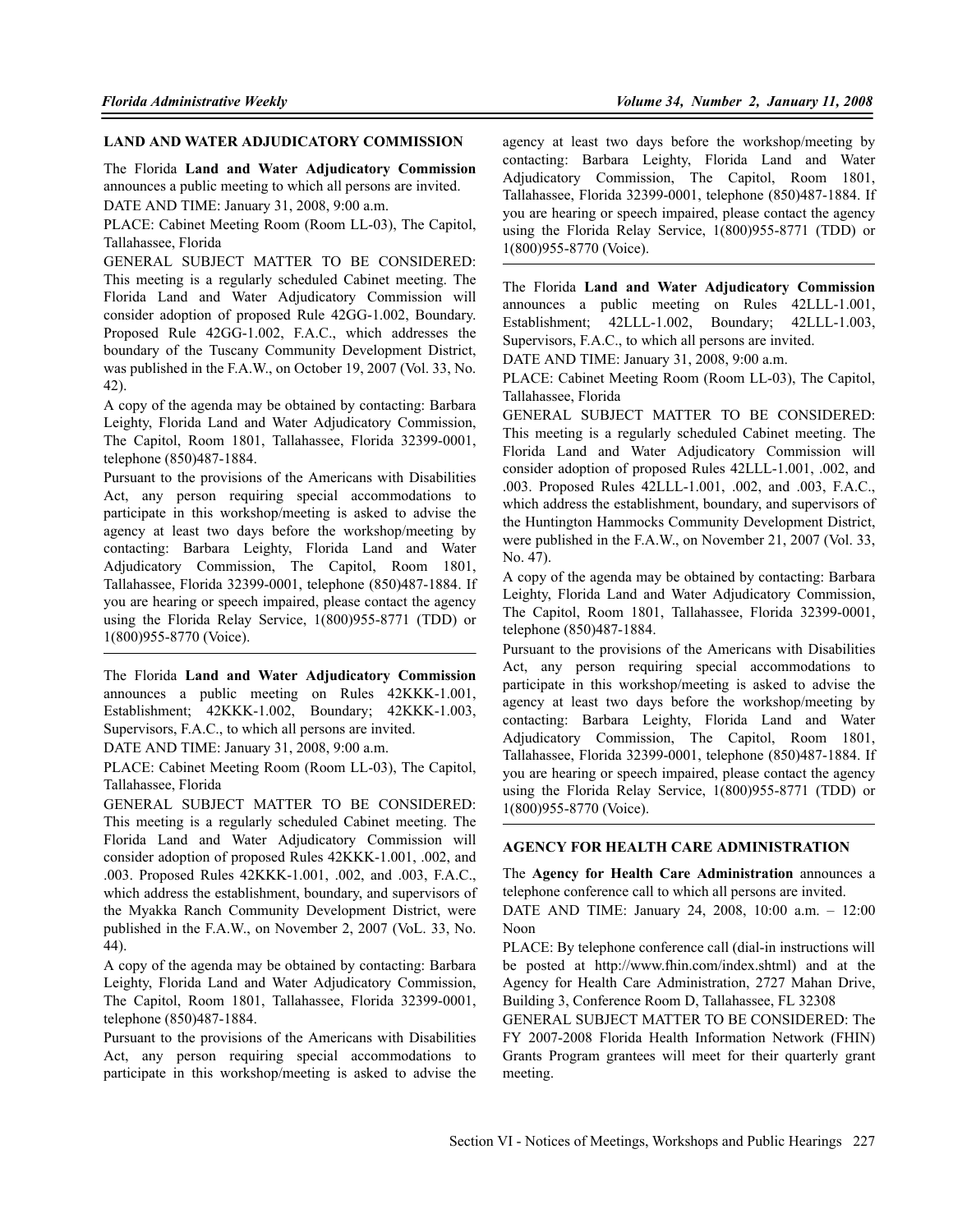A copy of the agenda may be obtained by contacting: Lloyd J. Tribley, Agency for Health Care Administration, Florida Center for Health Information and Policy Analysis, Office of Health Information Technology, 2727 Mahan Drive, Bldg. 3, Mail Stop #16, Tallahassee, FL 32308. The Agenda and telephone conference call dial-in instructions will be posted at http://www.fhin.com/index.shtml seven (7) days prior to the meeting.

Pursuant to the provisions of the Americans with Disabilities Act, any person requiring special accommodations to participate in this workshop/meeting is asked to advise the agency at least 7 days before the workshop/meeting by contacting Lloyd J. Tribley at (850)414-9634. If you are hearing or speech impaired, please contact the agency using the Florida Relay Service, 1(800)955-8771 (TDD) or 1(800)955-8770 (Voice).

The **Agency for Health Care Administration** announces a telephone conference call to which all persons are invited.

DATE AND TIME: Monday, January 28, 2008, 2:00 p.m.

PLACE: Anyone interested in participating may telephone (713)481-0090, Participant Code 9701442#

GENERAL SUBJECT MATTER TO BE CONSIDERED: The State Electronic Prescribing Advisory Panel will meet to assess the status of the adoption of electronic prescribing and advise the Agency for Health Care Administration on the promotion of electronic prescribing.

A copy of the agenda may be obtained by contacting: Carolyn H. Turner, Agency for Health Care Administration, 2727 Mahan Drive, Bldg. 3, Mail Stop #16, Tallahassee, FL 32308-5403. The agenda will be posted at http://ahca.my florida.com/dhit/index.shtml seven (7) days prior to the meeting.

Pursuant to the provisions of the Americans with Disabilities Act, any person requiring special accommodations to participate in this workshop/meeting is asked to advise the agency at least 5 days before the workshop/meeting by contacting Carolyn H. Turner, at (850)922-5861. If you are hearing or speech impaired, please contact the agency using the Florida Relay Service, 1(800)955-8771 (TDD) or 1(800)955-8770 (Voice).

The **Agency for Health Care Administration** announces a workshop to which all persons are invited.

DATE AND TIME: January 31, 2008, 1:00 p.m. – 4:00 p.m.

PLACE: 2727 Mahan Drive, Building 3, Conference Room A, Tallahassee, FL 32308

GENERAL SUBJECT MATTER TO BE CONSIDERED: The purpose of this workshop is to discuss potential changes to Chapter 59B-9, F.A.C. to more closely align the currently collected outpatient and emergency department data elements to the uniform bill for institutional facilities (UB-04) and further conform it to the inpatient data collection requirements of Chapter 59E-7, F.A.C. "Patient Data Collection."

A copy of the agenda may be obtained by contacting: Patrick Kennedy, Administrator, Data Collection and Quality Assurance Unit, Florida Center for Health Information and Policy Analysis; 2727 Mahan Drive, Building 3, Room 1407 D, MS #16, Tallahassee, FL 32308; phone (850)922-5531.

Pursuant to the provisions of the Americans with Disabilities Act, any person requiring special accommodations to participate in this workshop/meeting is asked to advise the agency at least 7 days before the workshop/meeting by contacting: Patrick Kennedy, Administrator, Data Collection and Quality Assurance Unit, Florida Center for Health Information and Policy Analysis; 2727 Mahan Drive, Building 3, Room 1407 D, MS #16, Tallahassee, FL 32308; phone (850)922-5531. If you are hearing or speech impaired, please contact the agency using the Florida Relay Service, 1(800)955-8771 (TDD) or 1(800)955-8770 (Voice).

For more information, you may contact: Patrick Kennedy, Administrator, Data Collection and Quality Assurance Unit, Florida Center for Health Information and Policy Analysis; 2727 Mahan Drive, Building 3, Room 1407 D, MS #16, Tallahassee, FL 32308; Phone (850) 922-5531

The **Agency for Health Care Administration** announces a public meeting to which all persons are invited.

DATE AND TIME: January 31, 2008, 9:00 a.m. – 12:00 Noon PLACE: 2727 Mahan Drive, Building 3, Conference Room A, Tallahassee, FL 32308

GENERAL SUBJECT MATTER TO BE CONSIDERED: The purpose of this workshop is to discuss potential changes to Chapter 59E-7, F.A.C., to more closely align currently collected inpatient data to the uniform bill for institutional facilities (UB-04). Additional potential revisions to be discussed include the collection of rehabilitative discharges, definition of resubmission requirements and other clarifications.

A copy of the agenda may be obtained by contacting: Patrick Kennedy, Administrator, Data Collection and Quality Assurance Unit, Florida Center for Health Information and Policy Analysis; 2727 Mahan Drive, Building 3, Room 1407 D, MS #16, Tallahassee, FL 32308; phone (850)922-5531.

Pursuant to the provisions of the Americans with Disabilities Act, any person requiring special accommodations to participate in this workshop/meeting is asked to advise the agency at least 7 days before the workshop/meeting by contacting: Patrick Kennedy, Administrator, Data Collection and Quality Assurance Unit, Florida Center for Health Information and Policy Analysis; 2727 Mahan Drive, Building 3, Room 1407 D, MS #16, Tallahassee, FL 32308; phone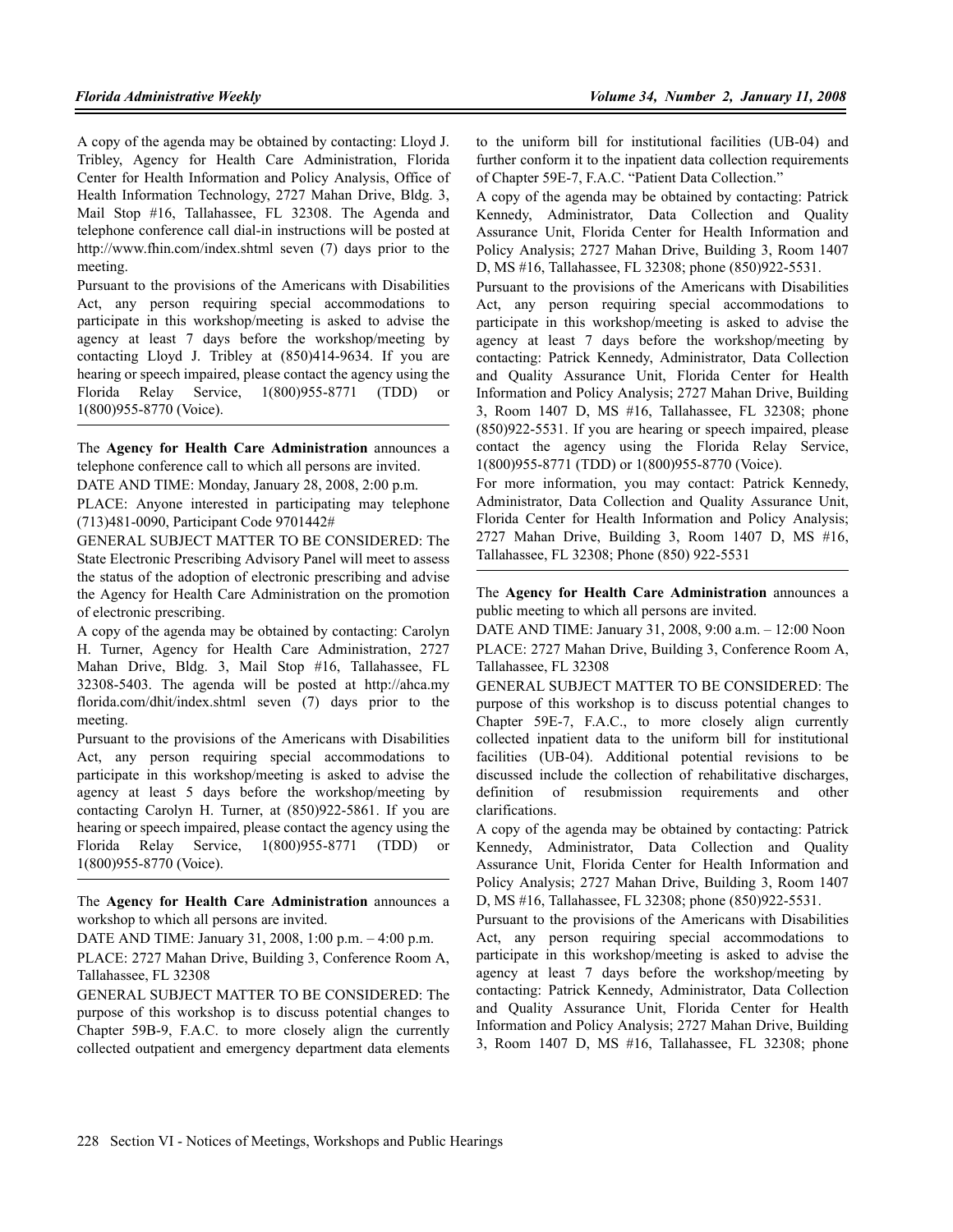(850)922-5531. If you are hearing or speech impaired, please contact the agency using the Florida Relay Service, 1(800)955-8771 (TDD) or 1(800)955-8770 (Voice).

For more information, you may contact: Patrick Kennedy, Administrator, Data Collection and Quality Assurance Unit, Florida Center for Health Information and Policy Analysis; 2727 Mahan Drive, Building 3, Room 1407 D, MS #16, Tallahassee, FL 32308; phone (850)922-5531

The **Agency for Health Care Administration**, in conjunction with the **Department of Elder Affairs**. announces a public meeting to which all persons are invited.

DATE AND TIME: January 22, 2008, 1:00 p.m. – 3:00 p.m. (Eastern)

PLACE: Eastmonte Civic Center, 830 Magnolia Drive, Altamonte Springs, Florida 32701

GENERAL SUBJECT MATTER TO BE CONSIDERED: Section 409.912(5), Florida Statutes, provides authorization for the Agency for Health Care Administration, in partnership with the Department of Elder Affairs, to implement an integrated, fixed-payment delivery program (Florida Senior Care) for Medicaid beneficiaries who are 60 years of age and older and persons 21 and older who are dually eligible for Medicare and Medicaid. Florida Senior Care shall be implemented initially on a pilot basis in Brevard, Orange, Osceola and Seminole counties and Miami-Dade and Monroe counties. Enrollment in Florida Senior Care is voluntary. The primary purpose of this public meeting is to educate Medicaid service providers about Florida Senior Care. An overview of the program will be provided, as well as an opportunity for public comment.

A copy of the agenda may be obtained by contacting: GP. Mendie, 2727 Mahan Drive, Mail Stop 20, Tallahassee, FL 32308, (850)922-5188, e-mail: mendieg@ahca.myflorida.com. Pursuant to the provisions of the Americans with Disabilities Act, any person requiring special accommodations to participate in this workshop/meeting is asked to advise the agency at least 7 days before the workshop/meeting by contacting: GP. Mendie, 2727 Mahan Drive, Mail Stop 20, Tallahassee, FL 32308, (850)922-5188, e-mail: mendieg@ahca.myflorida.com. If you are hearing or speech impaired, please contact the agency using the Florida Relay Service, 1(800)955-8771 (TDD) or 1(800)955-8770 (Voice).

## **DEPARTMENT OF MANAGEMENT SERVICES**

The **Department of Management Services** announces a public meeting to which all persons are invited.

DATE AND TIME: January 17, 2008, 10:00 a.m. – 12:00 Noon

PLACE: The Capitol Building, Cabinet Meeting Room, LL03, Tallahassee, FL

GENERAL SUBJECT MATTER TO BE CONSIDERED: Council on Efficient Government meeting.

A copy of the agenda may be obtained by calling Amy Houston at (850)414-9200.

Pursuant to the provisions of the Americans with Disabilities Act, any person requiring special accommodations to participate in this workshop/meeting is asked to advise the agency at least 48 hours before the workshop/meeting. If you are hearing or speech impaired, please contact the agency using the Florida Relay Service, 1(800)955-8771 (TDD) or 1(800)955-8770 (Voice).

The **State Retirement Commission** announces a hearing to which all persons are invited.

DATE AND TIME: January 14, 2008, 8:30 a.m.

PLACE: The Sheraton, 1825 Griffin Road, Dania Beach, Florida

GENERAL SUBJECT MATTER TO BE CONSIDERED: To conduct hearings pursuant to Section 121.23, Florida Statutes, and to consider other matters related to the business of the Commission.

A party who decides to appeal any decision made at such hearings will need a verbatim record of the hearing and may need to ensure that one is made, including the testimony and evidence, upon which the appeal is to be based.

A copy of the Agenda may be obtained by writing: Department of Management Services, State Retirement Commission, 4050 Esplanade Way, Suite 160, Tallahassee, Florida 32399-0950 or by telephoning (850)487-2410.

#### **DEPARTMENT OF BUSINESS AND PROFESSIONAL REGULATION**

The **Department of Business and Professional Regulation, Division of Hotels and Restaurants**, Hotel and Restaurant Advisory Council announces a public meeting to which all persons are invited.

DATE AND TIME: January 24, 2008, 10:00 a.m. – 1:00 p.m. PLACE: Florida Restaurant and Lodging Association, Second Floor, Boardroom, 230 South Adams Street, Tallahassee, FL 32301

GENERAL SUBJECT MATTER TO BE CONSIDERED: Routine meeting of the Hotels and Restaurants Advisory Council.

A copy of the agenda may be obtained by contacting: Marlita Peters, Division of Hotels and Restaurants, 1940 North Monroe Street, Tallahassee, Florida 32399-1014, phone number (850)644-2051.

Pursuant to the provisions of the Americans with Disabilities Act, any person requiring special accommodations to participate in this workshop/meeting is asked to advise the agency at least 7 days before the workshop/meeting by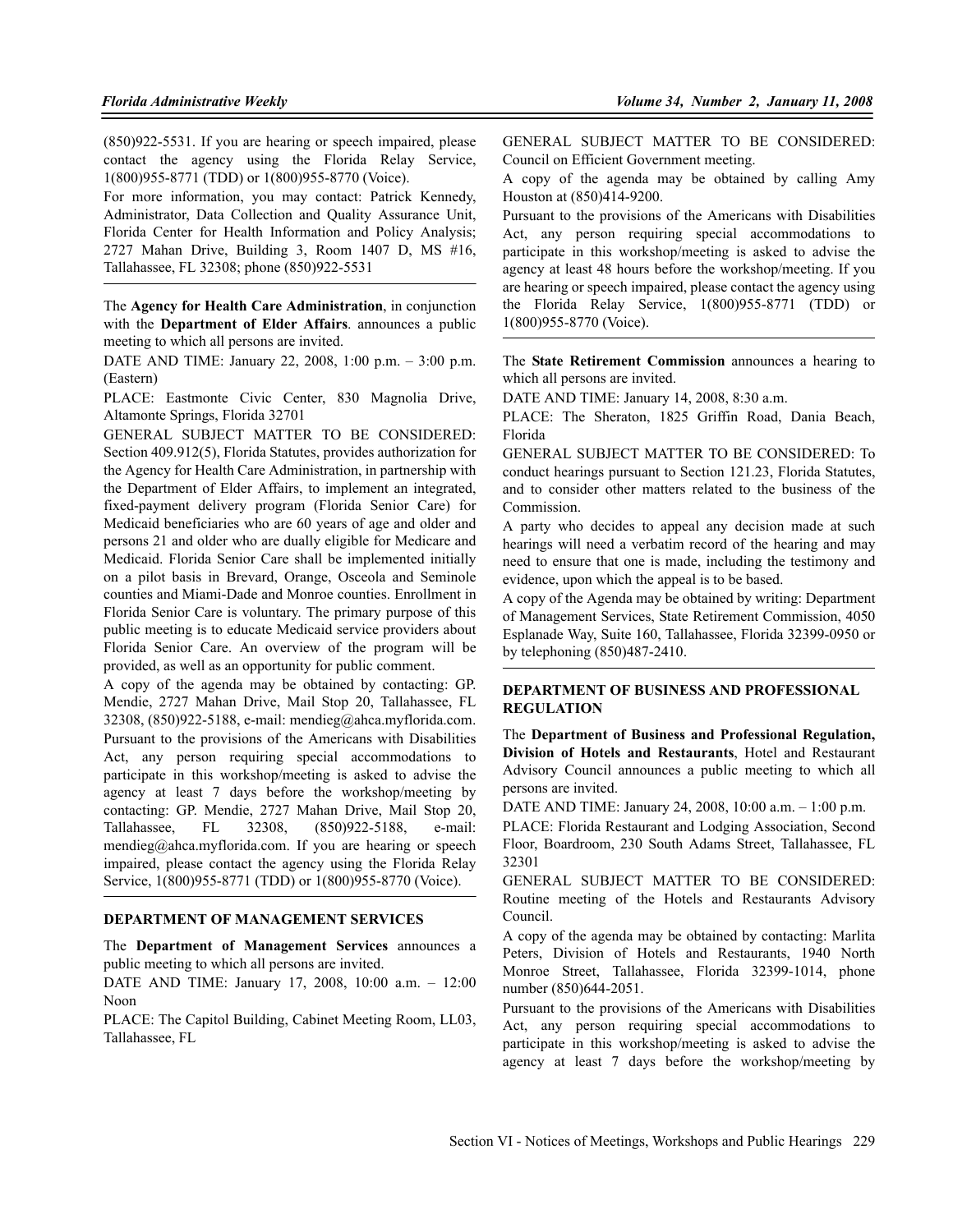contacting: Marlita Peters, Division of Hotels and Restaurants, 1940 North Monroe Street, Tallahassee, Florida 32399-1014, phone number (850)644-2051. If you are hearing or speech impaired, please contact the agency using the Florida Relay Service, 1(800)955-8771 (TDD) or 1(800)955-8770 (Voice).

If any person decides to appeal any decision made by the Board with respect to any matter considered at this meeting or hearing, he/she will need to ensure that a verbatim record of the proceeding is made, which record includes the testimony and evidence from which the appeal is to be issued.

For more information, you may contact: Marlita Peters, Division of Hotels and Restaurants, 1940 North Monroe Street, Tallahassee, Florida 32399-1014, (850)644-2051.

The **Construction Industry Licensing Board** announces a public meeting to which all persons are invited.

DATE AND TIMES: January 22, 2008, 9:00 a.m. and 10:00 a.m. or soon thereafter

PLACE: Department of Business and Professional Regulation, 1940 North Monroe Street, Tallahassee, Florida 32399-2202

GENERAL SUBJECT MATTER TO BE CONSIDERED: To review complaints in which a determination of the existence of probable cause has already been made.

A copy of the agenda may be obtained by contacting: Jeff Kelly, Chief Construction Attorney, Department of Business and Professional Regulation, 1940 North Monroe Street, Tallahassee, Florida 32399-2202 or by phone at (850)488-0062.

Pursuant to the provisions of the Americans with Disabilities Act, any person requiring special accommodations to participate in this workshop/meeting is asked to advise the agency at least 7 days before the workshop/meeting by contacting: Jeff Kelly, Chief Construction Attorney, Department of Business and Professional Regulation, 1940 North Monroe Street, Tallahassee, Florida 32399-2202 or by phone at (850)488-0062. If you are hearing or speech impaired, please contact the agency using the Florida Relay Service, 1(800)955-8771 (TDD) or 1(800)955-8770 (Voice).

If any person decides to appeal any decision made by the Board with respect to any matter considered at this meeting or hearing, he/she will need to ensure that a verbatim record of the proceeding is made, which record includes the testimony and evidence from which the appeal is to be issued.

The **Board of Professional Geologists** announces a public meeting to which all persons are invited.

DATES AND TIMES: January 23, 2008, 1:00 p.m.; January 24, 2008, 9:00 a.m.

PLACE: Sirata Beach Resort & Conference Center, 5300 Guld Blvd., St. Petersburg Beach, Florida 33706

GENERAL SUBJECT MATTER TO BE CONSIDERED: Application Review and General Board Business.

A copy of the agenda may be obtained by contacting: Richard Morrison, Executive Director, 1940 North Monroe Street, Tallahassee, Florida 32399.

Pursuant to the provisions of the Americans with Disabilities Act, any person requiring special accommodations to participate in this workshop/meeting is asked to advise the agency at least 48 hours before the workshop/meeting by contacting: Richard Morrison, Executive Director, 1940 North Monroe Street, Tallahassee, Florida 32399. If you are hearing or speech impaired, please contact the agency using the Florida Relay Service, 1(800)955-8771 (TDD) or 1(800)955-8770 (Voice).

For more information, you may contact: Richard Morrison, Executive Director, 1940 North Monroe Street, Tallahassee, Florida 32399.

CORRECTED NOTICE – The Florida **Board of Professional Engineers** announces a workshop to which all persons are invited.

DATE AND TIME: Tuesday, January 22, 2008, 1:00 p.m.

PLACE: LOCATION HAS BEEN CHANGED TO 2507 Callaway Road, Suite 200, Tallahassee, Florida 32303

GENERAL SUBJECT MATTER TO BE CONSIDERED: Proposed changes to Chapter 61G15-30, Responsibility Rules Common to All Engineers; Chapter 61G15-32, Responsibility Rules of Professional Engineers Concerning the Design of Fire Protection Systems; Chapter 61G15-33, Responsibility Rules of Professional Engineers Concerning the Design of Electrical Systems; and Chapter 61G15-34, Mechanical Systems, F.A.C., to which all persons are invited. To seek input, exchange ideas and gather information that can be utilized in the rule development process.

A copy of the agenda may be obtained by contacting: Carrie A. Flynn.

Pursuant to the provisions of the Americans with Disabilities Act, any person requiring special accommodations to participate in this workshop/meeting is asked to advise the agency at least 48 hours before the workshop/meeting by contacting: Carrie A. Flynn. If you are hearing or speech impaired, please contact the agency using the Florida Relay Service, 1(800)955-8771 (TDD) or 1(800)955-8770 (Voice).

If any person decides to appeal any decision made by the Board with respect to any matter considered at this meeting or hearing, he/she will need to ensure that a verbatim record of the proceeding is made, which record includes the testimony and evidence from which the appeal is to be issued.

For more information, you may contact: Carrie A. Flynn.

The **Board of Accountancy** announces a public meeting to which all persons are invited.

DATE AND TIME: Thursday, January 31, 2008, beginning at 9:00 a.m. until all Probable Cause Panel business is concluded; Friday, February 1, 2008, beginning at 9:00 a.m. until all Board Meeting business is concluded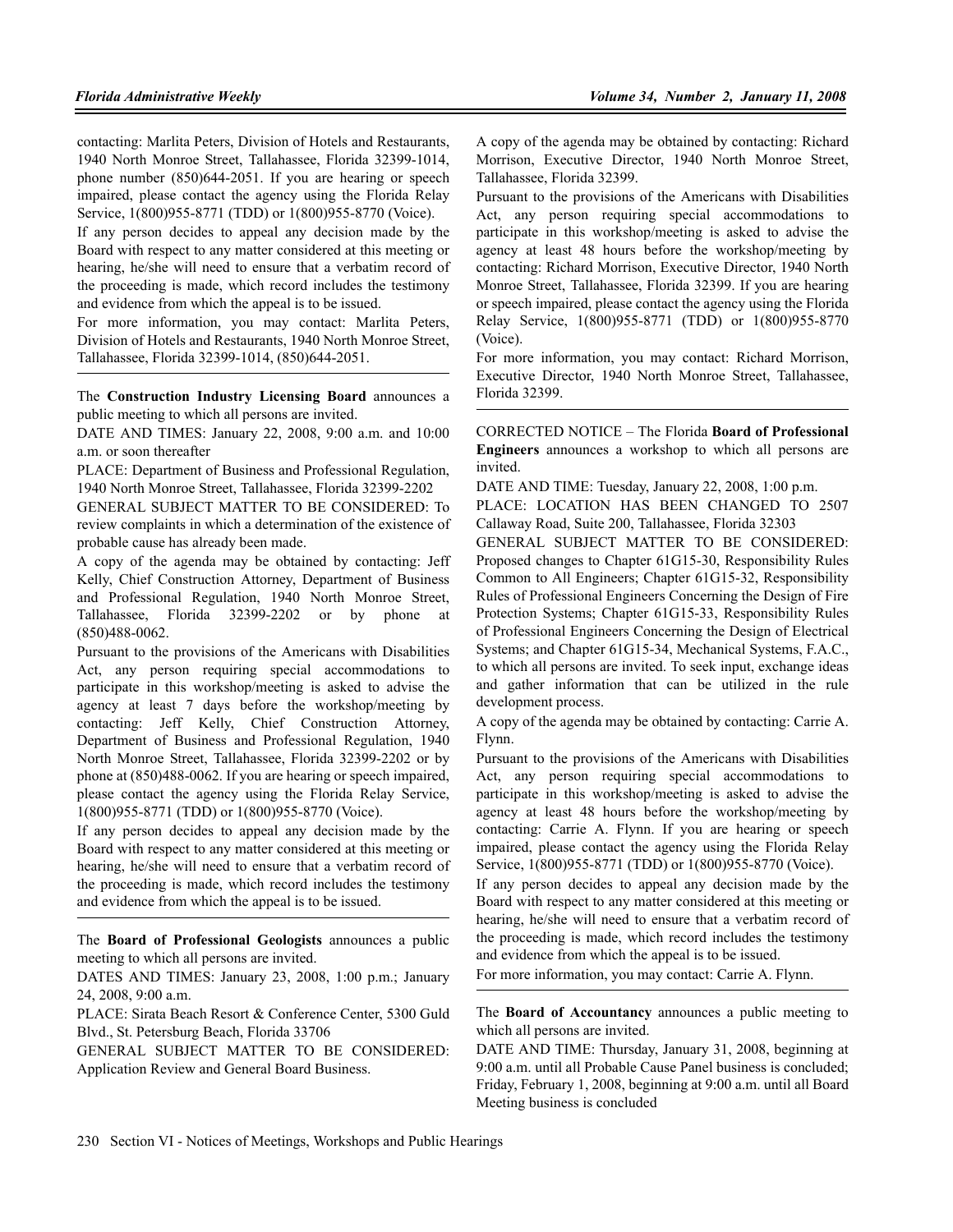PLACE: Doyle Conner Building, 1911 S. W. 34th Street, Gainesville, Florida

GENERAL SUBJECT MATTER TO BE CONSIDERED: The Probable Cause Panel will meet to conduct hearings on disciplinary matters. These meetings are closed to the public; however, there may be cases where probable cause was previously found which are to be reconsidered. The Board will meet to consider enforcement proceedings including consideration of investigation officers' reports and other general business.

A copy of the agenda may be obtained by contacting: June Carroll, 240 N. W. 76th Drive, Suite A, Gainesville Florida 32607.

Pursuant to the provisions of the Americans with Disabilities Act, any person requiring special accommodations to participate in this workshop/meeting is asked to advise the agency at least 48 hours before the workshop/meeting by contacting: June Carroll, (850)487-1395. If you are hearing or speech impaired, please contact the agency using the Florida Relay Service, 1(800)955-8771 (TDD) or 1(800)955-8770 (Voice).

If any person decides to appeal any decision made by the Board with respect to any matter considered at this meeting or hearing, he/she will need to ensure that a verbatim record of the proceeding is made, which record includes the testimony and evidence from which the appeal is to be issued.

For more information, you may contact: June Carroll, (850)487-1395.

#### **DEPARTMENT OF ENVIRONMENTAL PROTECTION**

Notices for the Department of Environmental Protection between December 28, 2001 and June 30, 2006, go to http://www.dep.state.fl.us/ under the link or button titled "Official Notices."

The **Department of Environmental Protection** announces a public meeting to which all persons are invited.

DATE AND TIME: Thursday, January 24, 2008, 1:00 p.m.

PLACE: Lake Sylvan Park, 845 Lake Markham Road, Sanford, FL 32771

GENERAL SUBJECT MATTER TO BE CONSIDERED: The Lake Jesup Technical Working Group was formed to provide a forum for stakeholders to discuss issues related to the MSJ TMDLs, including development, allocation, and implementation of the TMDLs. Topics for this meeting include continuing discussion of the Lake Jesup Basin Management Action Plan (BMAP).

A copy of the agenda may be obtained by contacting: Ms. Jennifer Gihring, Department of Environmental Protection, 2600 Blair Stone Road, Watershed Planning and Coordination Section, MS 3565, Tallahassee, Florida 32399-2400 or by calling her at (850)245-8418.

Pursuant to the provisions of the Americans with Disabilities Act, any person requiring special accommodations to participate in this workshop/meeting is asked to advise the agency at least 48 hours before the workshop/meeting by contacting: Ms. Jennifer Gihring at (850)245-8418. If you are hearing or speech impaired, please contact the agency using the Florida Relay Service, 1(800)955-8771 (TDD) or 1(800)955-8770 (Voice).

The **Department of Environmental Protection**, Florida Coastal Management Program announces a public meeting to which all persons are invited.

DATE AND TIME: Friday, February 1, 2008, 9:00 a.m. – 1:00 p.m.

PLACE: Conference Room A, 1st Floor, Marjory Stoneman Douglas Bldg., 3900 Commonwealth Blvd., Tallahassee, FL 32399

GENERAL SUBJECT MATTER TO BE CONSIDERED: The Florida Coastal Management Program Grant Evaluation Committee will meet to evaluate state agency applications for funds to be granted to the state under section 306 of the Coastal Zone Management Act for Fiscal Year 2008-2009.

A copy of the agenda may be obtained by contacting: Lynn Griffin, Florida Coastal Management Program, Department of Environmental Protection, MS 47, Tallahassee, Florida 32399,  $(850)$ 245-2161, email: lynn.griffin@dep.state.fl.us.

Pursuant to the provisions of the Americans with Disabilities Act, any person requiring special accommodations to participate in this workshop/meeting is asked to advise the agency at least 5 days before the workshop/meeting by contacting: Susan Goggin, Department of Environmental Protection at  $(850)245-2161$ . If you are hearing or speech impaired, please contact the agency using the Florida Relay Service, 1(800)955-8771 (TDD) or 1(800)955-8770 (Voice).

### **DEPARTMENT OF HEALTH**

The **Board of Acupuncture** announces a workshop to which all persons are invited.

DATE AND TIME: Tuesday, January 29, 2008, 9:00 a.m. or as soon thereafter as possible. The workshop will be in person and by teleconference

PLACE: Department of Health, Florida Board of Acupuncture, 4042 Bald Cypress Way, 3rd Floor, Room 345N, Tallahassee, Florida

TELEPHONE NUMBER: (888)808-6959

CONFERENCE CODE: 2454587

GENERAL SUBJECT MATTER TO BE CONSIDERED: Rule Development; Whether and how to amend this Rule.

A copy of the agenda may be obtained by contacting: Department of Health, Board of Acupuncture, 4052 Bald Cypress Way, Bin #C06, Tallahassee, Florida 32399-3256, emailing a request to the Board Office at Ronda\_Bryan@doh.state.fl.us.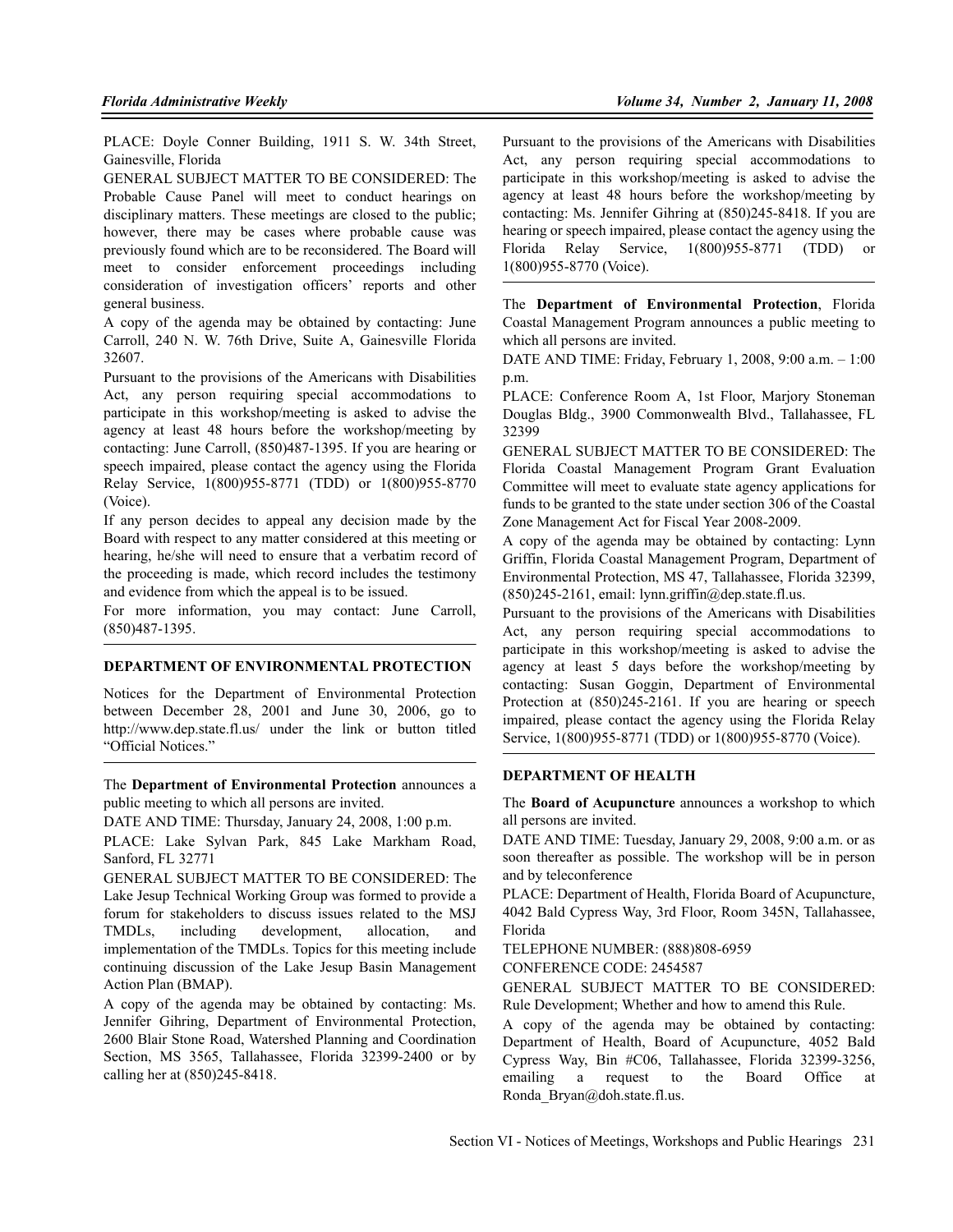Pursuant to the provisions of the Americans with Disabilities Act, any person requiring special accommodations to participate in this workshop/meeting is asked to advise the agency at least 5 days before the workshop/meeting by contacting: Department of Health, Board of Acupuncture, 4052 Bald Cypress Way, Bin #C06, Tallahassee, Florida 32399-3256, emailing a request to the Board Office at Ronda Bryan@doh.state.fl.us. If you are hearing or speech impaired, please contact the agency using the Florida Relay Service, 1(800)955-8771 (TDD) or 1(800)955-8770 (Voice).

If any person decides to appeal any decision made by the Board with respect to any matter considered at this meeting or hearing, he/she will need to ensure that a verbatim record of the proceeding is made, which record includes the testimony and evidence from which the appeal is to be issued.

For more information, you may contact: Department of Health, Board of Acupuncture, 4052 Bald Cypress Way, Bin #C06, Tallahassee, Florida 32399-3256, emailing a request to the Board Office at Ronda Bryan@doh.state.fl.us.

NOTICE OF CORRECTION – The Florida **Board of Medicine** announces a public meeting to which all persons are invited.

DATES AND TIME: Friday and Saturday, February 1-2, 2008, 8:00 a.m.

PLACE: Hyatt Regency Jacksonville, 225 E. Coastline Dr., Jacksonville, FL 32202, (904)588-1234

GENERAL SUBJECT MATTER TO BE CONSIDERED: THIS IS A CORRECTED NOTICE FOR THE NOTICE PUBLISHED ON 1-4-08. To conduct general business of the Board.

A copy of the agenda may be obtained by contacting: Whitney Bowen@doh.state.fl.us or call (850)245-4131, ext. 3517.

Pursuant to the provisions of the Americans with Disabilities Act, any person requiring special accommodations to participate in this workshop/meeting is asked to advise the agency at least 10 days before the workshop/meeting by contacting: Whitney Bowen@doh.state.fl.us or call (850)245-4131, ext. 3517. If you are hearing or speech impaired, please contact the agency using the Florida Relay Service, 1(800)955-8771 (TDD) or 1(800)955-8770 (Voice).

If any person decides to appeal any decision made by the Board with respect to any matter considered at this meeting or hearing, he/she will need to ensure that a verbatim record of the proceeding is made, which record includes the testimony and evidence from which the appeal is to be issued.

For more information, you may contact: Whitney Bowen@doh.state.fl.us or call (850)245-4131 ext. 3517.

The **Division of Disease Control** announces a public meeting to which all persons are invited.

DATE AND TIME: Friday, February 8, 2008, 1:00 p.m. – 4:00 p.m.

PLACE: Betty Easley Conference Center, Room 180, 4075 Esplanade Way, Tallahassee, Florida 32399. This meeting will allow conference call participation as well as in-person participation. The conference call-in number is 1(888)808-6959, Conference Code 2454303.

GENERAL SUBJECT MATTER TO BE CONSIDERED: Proposed changes and updates to Chapter 64D-3, Florida Administrative Code.

A copy of the agenda may be obtained by contacting: Kimberly Quinn, Florida Department of Health, Bureau of STD Prevention and Control, 4052 Bald Cypress Way, Bin A19, Tallahassee, FL 32399-1716, (850)245-4604, Kimberly\_Quinn @doh.state.fl.us.

It is requested that you RSVP your attendance (call-in or in person) to Kimberly Quinn at Kimberly Quinn@doh.state. fl.us.

### **DEPARTMENT OF CHILDREN AND FAMILY SERVICES**

The **Community Alliance of Volusia, Flagler, Putnam and St. Johns** announces a public meeting to which all persons are invited.

DATES AND TIME: January 9, 2008; April 9, 2008; June 11, 2008; October 8, 2008, 2:30 p.m.

PLACE: Government Services Center, 1769 East Moody Blvd., Bldg. 2, Bunnell, Florida

GENERAL SUBJECT MATTER TO BE CONSIDERED: General meeting.

A copy of the agenda may be obtained by contacting the Denise Kelly at (386)238-4648.

Pursuant to the provisions of the Americans with Disabilities Act, any person requiring special accommodations to participate in this workshop/meeting is asked to advise the agency at least 48 hours before the workshop/meeting by contacting Denise Kelly at (386)238-4648. If you are hearing or speech impaired, please contact the agency using the Florida Relay Service, 1(800)955-8771 (TDD) or 1(800)955-8770 (Voice).

If any person decides to appeal any decision made by the Board with respect to any matter considered at this meeting or hearing, he/she will need to ensure that a verbatim record of the proceeding is made, which record includes the testimony and evidence from which the appeal is to be issued.

### **NAVIGATION DISTRICTS**

The **West Coast Inland Navigation District** announces a public meeting to which all persons are invited.

DATE AND TIME: Wednesday, January 16, 2008, 10:45 a.m. PLACE: Venice City Hall, 401 W. Venice Avenue, Venice, Florida 34285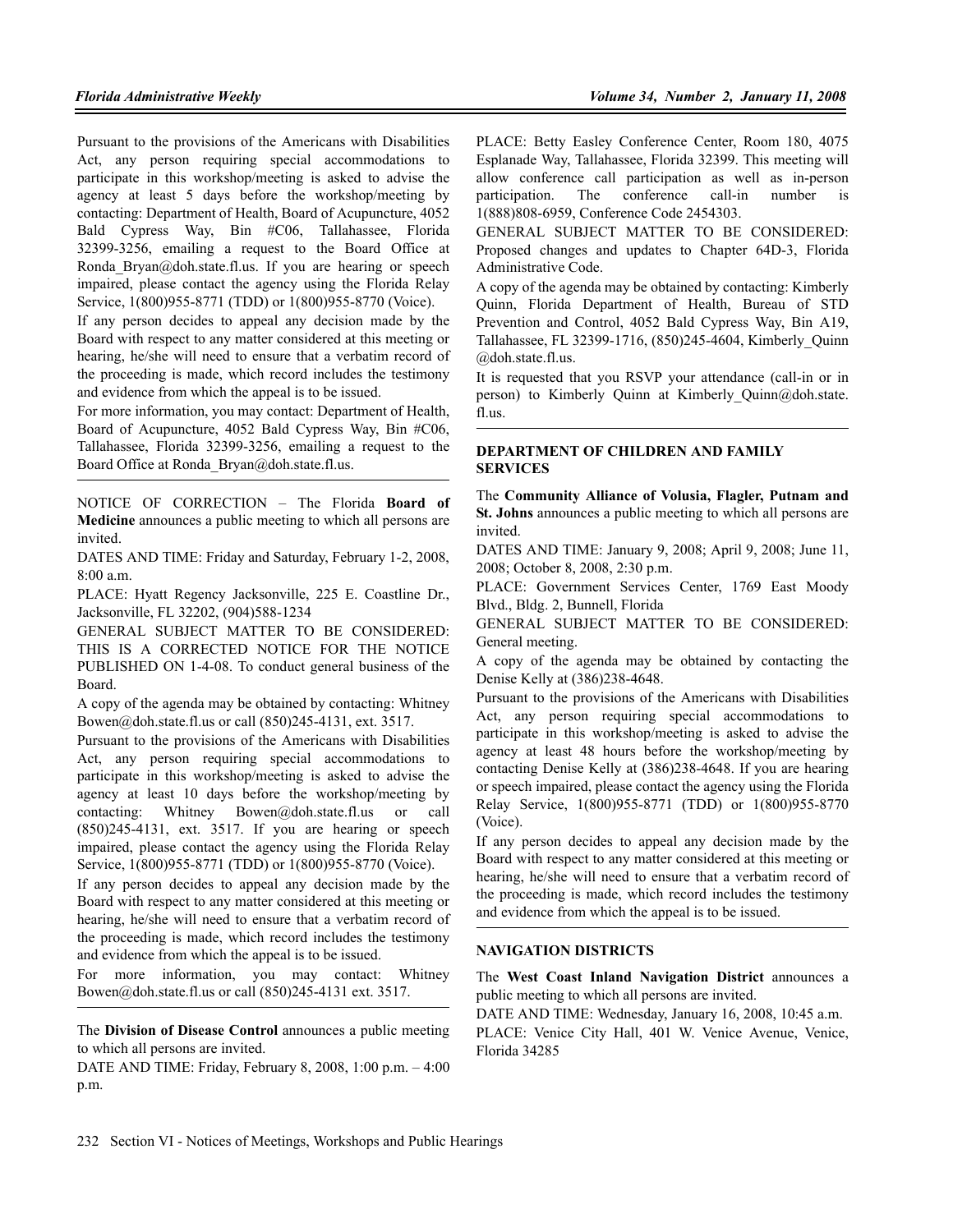GENERAL SUBJECT MATTER TO BE CONSIDERED: To conduct the regular business of the Navigation District. A copy of the agenda may be obtained by contacting: WCIND, P. O. Box 1845, Venice, FL 34284.

## **FISH AND WILDLIFE CONSERVATION COMMISSION**

The **Fish and Wildlife Conservation Commission** announces a workshop to which all persons are invited.

DATE AND TIME: February 11, 2008, 6:00 p.m. – 8:00 p.m.

PLACE: Regency Square Regional Library, 9900 Regency Square Blvd., Jacksonville, Fl 32225

DATE AND TIME: February 12, 2008, 6:00 p.m. – 8:00 p.m.

PLACE: Central Brevard Library and Reference Center, 308 Forrest Ave., Cocoa, FL 32922

DATE AND TIME: February 19, 2008, 6:00 p.m. – 8:00 p.m.

PLACE: Gulf Coast Community College, Student Union East, Gibson Lecture Hall, 2nd Floor, Conference Room, 5230 W. U.S. Hwy. 98, Panama City, FL 32401

DATE AND TIME: February 20, 2008, 6:00 p.m. – 8:00 p.m. PLACE: Tallahassee Community College, 5 Crescent Way, Crawfordville, FL 32327

DATE AND TIME: February 25, 2008, 6:00 p.m. – 8:00 p.m.

PLACE: Florida Fish and Wildlife Conservation Commission (FWRI), Karen A. Steidinger Auditorium, 100 Eight Avenue, S. E., St. Petersburg, FL 33701

DATE AND TIME: February 26, 2008, 6:00 p.m. – 8:00 p.m.

PLACE: Joseph P. D'Alessandro Office Complex, 2295 Victoria Ave., Ft. Myers, FL 33901

DATE AND TIME: February 27, 2008, 6:00 p.m. – 8:00 p.m.

PLACE: City Hall Council Chambers, 123 N. W. Hwy. 19, Crystal River, FL 34428

GENERAL SUBJECT MATTER TO BE CONSIDERED: The purpose of these workshops is to examine options for amending the mullet rule (Chapter 68B-39, F.A.C.) to allow more fishing opportunities for commercial fishermen. The primary option being considered involves modifying the weekend closure for commercial harvest.

A copy of the agenda may be obtained by contacting: Mark Robson, 2590 Executive Center Circle, East, Suite 201, Tallahassee, Florida 32301, (850)487-0554.

Pursuant to the provisions of the Americans with Disabilities Act, any person requiring special accommodations to participate in this workshop/meeting is asked to advise the agency at least 5 hours before the workshop/meeting by contacting the ADA Coordinator at (850)488-6411. If you are hearing or speech impaired, please contact the agency using the Florida Relay Service, 1(800)955-8771 (TDD) or 1(800)955-8770 (Voice).

For more information, you may contact: Mark Robson, 2590 Executive Center Circle East, Suite 201, Tallahassee, Florida 32301, (850)487-0554.

## **SOIL AND WATER CONSERVATION DISTRICTS**

The **Broward Soil and Water Conservation District** announces a public meeting to which all persons are invited. DATE AND TIME: January 16, 2008, 5:00 p.m.

PLACE: 6191 Orange Drive, Suite 6181-P, Davie, Florida 33314

GENERAL SUBJECT MATTER TO BE CONSIDERED: This is a regular meeting of the Board of Supervisors, Broward Soil and Water Conservation District. Topics to be discussed include, but are not limited to, Watershed Improvement District, Beach Revegetation Project and Request for Local Bill amending Section 582.331, F.S.

A copy of the agenda may be obtained by contacting: russell.setti@browardswcd.org.

Pursuant to the provisions of the Americans with Disabilities Act, any person requiring special accommodations to participate in this workshop/meeting is asked to advise the agency at least 3 days before the workshop/meeting by contacting russell.setti@browardswcd.org. If you are hearing or speech impaired, please contact the agency using the Florida Relay Service, 1(800)955-8771 (TDD) or 1(800)955-8770 (Voice).

If any person decides to appeal any decision made by the Board with respect to any matter considered at this meeting or hearing, he/she will need to ensure that a verbatim record of the proceeding is made, which record includes the testimony and evidence from which the appeal is to be issued.

For more information, you may contact: russell.setti $\omega$ browardswcd.org.

The **Palm Beach Soil and Water Conservation District** announces a public meeting to which all persons are invited.

DATE AND TIME: February 26, 2008, 8:00 a.m.

PLACE: 750 S. Military Trail, Suite H, West Palm Beach, FL 33415

GENERAL SUBJECT MATTER TO BE CONSIDERED: General Business.

A copy of the agenda may be obtained by contacting Laura at (561)683-2285, ext. 3.

Pursuant to the provisions of the Americans with Disabilities Act, any person requiring special accommodations to participate in this workshop/meeting is asked to advise the agency at least 2 days before the workshop/meeting by contacting Omelio or Laura (561)683-2285, ext. 3. If you are hearing or speech impaired, please contact the agency using the Florida Relay Service, 1(800)955-8771 (TDD) or 1(800)955-8770 (Voice).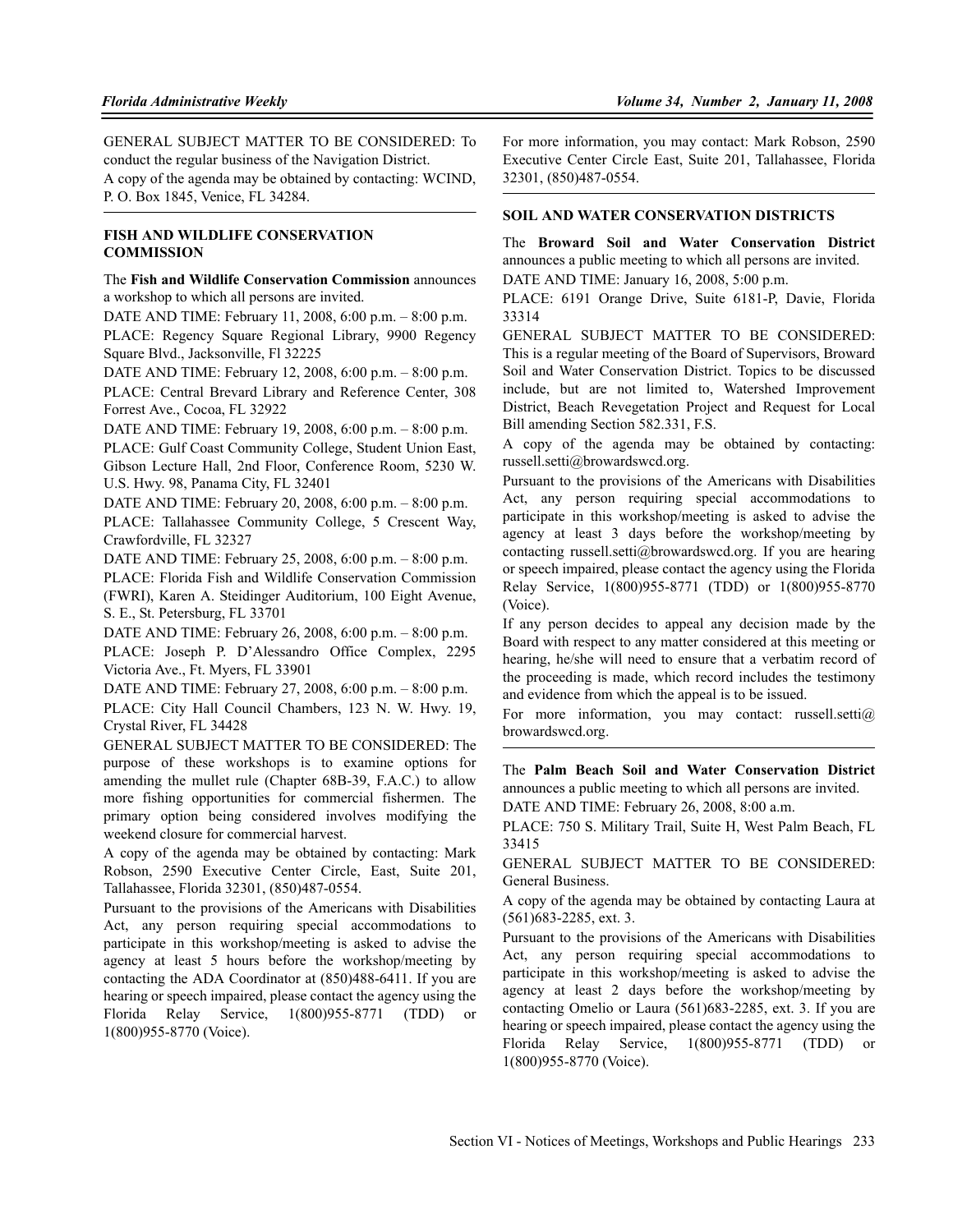For more information, you may contact Omelio or Laura at (561)683-2285, ext. 3.

The **Alachua Soil and Water Conservation District** announces a public meeting to which all persons are invited. DATE AND TIME: Last Monday of every Month (except December and May) 2008, 5:30 p.m.

PLACE: 5709 N. W. 13 St., Suite B, Gainesville, FL

GENERAL SUBJECT MATTER TO BE CONSIDERED: regular monthly meeting.

A copy of the agenda may be obtained by calling (352)376-7414.

Pursuant to the provisions of the Americans with Disabilities Act, any person requiring special accommodations to participate in this workshop/meeting is asked to advise the agency at least 1 day before the workshop/meeting. If you are hearing or speech impaired, please contact the agency using the Florida Relay Service, 1(800)955-8771 (TDD) or 1(800)955-8770 (Voice).

#### **TREASURE COAST EDUCATION RESEARCH AND DEVELOPMENT AUTHORITY**

The **Treasure Coast Education Research and Development Authority** announces a public meeting to which all persons are invited.

DATE AND TIME: Tuesday, January 22, 2008, 1:00 p.m.

PLACE: Room 219, University of Florida Indian River Research and Education Center, 2199 South Rock Road, Fort Pierce, Florida

GENERAL SUBJECT MATTER TO BE CONSIDERED: Minutes of December 11, 2007 meeting, Treasurer's report, Preliminary Master Plan, committee reports, Executive Director report and such other business as the Authority may deem appropriate.

A copy of the agenda may be obtained by contacting the Authority at (772)467-3107.

Pursuant to the provisions of the Americans with Disabilities Act, any person requiring special accommodations to participate in this workshop/meeting is asked to advise the agency at least 48 hours before the workshop/meeting by contacting the Authority at (772)467-4107. If you are hearing or speech impaired, please contact the agency using the Florida Relay Service, 1(800)955-8771 (TDD) or 1(800)955-8770 (Voice).

### **MOFFITT CANCER CENTER AND RESEARCH INSTITUTE**

The **Moffitt Cancer Center** announces a public meeting to which all persons are invited.

DATE AND TIME: January 22, 2008, 1:30 p.m.

PLACE: Stabile Research Building Trustee Board Room

GENERAL SUBJECT MATTER TO BE CONSIDERED: To conduct general business of the Joint Finance and Planning Committee of the Board of Directors.

A copy of the agenda may be obtained by contacting: Ms. Sandon Austhof, Moffitt Cancer Center, 12902 Magnolia Drive – MCC-VP, Tampa, FL 33612.

Pursuant to the provisions of the Americans with Disabilities Act, any person requiring special accommodations to participate in this workshop/meeting is asked to advise the agency at least 3 days before the workshop/meeting by contacting: Ms. Sandon Austhof, Moffitt Cancer Center, 12902 Magnolia Drive – MCC-VP, Tampa, FL 33612. If you are hearing or speech impaired, please contact the agency using the Florida Relay Service, 1(800)955-8771 (TDD) or 1(800)955-8770 (Voice).

For more information, you may contact: Ms. Sandon Austhof, Moffitt Cancer Center, 12902 Magnolia Drive – MCC-VP, Tampa, FL 33612.

## **FLORIDA COMMUNITY COLLEGES RISK MANAGEMENT CONSORTIUM**

The **Florida Community Colleges Risk Management Consortium** announces a public meeting to which all persons are invited.

DATE AND TIME: Thursday, January 31, 2008, 8:00 a.m. – 1:00 p.m.

PLACE: Crowne Plaza, Airport, Orlando, FL

GENERAL SUBJECT MATTER TO BE CONSIDERED: General Business Meeting.

A copy of the agenda may be obtained by contacting the Florida Community Colleges Risk Management Consortium.

Pursuant to the provisions of the Americans with Disabilities Act, any person requiring special accommodations to participate in this workshop/meeting is asked to advise the agency at least 7 days before the workshop/meeting. If you are hearing or speech impaired, please contact the agency using the Florida Relay Service, 1(800)955-8771 (TDD) or 1(800)955-8770 (Voice).

### **FLORIDA CORRECTIONS ACCREDITATION COMMISSION, INC.**

The **Florida Corrections Accreditation Commission, Inc.** announces a workshop to which all persons are invited.

DATE AND TIME: February 18, 2008, 3:00 p.m.

PLACE: Belleview Biltmore, Belleview Biltmore, 25 Belleview Blvd., Clearwater, FL 33756

GENERAL SUBJECT MATTER TO BE CONSIDERED: Review and discuss agenda for February 19, 2008 Commission Meeting and other general business discussion.

A copy of the agenda may be obtained by contacting: Program Manager, Jana Paulk at 1(800)558-0218.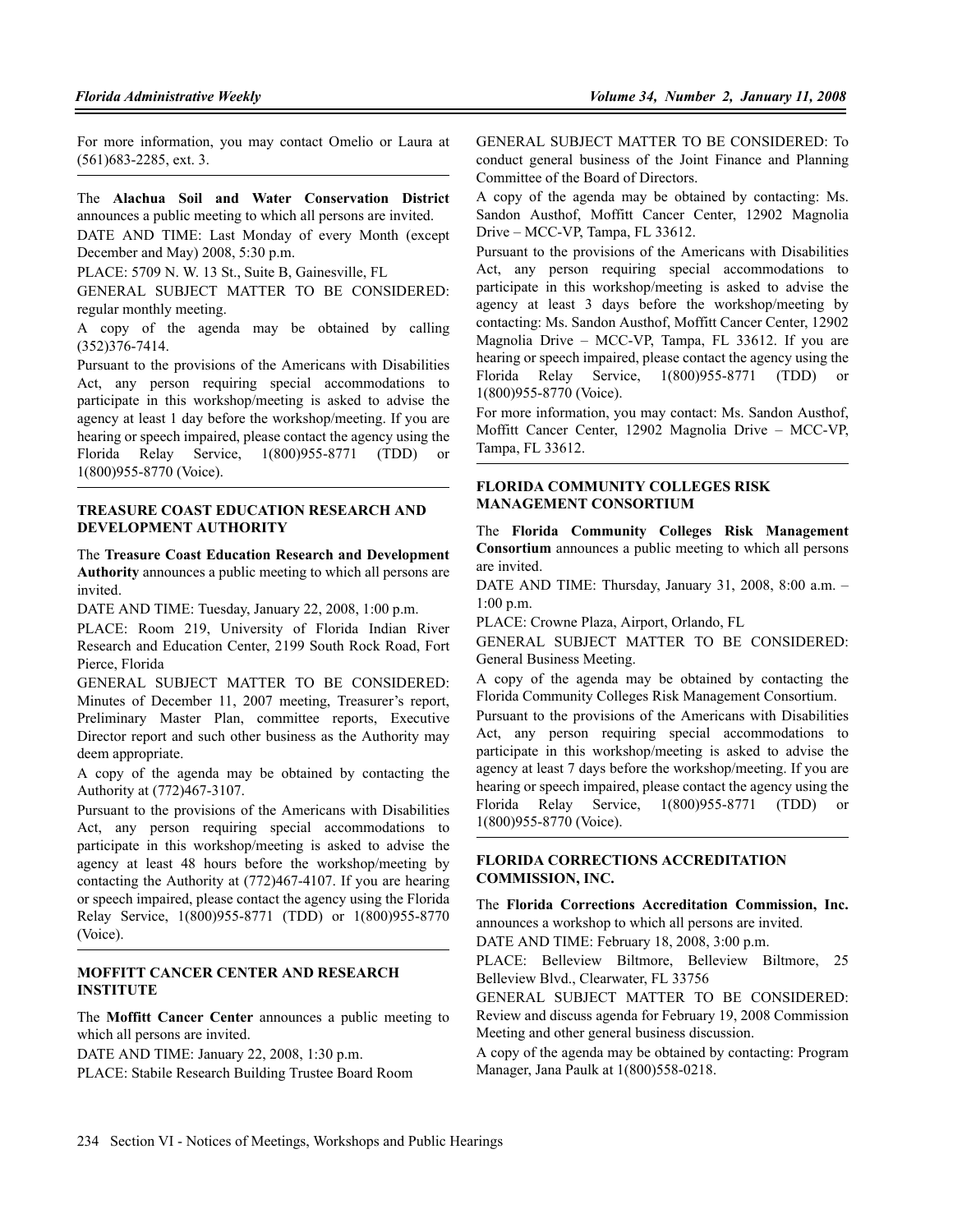Pursuant to the provisions of the Americans with Disabilities Act, any person requiring special accommodations to participate in this workshop/meeting is asked to advise the agency at least 5 days before the workshop/meeting by contacting: Program Manager, Jana Paulk at 1(800)558-0218. If you are hearing or speech impaired, please contact the agency using the Florida Relay Service, 1(800)955-8771 (TDD) or 1(800)955-8770 (Voice).

If any person decides to appeal any decision made by the Board with respect to any matter considered at this meeting or hearing, he/she will need to ensure that a verbatim record of the proceeding is made, which record includes the testimony and evidence from which the appeal is to be issued.

For more information, you may contact: Program Manager, Jana Paulk at 1(800)558-0218.

The **Florida Corrections Accreditation Commission, Inc.** announces a public meeting to which all persons are invited. DATE AND TIME: February 19, 2008, 10:30 a.m.

PLACE: Belleview Biltmore, 25 Belleview Blvd., Clearwater,

FL 33756 GENERAL SUBJECT MATTER TO BE CONSIDERED: Review correctional facilities and pretrial agencies for accreditation and reaccreditation, other general Commission business.

A copy of the agenda may be obtained by contacting: Program Manager, Jana Paulk at 1(800)558-0218 or download agenda at www.fla-pac.org.

Pursuant to the provisions of the Americans with Disabilities Act, any person requiring special accommodations to participate in this workshop/meeting is asked to advise the agency at least 5 days before the workshop/meeting. If you are hearing or speech impaired, please contact the agency using the Florida Relay Service, 1(800)955-8771 (TDD) or 1(800)955-8770 (Voice).

If any person decides to appeal any decision made by the Board with respect to any matter considered at this meeting or hearing, he/she will need to ensure that a verbatim record of the proceeding is made, which record includes the testimony and evidence from which the appeal is to be issued.

For more information, you may contact: Program Manager, Jana Paulk at 1(800)558-0218.

#### **COMMISSION FOR FLORIDA LAW ENFORCEMENT ACCREDITATION, INC.**

The **Commission for Florida Law Enforcement Accreditation, Inc.** announces a workshop to which all persons are invited.

DATE AND TIME: February 19, 2008, 3:30 p.m.

PLACE: Belleview Biltmore, 25 Belleview Blvd., Clearwater, FL 33756

GENERAL SUBJECT MATTER TO BE CONSIDERED: Discussion of candidate agencies for accreditation or reaccreditation and general business of the Commission.

A copy of the agenda may be obtained by contacting: Program Manager, Debbie Moody at 1(800)558-0218.

Pursuant to the provisions of the Americans with Disabilities Act, any person requiring special accommodations to participate in this workshop/meeting is asked to advise the agency at least 5 days before the workshop/meeting by contacting: Program Manager, Debbie Moody at 1(800)558-0218. If you are hearing or speech impaired, please contact the agency using the Florida Relay Service, 1(800)955-8771 (TDD) or 1(800)955-8770 (Voice).

If any person decides to appeal any decision made by the Board with respect to any matter considered at this meeting or hearing, he/she will need to ensure that a verbatim record of the proceeding is made, which record includes the testimony and evidence from which the appeal is to be issued.

For more information, you may contact: Program Manager, Debbie Moody at 1(800)558-0218.

## **COMMISSION ON MARRIAGE AND FAMILY SUPPORT INITIATIVES**

The **Commission on Marriage and Family Support Initiatives** announces a public meeting to which all persons are invited.

DATES AND TIMES: February 7, 2008, 1:00 p.m. – 5:00 p.m.; February 8, 2008, 9:00 a.m. – 4:00 p.m.

PLACE: Leon County Community Room, Amtrak Center, 918 Railroad Avenue, Tallahassee FL 32301

GENERAL SUBJECT MATTER TO BE CONSIDERED: General Commission Meeting.

A copy of the agenda may be obtained by contacting: Heidi Rodriguez at hrodriguez@ounce.org or (850)488-4952, ext. 135.

Pursuant to the provisions of the Americans with Disabilities Act, any person requiring special accommodations to participate in this workshop/meeting is asked to advise the agency at least 7 days before the workshop/meeting by contacting: Heidi Rodriguez at hrodriguez@ounce.org or (850)488-4952, ext. 135. If you are hearing or speech impaired, please contact the agency using the Florida Relay Service, 1(800)955-8771 (TDD) or 1(800)955-8770 (Voice).

If any person decides to appeal any decision made by the Board with respect to any matter considered at this meeting or hearing, he/she will need to ensure that a verbatim record of the proceeding is made, which record includes the testimony and evidence from which the appeal is to be issued.

For more information, you may contact: Heidi Rodriguez at hrodriguez@ounce.org or (850)488-4952, ext. 135.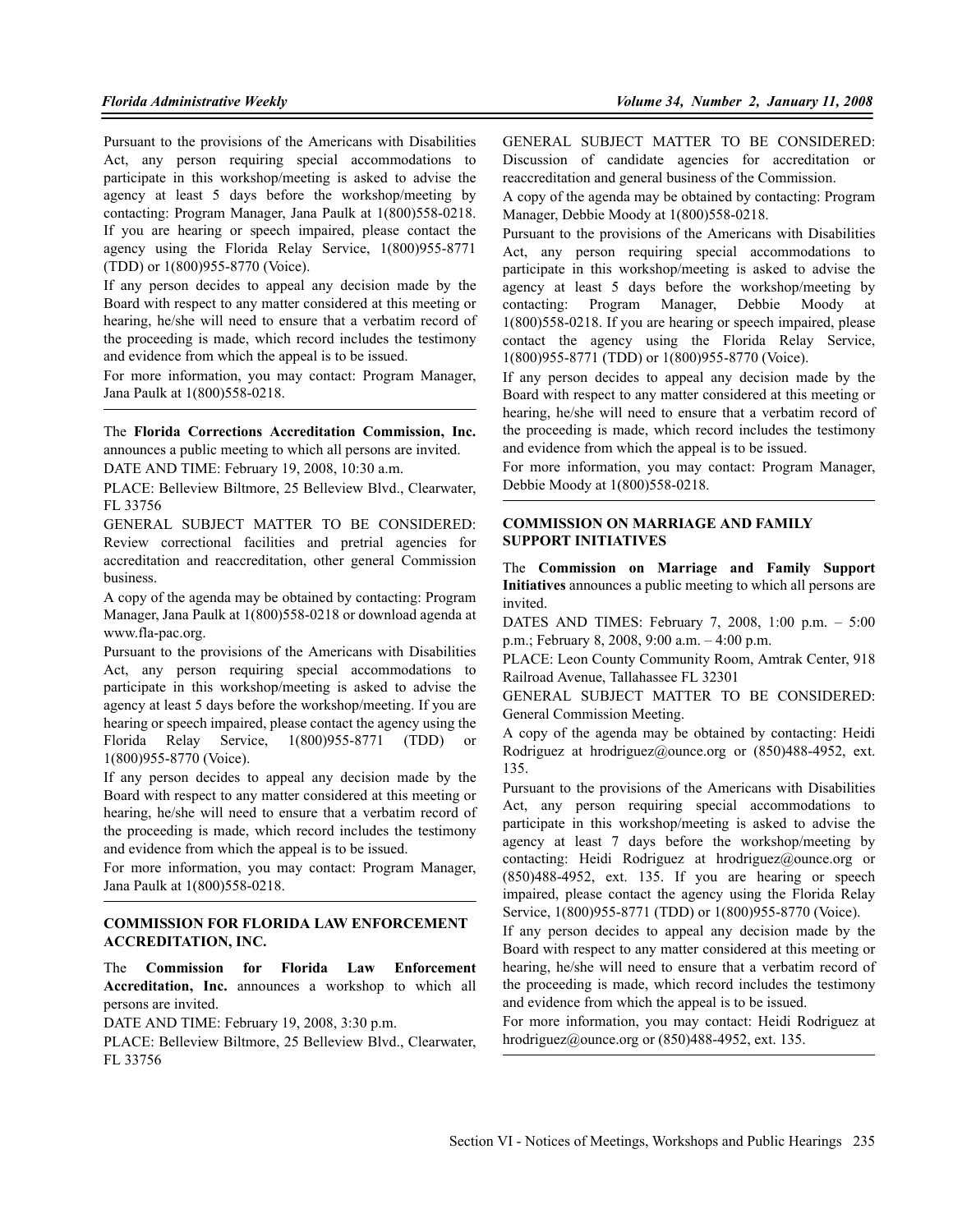## **TECHNOLOGICAL RESEARCH AND DEVELOPMENT AUTHORITY**

The **Technological Research and Development Authority** announces a public meeting to which all persons are invited. DATE AND TIME: January 16, 2008, 1:00 p.m.

PLACE: TRDA Business Innovation Center, 1050 West NASA Boulevard, Melbourne, FL 32901

GENERAL SUBJECT MATTER TO BE CONSIDERED: General Meeting of the Board of Directors.

A copy of the agenda may be obtained by contacting: Dave Kershaw, TRDA Deputy Director at (321)872-1050, ext. 102 or dkershaw@trda.org.

The **Florida Technological Research and Development Foundation** announces a public meeting to which all persons are invited.

DATE AND TIME: January 16, 2008, 3:30 p.m. (immediately following the adjournment of the TRDA Board of Directors meeting)

PLACE: TRDA Business Innovation Center, 1050 West NASA Boulevard, Melbourne, FL 32901

GENERAL SUBJECT MATTER TO BE CONSIDERED: General Meeting of the Board.

A copy of the agenda may be obtained by contacting: Dave Kershaw, Deputy Director, TRDA at (321)872-1050, ext. 102 or dkershaw@trda.org.

## **AMERICAN GUARANTY FUND GROUP, INC.**

The Board of the **American Guaranty Fund Group, Inc.** announces a telephone conference call to which all persons are invited.

DATE AND TIME: February 5, 2008, 10:30 a.m. (EST)

PLACE: Tallahassee, Florida

GENERAL SUBJECT MATTER TO BE CONSIDERED: General business matters of the Board of Directors.

A copy of the agenda may be obtained by contacting Cathy Irvin at (850)386-9200.

## **CITIZENS PROPERTY INSURANCE CORPORATION**

The **Citizens Property Insurance Corporation**, Audit Committee announces a public meeting to which all persons are invited.

DATE AND TIME: Wednesday, January 23, 2008, 2.30 p.m. (EDT)

PLACE: 8301 Cypress Plaza Drive, Suite 108, Jacksonville, FL 32256

GENERAL SUBJECT MATTER TO BE CONSIDERED: Items of discussion include, but are not limited to, the Office of A copy of the agenda may be obtained by contacting: http://www.citizensfla.com/.

Pursuant to the provisions of the Americans with Disabilities Act, any person requiring special accommodations to participate in this workshop/meeting is asked to advise the agency at least 5 days before the workshop/meeting by contacting: Betty Veal. If you are hearing or speech impaired, please contact the agency using the Florida Relay Service, 1(800)955-8771 (TDD) or 1(800)955-8770 (Voice).

For more information, you may contact: Betty Veal at (904)407-0440.

## Section VII Notices of Petitions and Dispositions Regarding Declaratory Statements

## **BOARD OF TRUSTEES OF THE INTERNAL IMPROVEMENT TRUST FUND**

Notices for the Board of Trustees of the Internal Improvement Trust Fund between December 28, 2001 and June 30, 2006, go to http://www.dep.state.fl.us/ under the link or button titled "Official Notices."

## **DEPARTMENT OF BUSINESS AND PROFESSIONAL REGULATION**

NOTICE IS HEREBY GIVEN THAT the Division of Alcoholic Beverages and Tobacco has received the petition for declaratory statement from Wine.com, represented by Davis Wright Tremaine, LLP. The petition seeks the agency's opinion as to the applicability of Sections 561.54 and 541.545, Florida Statutes, as it applies to the petitioner.

Whether Sections 561.54 and 541.545, Florida Statutes, require businesses desiring to ship wine into the State of Florida, but located outside Florida, to become licensees under Florida's beverage law and establish a physical place of business in Florida.

A copy of the Petition for Declaratory Statement may be obtained by contacting: Agency Clerk, Department of Business and Professional Regulation, Division of Alcoholic Beverages and Tobacco, 1940 North Monroe Street, Tallahassee, Florida 32399.

Please refer all comments to: Ralf Michels, Chief Assistant General Counsel, Department of Business and Professional Regulation, Division of Alcoholic Beverages and Tobacco, 1940 North Monroe Street, Tallahassee, Florida 32399.

## **DEPARTMENT OF ENVIRONMENTAL PROTECTION**

Notices for the Department of Environmental Protection between December 28, 2001 and June 30, 2006, go to http://www.dep.state.fl.us/ under the link or button titled "Official Notices."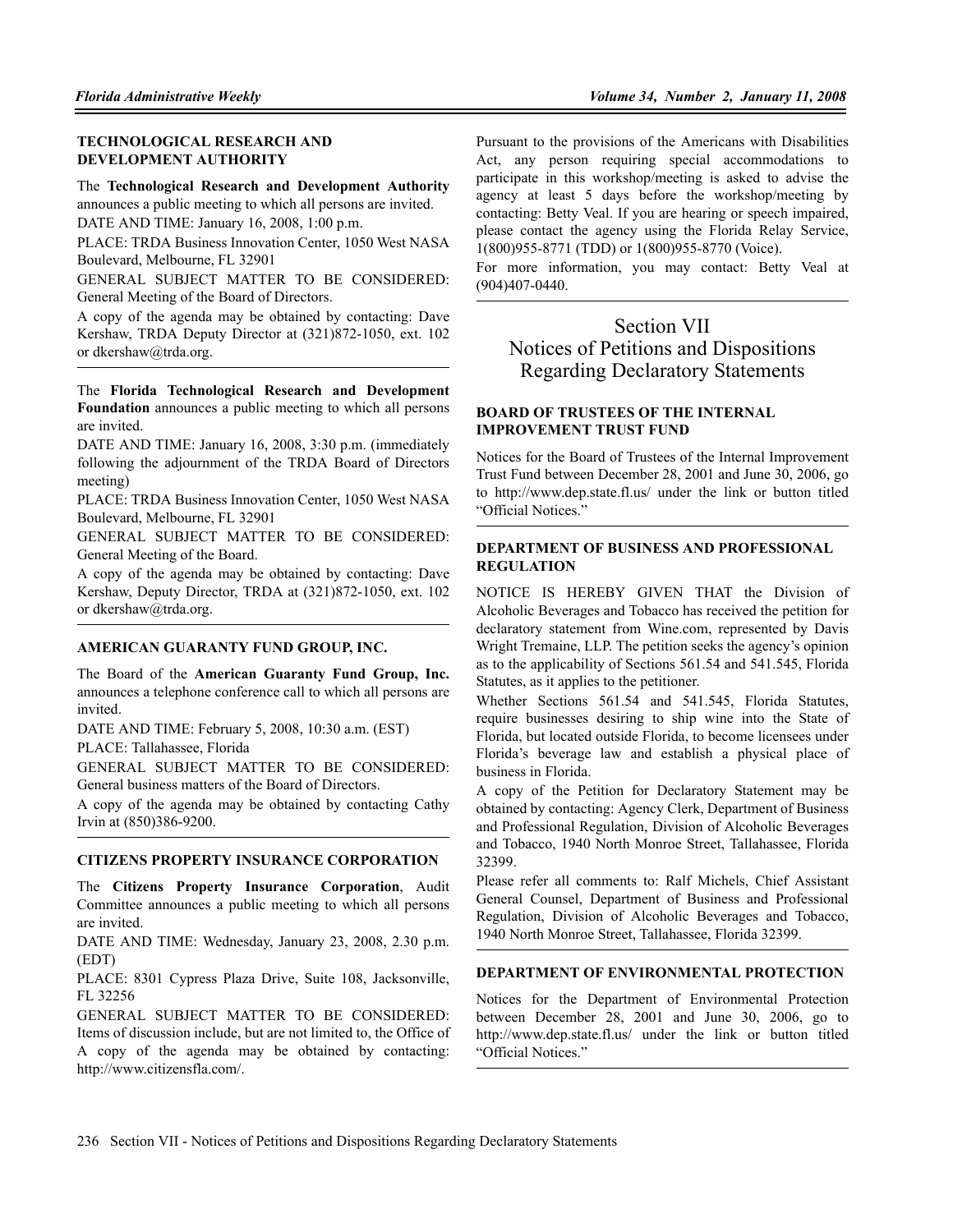## **DEPARTMENT OF FINANCIAL SERVICES**

NOTICE IS HEREBY GIVEN THAT The Deaprtment of Financial Services has received the petition for declaratory statement from Accredited Surety and Casualty Company, Inc., pursuant to Chapter 28-105, Florida Administrative Code. The petition seeks the agency's opinion as to the applicability of clarification of a Declaratory Statement previously issued by the Department of Financial Services as it applies to the petitioner.

This Petition, received on December 26, 2007, will be treated as a new petition and not as a clarification or amendment of the previously rendered Declaratory Statement. The Petition seeks the agency's opinion as to whether Government Payment Services, Inc. (GPS), in fulfilling its contract with a Florida sheriff's department that provides for the pretrial release of criminal defendants, is engaging in business activities which may only be conducted by a licensed bail bond agent or other person required to be licensed pursuant to Chapter 648, Florida Statutes. The Petition has been assigned case number 93574-07-DS.

A copy of the Petition for Declaratory Statement may be obtained by contacting: Bill Tharpe, Assistant General Counsel, Department of Financial Services, Division of Legal Services, 200 East Gaines Street, Tallahassee, Florida 32399-0333.

# Section VIII Notices of Petitions and Dispositions Regarding the Validity of Rules

**Notice of Petition for Administrative Determination has been filed with the Division of Administrative Hearings on the following rules:**

## **NONE**

**Notice of Disposition of Petition for Administrative Determination have been filed by the Division of Administrative Hearings on the following rules:**

## **NONE**

Section IX Notices of Petitions and Dispositions Regarding Non-rule Policy Challenges

## **NONE**

Section X Announcements and Objection Reports of the Joint Administrative Procedures **Committee** 

## **NONE**

Section XI Notices Regarding Bids, Proposals and Purchasing

### **BOARD OF TRUSTEES OF THE INTERNAL IMPROVEMENT TRUST FUND**

Notices for the Board of Trustees of the Internal Improvement Trust Fund between December 28, 2001 and June 30, 2006, go to http://www.dep.state.fl.us/ under the link or button titled "Official Notices."

## **REGIONAL PLANNING COUNCILS**

## REQUEST FOR LETTERS

OF INTEREST AND QUALIFICATIONS

The North Central Florida Regional Planning Council, is seeking letters of interest and statements of qualifications from agencies or firms interested in coordinating transportation services for the transportation disadvantaged in Bradford County, Florida. The selected contractor will be the designated Community Transportation Coordinator for Florida's Transportation Disadvantaged Program, as authorized by Chapter 427, Florida Statutes, and more fully described in Chapter 41-2, Florida Administrative Code. Experience with eligibility-based transportation services is required.

The Community Transportation Coordinator is defined by Chapter 427, Florida Statutes as a transportation entity recommended by the appropriate designated official planning agency to ensure that coordinated transportation services are provided to the transportation disadvantaged population in a designated service area. The Community Transportation Coordinator has full responsibility for the delivery of transportation services for the transportation disadvantaged as outlined in Section 427.015(2), F.S.

The transportation disadvantaged are defined by Chapter 427, Florida Statutes as "those persons who because of physical or mental disability, income status, or age are unable to transport themselves or purchase transportation and are, therefore, dependent upon others to obtain access to health care, employment, education, shopping, social activities, or other life sustaining activities, or children who are handicapped or high-risk or at-risk as defined in Section 411.202, F.S."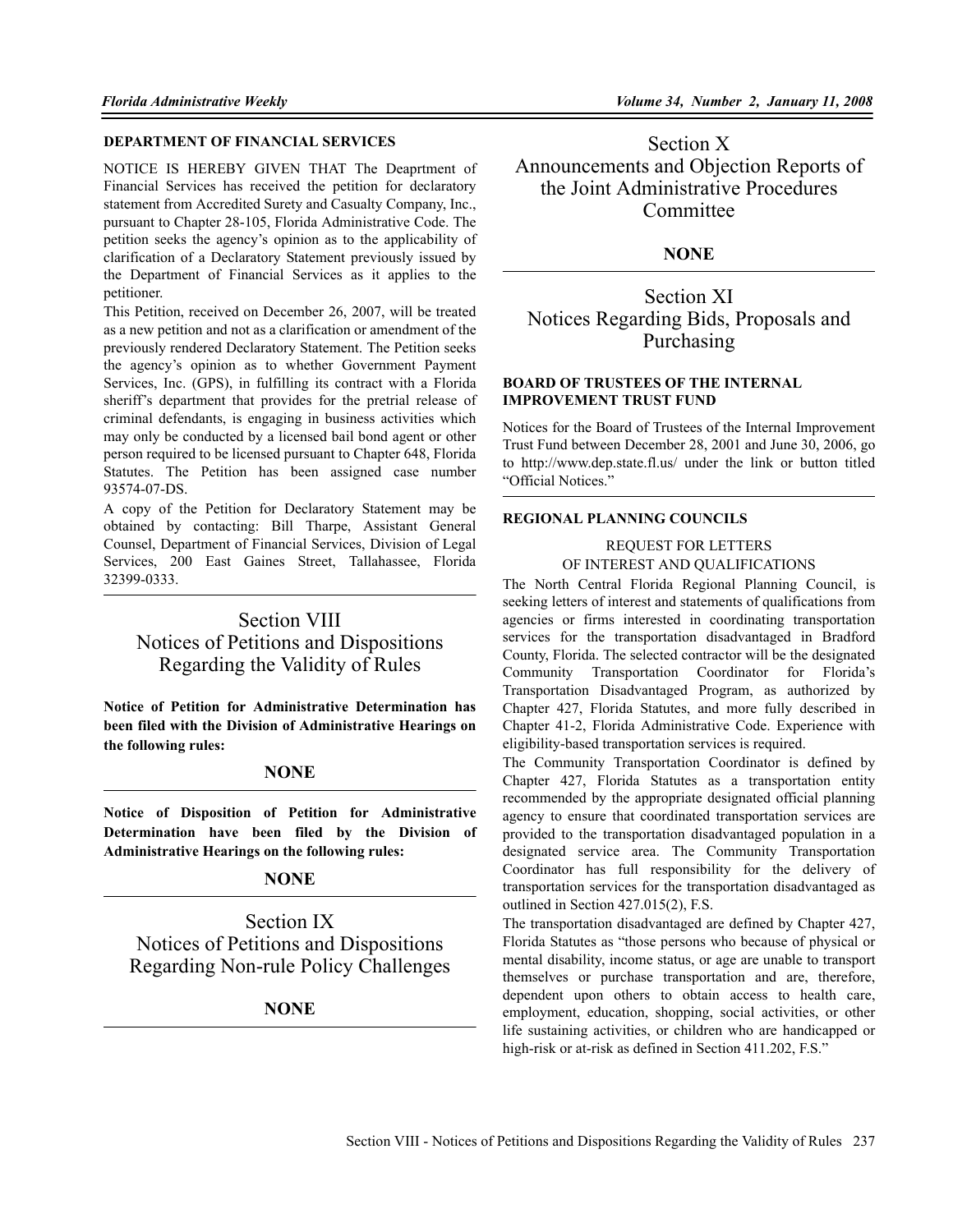Letters of interest are required to include statements of qualifications in the following areas: knowledge of Chapter 427, Florida Statutes requirements, experience applying for grant funding, experience contracting with transportation providers, experience contracting with purchasing agencies, a description of scheduling and routing computer software used to coordinate transportation, a list of available vehicles and ability to acquire vehicles. Letters of interest and qualifications should be limited to four (4) pages.

Letters of interest and qualifications shall be submitted to: North Central Florida Regional Planning Council, ATTENTION: Scott R. Koons, Executive Director, 2009 N. W. 67 Place, Suite A, Gainesville, Florida 32653-1603. Letters must be marked, "LETTER OF INTEREST AND QUALIFICATIONS FOR BRADFORD COUNTY COMMUNITY TRANSPORTATION COORDINATOR." Letters of interest and qualifications must be received by 5:00 p.m., January 18, 2008.

Faxed and e-mailed responses will not be accepted. Late letters will be returned unopened with the notation, "This letter of interest was received after the delivery time designated for receipt and opening in the legal notice." Only responses to the request for letters of interest and qualifications will be considered if a request for proposals is issued for Community Transportation Coordinator. The North Central Florida Regional Planning Council reserves the right to accept or reject any and all responses in the best interest of the State.

## REQUEST FOR LETTERS OF INTEREST AND QUALIFICATIONS

The North Central Florida Regional Planning Council is seeking letters of interest and statements of qualifications from agencies or firms interested in coordinating transportation services for the transportation disadvantaged in Union County, Florida. The selected contractor will be the designated Community Transportation Coordinator for Florida's Transportation Disadvantaged Program, as authorized by Chapter 427, Florida Statutes, and more fully described in Chapter 41-2, Florida Administrative Code. Experience with eligibility-based transportation services is required.

The Community Transportation Coordinator is defined by Chapter 427, Florida Statutes as a transportation entity recommended by the appropriate designated official planning agency to ensure that coordinated transportation services are provided to the transportation disadvantaged population in a designated service area. The Community Transportation Coordinator has full responsibility for the delivery of transportation services for the transportation disadvantaged as outlined in Section 427.015(2), F.S.

The transportation disadvantaged are defined by Chapter 427, Florida Statutes as "those persons who because of physical or mental disability, income status, or age are unable to transport themselves or purchase transportation and are, therefore,

dependent upon others to obtain access to health care, employment, education, shopping, social activities, or other life sustaining activities, or children who are handicapped or high-risk or at-risk as defined in Section 411.202, F.S."

Letters of interest are required to include statements of qualifications in the following areas: knowledge of Chapter 427, Florida Statutes requirements, experience applying for grant funding, experience contracting with transportation providers, experience contracting with purchasing agencies, a description of scheduling and routing computer software used to coordinate transportation, a list of available vehicles and ability to acquire vehicles. Letters of interest and qualifications should be limited to four (4) pages.

Letters of interest and qualifications shall be submitted to: North Central Florida Regional Planning Council, ATTENTION: Scott R. Koons, Executive Director, 2009 N. W. 67 Place, Suite A, Gainesville, Florida 32653-1603. Letters must be marked, "LETTER OF INTEREST AND QUALIFICATIONS FOR UNION COUNTY COMMUNITY TRANSPORTATION COORDINATOR." Letters of interest and qualifications must be received by 5:00 p.m., January 18, 2008.

Faxed and e-mailed responses will not be accepted. Late letters will be returned unopened with the notation, "This letter of interest was received after the delivery time designated for receipt and opening in the legal notice." Only responses to the request for letters of interest and qualifications will be considered if a request for proposals is issued for Community Transportation Coordinator. The North Central Florida Regional Planning Council reserves the right to accept or reject any and all responses in the best interest of the State.

## **DEPARTMENT OF ENVIRONMENTAL PROTECTION**

Notices for the Department of Environmental Protection between December 28, 2001 and June 30, 2006, go to tap://www.dep.state.fl.us/ under the link or button titled "Official Notices."

## Section XII Miscellaneous

### **DEPARTMENT OF COMMUNITY AFFAIRS**

STATE OF FLORIDA In re: MONROE COUNTY LAND DEVELOPMENT REGULATIONS ADOPTED BY MONROE COUNTY ORDINANCE NO. 044-2007

 $\overline{\phantom{a}}$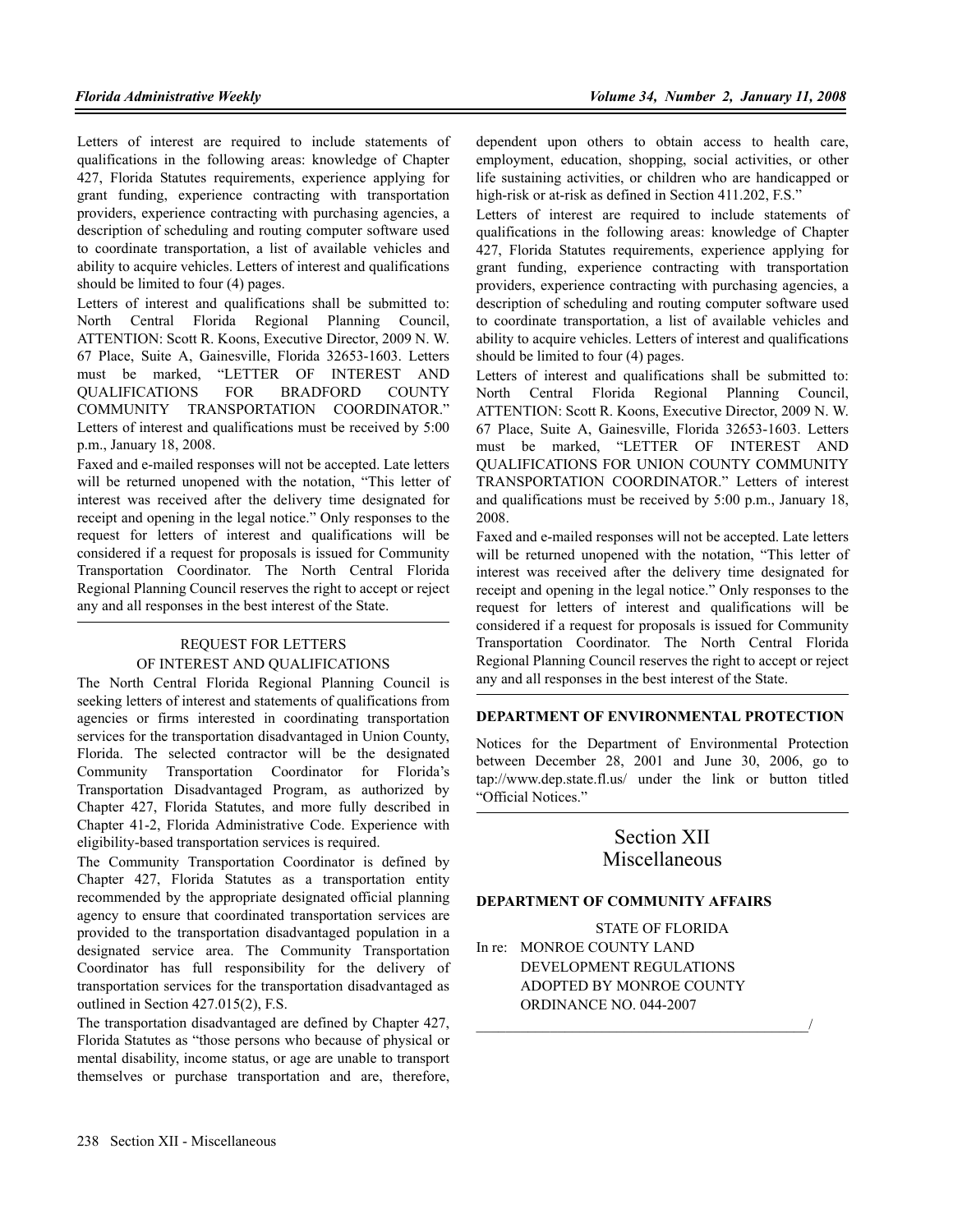## FINAL ORDER

The Department of Community Affairs (the "Department") hereby issues its Final Order, pursuant to §§ 380.05(6), F.S., and § 380.0552(9), F.S. (2006), approving a land development regulation adopted by a local government within the Florida Keys Area of Critical State Concern as set forth below.

## FINDINGS OF FACT

- 1. The Florida Keys Area is a statutorily designated area of critical state concern, and Monroe County is a local government within the Florida Keys Area.
- 2. On December 14, 2007, the Department received for review Monroe County Ordinance No. 044-2007 ("Ord. 044-2007"), adopted by Monroe County on November 14, 2007.
- 3. The purpose of the Ordinance is to impose an Interim Development Ordinance prohibiting the approval of new allocations of ROGO or NROGO for Big Pine Key and No Name Key until such time as a mitigation ordinance that will satisfy the mitigation required by the Habitat Conservation Plan is adopted by the Board of County Commissioners or for two months whichever occurs first.

## CONCLUSIONS OF LAW

- 4. The Department is required to approve or reject land development regulations that are enacted, amended, or rescinded by any local government in the Florida Keys Area of Critical State Concern. § 380.05(6), F.S., and § 380.0552(9), F.S. (2006).
- 5. Monroe County is a local government within the Florida Keys Area of Critical State Concern. § 380.0552, F.S. (2006) and Rule 28-29.002 (superseding Chapter 27F-8), Florida Administrative Code.
- 6. "Land development regulations" include local zoning, subdivision, building, and other regulations controlling the development of land. § 380.031(8), F.S. (2006). The regulations adopted by Ord. 044-2007 are land development regulations.
- 7. All land development regulations enacted, amended, or rescinded within an area of critical state concern must be consistent with the Principles for Guiding Development (the "Principles") as set forth in § 380.0552(7), F.S. See Rathkamp v. Department of Community Affairs, 21 F.A.L.R. 1902 (Dec. 4, 1998), aff'd, 740 So. 2d 1209 (Fla. 3d DCA 1999). The Principles are construed as a whole and no specific provision is construed or applied in isolation from the other provisions.
- 8. Ord. 044-2007 promotes and furthers the following Principles:

(a) To strengthen local government capabilities for managing land use and development so that local government is able to achieve these objectives without the continuation of the area of critical state concern designation.

(c) To protect upland resources, tropical biological communities, freshwater wetlands, native tropical vegetation (for example, hardwood hammocks and pinelands) dune ridges and beaches, wildlife, and their habitat.

9. Ord. 044-2007 is consistent with the Principles for Guiding Development as a whole.

WHEREFORE, IT IS ORDERED that Ord. 044-2007 is found to be consistent with the Principles for Guiding Development of the Florida Keys Area of Critical State Concern, and is hereby APPROVED.

This Order becomes effective 21 days after publication in the Florida Administrative Weekly unless a petition is filed as described below.

DONE AND ORDERED in Tallahassee, Florida.

## CHARLES GAUTHIER, AICP Director, Division of Community Planning Department of Community Affairs 2555 Shumard Oak Boulevard Tallahassee, Florida 32399-2100

## NOTICE OF ADMINISTRATIVE RIGHTS

ANY PERSON WHOSE SUBSTANTIAL INTERESTS ARE AFFECTED BY THIS ORDER HAS THE OPPORTUNITY FOR AN ADMINISTRATIVE PROCEEDING ACTION. DEPENDING UPON WHETHER YOU ALLEGE ANY DISPUTED ISSUE OF MATERIAL FACT IN YOUR PETITION REQUESTING AN ADMINISTRATIVE PROCEEDING, YOU ARE ENTITLED TO EITHER AN INFORMAL PROCEEDING OR A FORMAL HEARING.

IF YOUR PETITION FOR HEARING DOES NOT ALLEGE ANY DISPUTED ISSUE OF MATERIAL FACT CONTAINED IN THE DEPARTMENT'S ACTION, THEN THE ADMINISTRATIVE PROCEEDING WILL BE AN INFORMAL ONE, CONDUCTED PURSUANT TO SECTIONS 120.569 AND 120.57(2), FLORIDA STATUTES, AND CHAPTER 28-106, PARTS I AND III, FLORIDA ADMINISTRATIVE CODE. IN AN INFORMAL ADMINISTRATIVE PROCEEDING, YOU MAY BE REPRESENTED BY COUNSEL OR BY A QUALIFIED REPRESENTATIVE, AND YOU MAY PRESENT WRITTEN OR ORAL EVIDENCE IN OPPOSITION TO THE DEPARTMENT'S ACTION OR REFUSAL TO ACT; OR YOU MAY EXERCISE THE OPTION TO PRESENT A WRITTEN STATEMENT CHALLENGING THE GROUNDS UPON WHICH THE DEPARTMENT HAS CHOSEN TO JUSTIFY ITS ACTION OR INACTION.

IF YOU DISPUTE ANY ISSUE OF MATERIAL FACT STATED IN THE AGENCY ACTION, THEN YOU MAY FILE A PETITION REQUESTING A FORMAL ADMINISTRATIVE HEARING BEFORE AN ADMINISTRATIVE LAW JUDGE OF THE DIVISION OF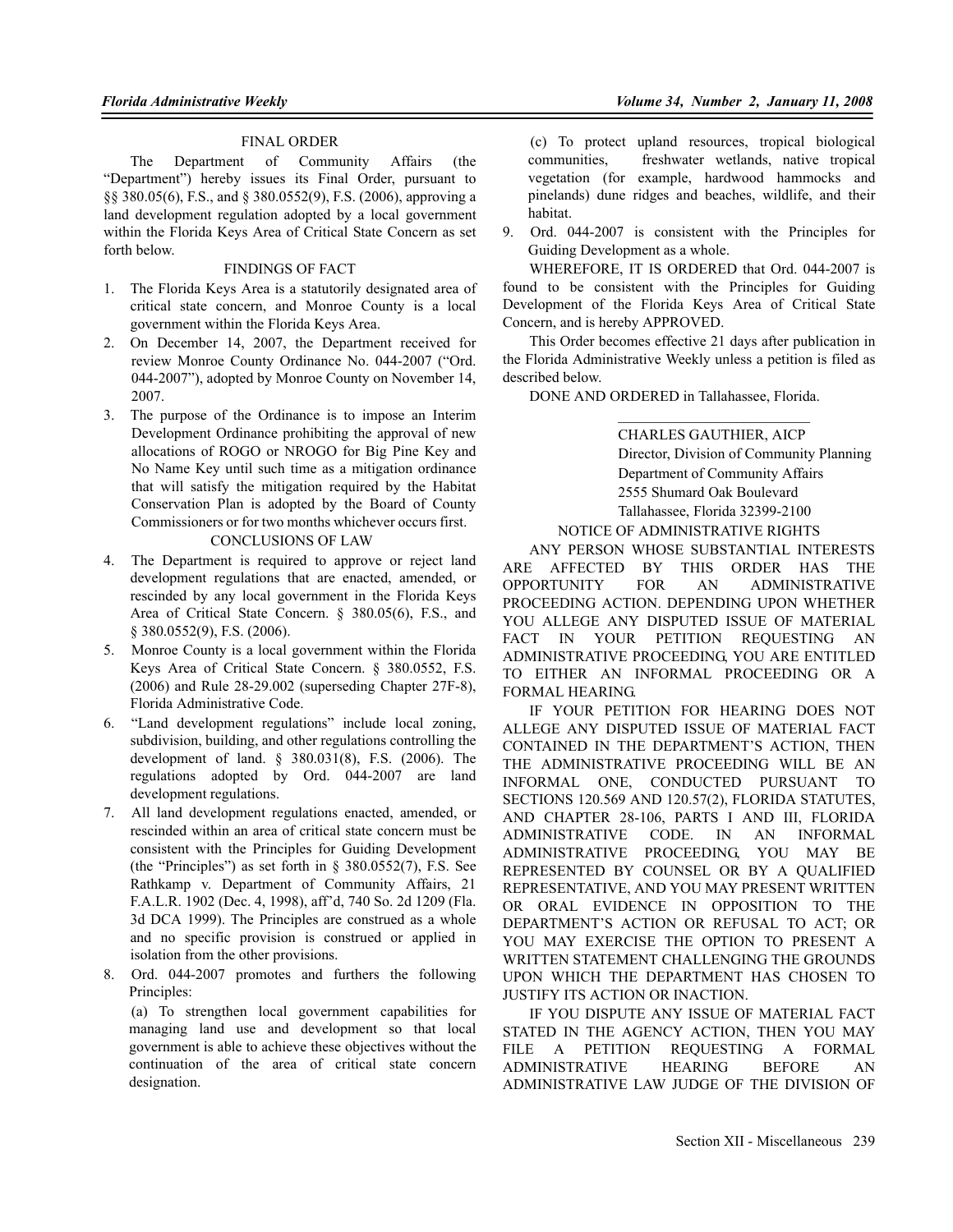ADMINISTRATIVE HEARINGS, PURSUANT TO SECTIONS 120.569 AND 120.57(1), FLORIDA STATUTES, AND CHAPTER 28-106, PARTS I AND II, FLORIDA ADMINISTRATIVE CODE. AT A FORMAL ADMINISTRATIVE HEARING, YOU MAY BE REPRESENTED BY COUNSEL OR OTHER QUALIFIED REPRESENTATIVE, AND YOU WILL HAVE THE OPPORTUNITY TO PRESENT EVIDENCE AND ARGUMENT ON ALL THE ISSUES INVOLVED, TO CONDUCT CROSS-EXAMINATION AND SUBMIT REBUTTAL EVIDENCE, TO SUBMIT PROPOSED FINDINGS OF FACT AND ORDERS, AND TO FILE EXCEPTIONS TO ANY RECOMMENDED ORDER.

IF YOU DESIRE EITHER AN INFORMAL PROCEEDING OR A FORMAL HEARING, YOU MUST FILE WITH THE AGENCY CLERK OF THE DEPARTMENT OF COMMUNITY AFFAIRS A WRITTEN PLEADING ENTITLED, "PETITION FOR ADMINISTRATIVE PROCEEDINGS" WITHIN 21 CALENDAR DAYS OF PUBLICATION OF THIS NOTICE. A PETITION IS FILED WHEN IT IS RECEIVED BY THE AGENCY CLERK, IN THE DEPARTMENT'S OFFICE OF GENERAL COUNSEL, 2555 SHUMARD OAK BOULEVARD, TALLAHASSEE, FLORIDA 32399-2100.

THE PETITION MUST MEET THE FILING REQUIREMENTS IN SUBSECTION 28-106.104(2), FLORIDA ADMINISTRATIVE CODE. IF AN INFORMAL PROCEEDING IS REQUESTED, THEN THE PETITION SHALL BE SUBMITTED IN ACCORDANCE WITH RULE 28-106.301, FLORIDA ADMINISTRATIVE CODE. IF A FORMAL HEARING IS REQUESTED, THEN THE PETITION SHALL BE SUBMITTED IN ACCORDANCE WITH SUBSECTION 28-106.201(2), FLORIDA ADMINISTRATIVE CODE.

A PERSON WHO HAS FILED A PETITION MAY REQUEST MEDIATION. A REQUEST FOR MEDIATION MUST INCLUDE THE INFORMATION REQUIRED BY RULE 28-106.402, FLORIDA ADMINISTRATIVE CODE. CHOOSING MEDIATION DOES NOT AFFECT THE RIGHT TO AN ADMINISTRATIVE HEARING.

YOU WAIVE THE RIGHT TO AN INFORMAL ADMINISTRATIVE PROCEEDING OR A FORMAL HEARING IF YOU DO NOT FILE A PETITION WITH THE AGENCY CLERK WITHIN 21 DAYS OF PUBLICATION OF THIS FINAL ORDER.

### CERTIFICATE OF FILING AND SERVICE

I HEREBY CERTIFY that the original of the foregoing Final Order has been filed with the undersigned designated Agency Clerk, and that true and correct copies have been furnished to the persons listed below by the method indicated this 26th day of December, 2007.

By U.S. Mail:

Honorable Charles "Sonny" McCoy Mayor of Monroe County Florida Keys Marathon Airport 9400 Overseas Highway, Suite 210 Key West, Florida 33050

Danny L. Kolhage Clerk to the Board of County Commissioners 500 Whitehead Street Key West, Florida 33040

Andrew Trivette Growth Management Director 2798 Overseas Highway, Suite 400 Marathon, Florida 33050

#### **DEPARTMENT OF LAW ENFORCEMENT**

The State of Florida, Department of Law Enforcement, will be submitting an application to the Bureau of Justice Assistance, United States Department of Justice, for \$18,962,940, in Federal Fiscal Year 2008 funds made available under Part E of Title I of the Omnibus Crime Control and Safe Streets Act of 1968, Section 500 as amended.

A copy of the application will be available for review and comment by the public at the Department of Law Enforcement, Business Support Program, Office of Criminal Justice Grants, Tallahassee, Florida 32308.

Interested parties should contact the Office of Criminal Justice Grants at (850)617-1250 to obtain a copy of the application for review.

#### **DEPARTMENT OF HIGHWAY SAFETY AND MOTOR VEHICLES**

Notice of Publication for a New Point

Franchise Motor Vehicle Dealer in a County of More than 300,000 Population

Pursuant to Section 320.642, Florida Statutes, notice is given that Tank Sports, Inc., intends to allow the establishment of B & L Champion Motors, LLC, as a dealership for the sale of KTMMEX motorcycles (KTMM) at 5354 Normandy Boulevard, Jacksonville (Duval County), Florida 32205, on or after December 20, 2007.

The name and address of the dealer operator(s) and principal investor(s) of B  $&$  L Champion Motors, LLC are dealer operator(s): Dean Ballard, 5354 Normandy Boulevard, Jacksonville, Florida 32205 and Gregory Loucks, 5354 Normandy Boulevard, Jacksonville, Florida 32205; principal

Paula Ford, Agency Clerk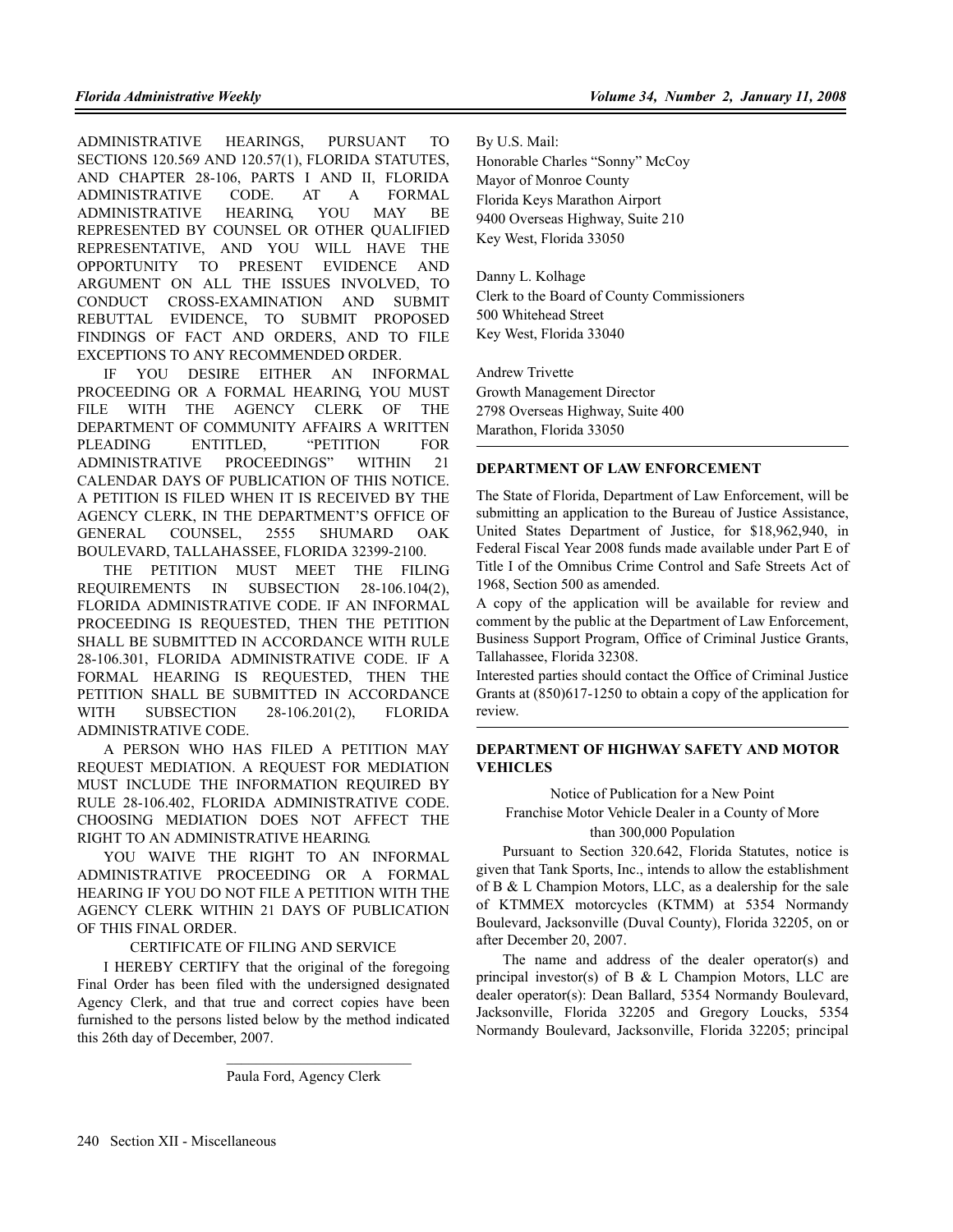investor(s): Dean Ballard, 5354 Normandy Boulevard, Jacksonville, Florida 32205 and Gregory Loucks, 5354 Normandy Boulevard, Jacksonville, Florida 32205.

The notice indicates intent to establish the new point location in a county of more than 300,000 population, according to the latest population estimates of the University of Florida, Bureau of Economic and Business Research.

Certain dealerships of the same line-make may have standing, pursuant to Section 320.642, Florida Statutes, to file a petition or complaint protesting the application.

Written petitions or complaints must be received by the Department of Highway Safety and Motor Vehicles within 30 days of the date of publication of this notice and must be submitted to: Nalini Vinayak, Administrator, Dealer License Section, Department of Highway Safety and Motor Vehicles, Room A-312, MS 65, Neil Kirkman Building, 2900 Apalachee Parkway, Tallahassee, Florida 32399-0635.

A copy of such petition or complaint must also be sent by U.S. Mail to: Mike Turber, Tank Sports, Inc., 10925 Schmidt Road, El Monte, California 91733.

If no petitions or complaints are received within 30 days of the date of publication, a final order will be issued by the Department of Highway Safety and Motor Vehicles approving the establishment of the dealership, subject to the applicant's compliance with the provisions of Chapter 320, Florida Statutes.

Notice of Publication for a New Point Franchise Motor Vehicle Dealer in a County of Less than 300,000 Population

Pursuant to Section 320.642, Florida Statutes, notice is given that Tank Sports, Inc., intends to allow the establishment of Izzy Custom Vehicles, Inc., as a dealership for the sale of KTMMEX motorcycles (KTMM) at 10173 Highway 441 North, Okeechobee (Okeechobee County), Florida 34972, on or after December 20, 2007.

The name and address of the dealer operator(s) and principal investor(s) of Izzy Custom Vehicles, Inc. are dealer operator(s): Antone Gonzalez, 10173 Highway 441 North, Okeechobee, Florida 34972; principal investor(s): Antone Gonzalez, 10173 Highway 441 North, Okeechobee, Florida 34972.

The notice indicates intent to establish the new point location in a county of less than 300,000 population, according to the latest population estimates of the University of Florida, Bureau of Economic and Business Research.

Certain dealerships of the same line-make may have standing, pursuant to Section 320.642, Florida Statutes, as amended by Chapter 88-395, Laws of Florida, to file a petition or complaint protesting the application.

Written petitions or complaints must be received by the Department of Highway Safety and Motor Vehicles within 30 days of the date of publication of this notice and must be submitted to: Nalini Vinayak, Administrator, Dealer License Section, Department of Highway Safety and Motor Vehicles, Room A-312, MS 65, Neil Kirkman Building, 2900 Apalachee Parkway, Tallahassee, Florida 32399-0635.

A copy of such petition or complaint must also be sent by U.S. Mail to: Mike Turber, Tank Sports, Inc., 10925 Schmidt Road, El Monte, California 91733.

If no petitions or complaints are received within 30 days of the date of publication, a final order will be issued by the Department of Highway Safety and Motor Vehicles approving the establishment of the dealership, subject to the applicant's compliance with the provisions of Chapter 320, Florida Statutes.

Notice of Publication for a New Point Franchise Motor Vehicle Dealer in a County of More than 300,000 Population

Pursuant to Section 320.642, Florida Statutes, notice is given that Hidria USA, Inc., intends to allow the establishment of Steve's Cycle, Inc., as a dealership for the sale of Tomos motorcycles (TOMO) at 1045 West King Street, Cocoa (Brevard County), Florida 32922, on or after December 27, 2007.

The name and address of the dealer operator(s) and principal investor(s) of Steve's Cycle, Inc. are dealer operator(s): Steven Foley, 955 Beechfront Lane, Rockledge, Florida 32995; principal investor(s): Steven Foley, 955 Beechfront Lane, Rockledge, Florida 32995.

The notice indicates intent to establish the new point location in a county of more than 300,000 population, according to the latest population estimates of the University of Florida, Bureau of Economic and Business Research.

Certain dealerships of the same line-make may have standing, pursuant to Section 320.642, Florida Statutes, to file a petition or complaint protesting the application.

Written petitions or complaints must be received by the Department of Highway Safety and Motor Vehicles within 30 days of the date of publication of this notice and must be submitted to: Nalini Vinayak, Administrator, Dealer License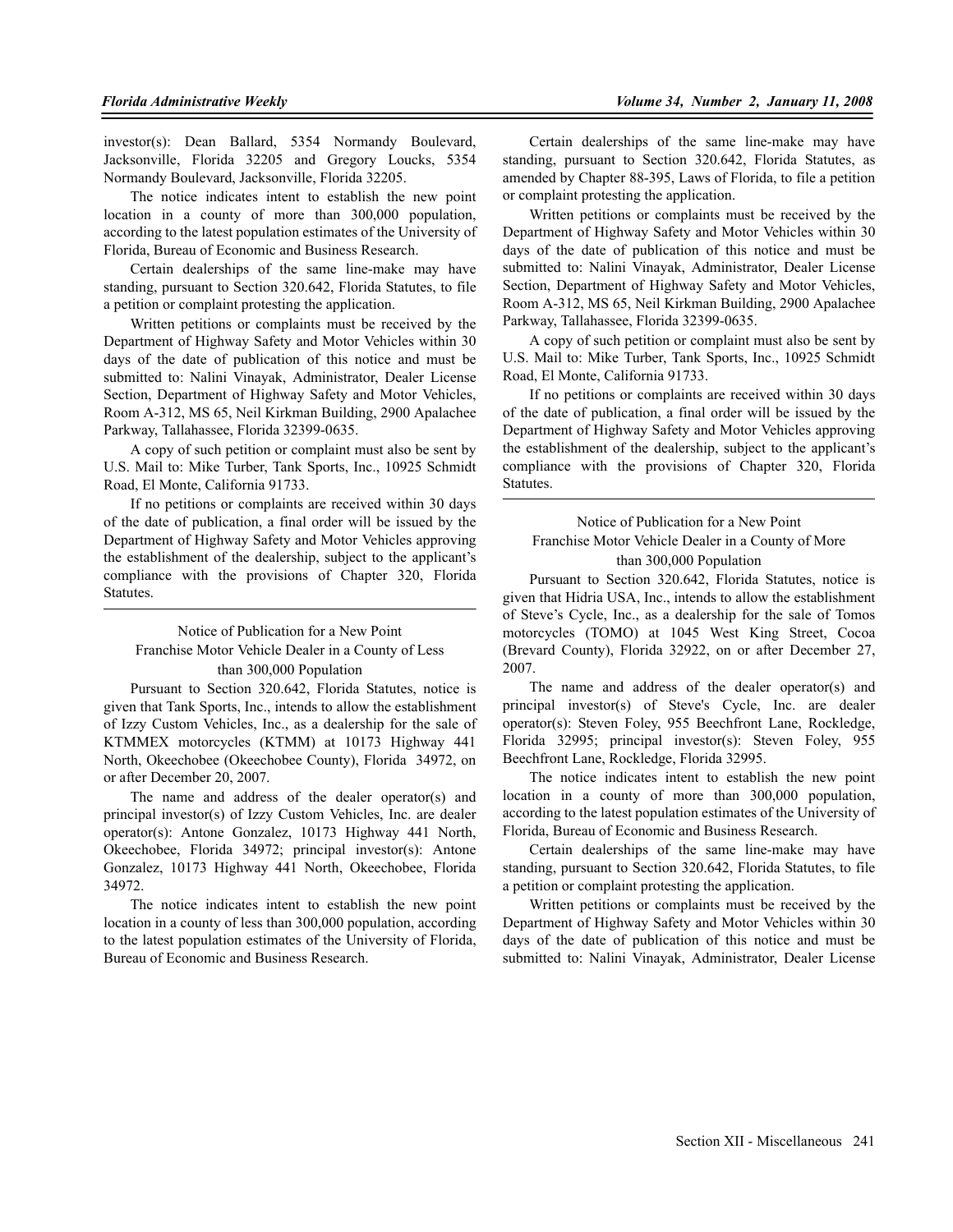Section, Department of Highway Safety and Motor Vehicles, Room A-312, MS 65, Neil Kirkman Building, 2900 Apalachee Parkway, Tallahassee, Florida 32399-0635.

A copy of such petition or complaint must also be sent by U.S. Mail to: Douglas V. Joseph, Tomos USA, a Division of Hidria USA, Inc., 202 Beechtree Boulevard, Greenville, South Carolina 29605.

If no petitions or complaints are received within 30 days of the date of publication, a final order will be issued by the Department of Highway Safety and Motor Vehicles approving the establishment of the dealership, subject to the applicant's compliance with the provisions of Chapter 320, Florida Statutes.

Notice of Publication for a New Point Franchise Motor Vehicle Dealer in a County of Less than 300,000 Population

Pursuant to Section 320.642, Florida Statutes, notice is given that Tank Sports, Inc., intends to allow the establishment of Wenmark, Inc., as a dealership for the sale of KTMMEX motorcycles (KTMM) at 1540 Northwest Federal Highway, Stuart (Martin County), Florida 34994, on or after December 27, 2007.

The name and address of the dealer operator(s) and principal investor(s) of Wenmark, Inc, are dealer operator(s): Mark Mourning, 1540 Northwest Federal Highway, Stuart, Florida 34994 and Wendy Mourning, 1540 Northwest Federal Highway, Stuart, Florida 34994; principal investor(s): Mark Mourning, 1540 Northwest Federal Highway, Stuart, Florida 34994 and Wendy Mourning, 1540 Northwest Federal Highway, Stuart, Florida 34994.

The notice indicates intent to establish the new point location in a county of less than 300,000 population, according to the latest population estimates of the University of Florida, Bureau of Economic and Business Research.

Certain dealerships of the same line-make may have standing, pursuant to Section 320.642, Florida Statutes, as amended by Chapter 88-395, Laws of Florida, to file a petition or complaint protesting the application.

Written petitions or complaints must be received by the Department of Highway Safety and Motor Vehicles within 30 days of the date of publication of this notice and must be submitted to: Nalini Vinayak, Administrator, Dealer License Section, Department of Highway Safety and Motor Vehicles, Room A-312, MS 65, Neil Kirkman Building, 2900 Apalachee Parkway, Tallahassee, Florida 32399-0635.

A copy of such petition or complaint must also be sent by U.S. Mail to: Mike Turber, Tank Sports, Inc., 10925 Schmidt Road, El Monte, California 91733.

If no petitions or complaints are received within 30 days of the date of publication, a final order will be issued by the Department of Highway Safety and Motor Vehicles approving the establishment of the dealership, subject to the applicant's compliance with the provisions of Chapter 320, Florida Statutes.

## **BOARD OF TRUSTEES OF THE INTERNAL IMPROVEMENT TRUST FUND**

Notices for the Board of Trustees of the Internal Improvement Trust Fund between December 28, 2001 and June 30, 2006, go to http://www.dep.state.fl.us/ under the link or button titled "Official Notices."

#### **DEPARTMENT OF ENVIRONMENTAL PROTECTION**

Notices for the Department of Environmental Protection between December 28, 2001 and June 30, 2006, go to http://www.dep.state.fl.us/ under the link or button titled "Official Notices."

## NOTICE OF AVAILABILITY FLORIDA CATEGORICAL EXCLUSION NOTICE CITY OF ORMOND BEACH, FLORIDA

The Department of Environmental Protection has determined that Ormond Beach's proposed project for the construction of wastewater facilities improvements will not have a significant adverse affect on the environment. The total project cost is estimated at \$30,000,000. The project is expected to qualify for a State Revolving Fund loan composed of federal and state matching funds.

A full copy of the Florida Categorical Exclusion Notice can be obtained by writing to: James W. Plexico, Bureau of Water Facilities Funding, Department of Environmental Protection, 2600 Blair Stone Road, MS #3505, Tallahassee, Florida 32399-2400 or by calling (850)245-8367.

### FLORIDA STATE CLEARINGHOUSE

The state is coordinating reviews of federal activities and federally funded projects as required by Section 403.061(40), F.S. A list of projects, comments deadlines and the address for providing comments are available at http://www.dep.state.fl.us /secretary/oip/state\_clearing/. For information, call (850)245-2161. This public notice fulfills the requirements of 15 CFR 930.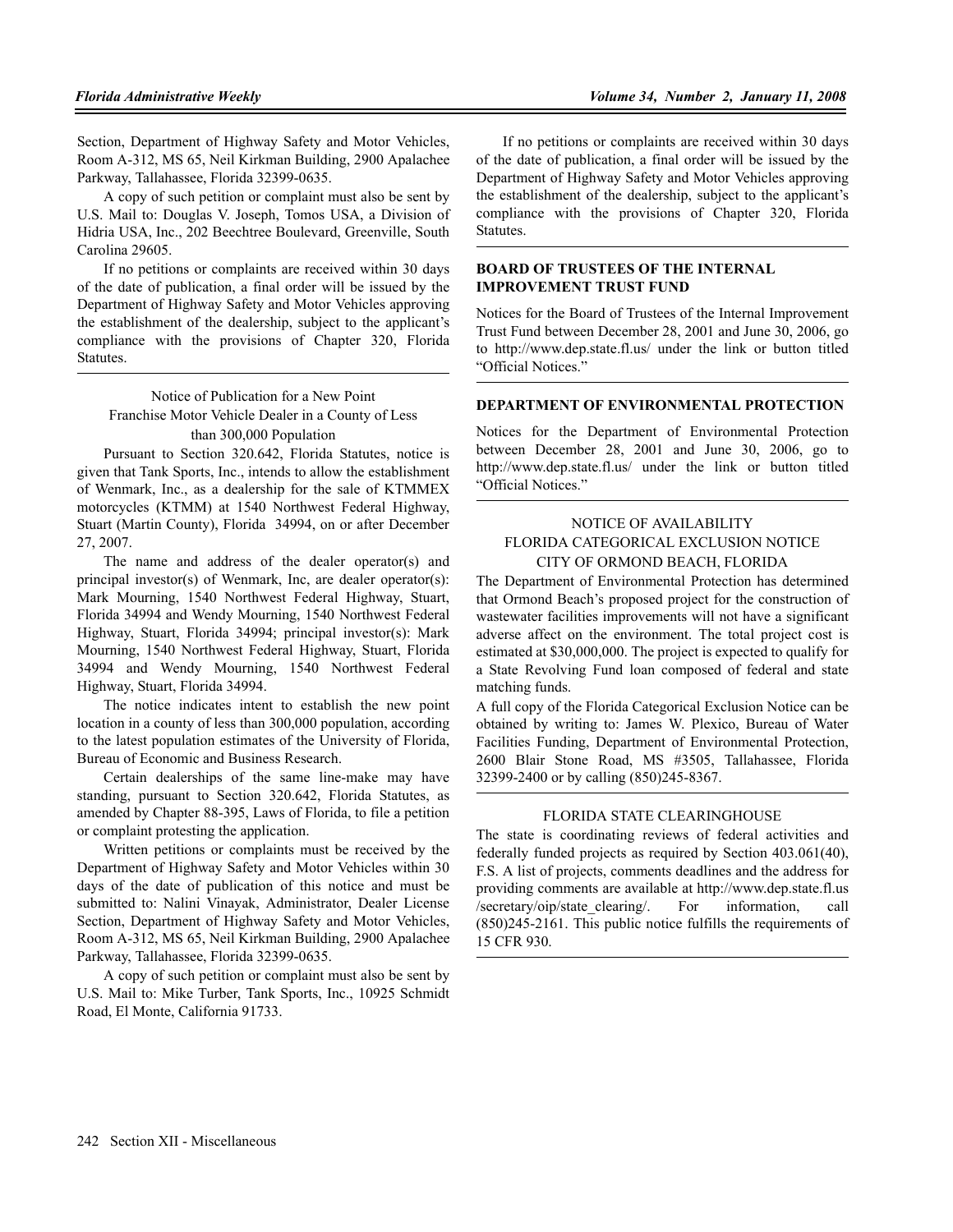### **DEPARTMENT OF HEALTH**

On December 20, 2007, Ana M. Viamonte Ros, M.D., M.P.H., State Surgeon General of the Department of Health, issued an Order of Emergency Suspension with the regard to the license of Alan Glen Schwartz, M.D., license number ME 70766. This Emergency Suspension Order was predicated upon the Secretary's findings of an immediate and serious danger to the public health, safety and welfare pursuant to Sections 456.073(8) and 120.60(6), Florida Statutes. The Secretary determined that this summary procedure was fair under the circumstances, in that there was no other method available to adequately protect the public.

On December 20, 2007, Ana M. Viamonte Ros, M.D., M.P.H., State Surgeon General of the Department of Health, issued an Order of Emergency Suspension with the regard to the license of Tracy Ann Thomas Chastain, R.N., license number RN 1636442. This Emergency Suspension Order was predicated upon the Secretary's findings of an immediate and serious danger to the public health, safety and welfare pursuant to Sections 456.073(8) and 120.60(6), Florida Statutes. The Secretary determined that this summary procedure was fair under the circumstances, in that there was no other method available to adequately protect the public.

On December 20, 2007, Ana M. Viamonte Ros, M.D., M.P.H., State Surgeon General of the Department of Health, issued an Order of Emergency Suspension with the regard to the license of Mary Eileen Dutton, L.P.N., license number PN 5152479. This Emergency Suspension Order was predicated upon the Secretary's findings of an immediate and serious danger to the public health, safety and welfare pursuant to Sections 456.073(8) and 120.60(6), Florida Statutes. The Secretary determined that this summary procedure was fair under the circumstances, in that there was no other method available to adequately protect the public.

On December 20, 2007, Ana M. Viamonte Ros, M.D., M.P.H., State Surgeon General of the Department of Health, issued an Order of Emergency Suspension with the regard to the license adequately protect the public.

On December 20, 2007, Ana M. Viamonte Ros, M.D., M.P.H., State Surgeon General of the Department of Health, issued an Order of Emergency Suspension with the regard to the license of Jenny Rebecca Onstad, C.N.A., license number CNA 37180. This Emergency Suspension Order was predicated upon the Secretary's findings of an immediate and serious danger to the public health, safety and welfare pursuant to Sections 456.073(8) and 120.60(6), Florida Statutes. The Secretary determined that this summary procedure was fair under the circumstances, in that there was no other method available to adequately protect the public.

On December 20, 2007, Ana M. Viamonte Ros, M.D., M.P.H., State Surgeon General of the Department of Health, issued an Order of Emergency Suspension with the regard to the license of Heather Lee Williams, R.N., license number RN 9166432. This Emergency Suspension Order was predicated upon the Secretary's findings of an immediate and serious danger to the public health, safety and welfare pursuant to Sections 456.073(8) and 120.60(6), Florida Statutes. The Secretary determined that this summary procedure was fair under the circumstances, in that there was no other method available to adequately protect the public.

#### **DEPARTMENT OF FINANCIAL SERVICES**

CASE NO.: 2007-CA-1761 IN THE CIRCUIT COURT OF THE SECOND JUDICIAL CIRCUIT, IN AND FOR LEON COUNTY, FLORIDA CASE NO.: 2007-CA-1761 In Re: The Receivership of SUNCOAST PHYSICIANS HEALTH PLAN, INC., a Florida corporation.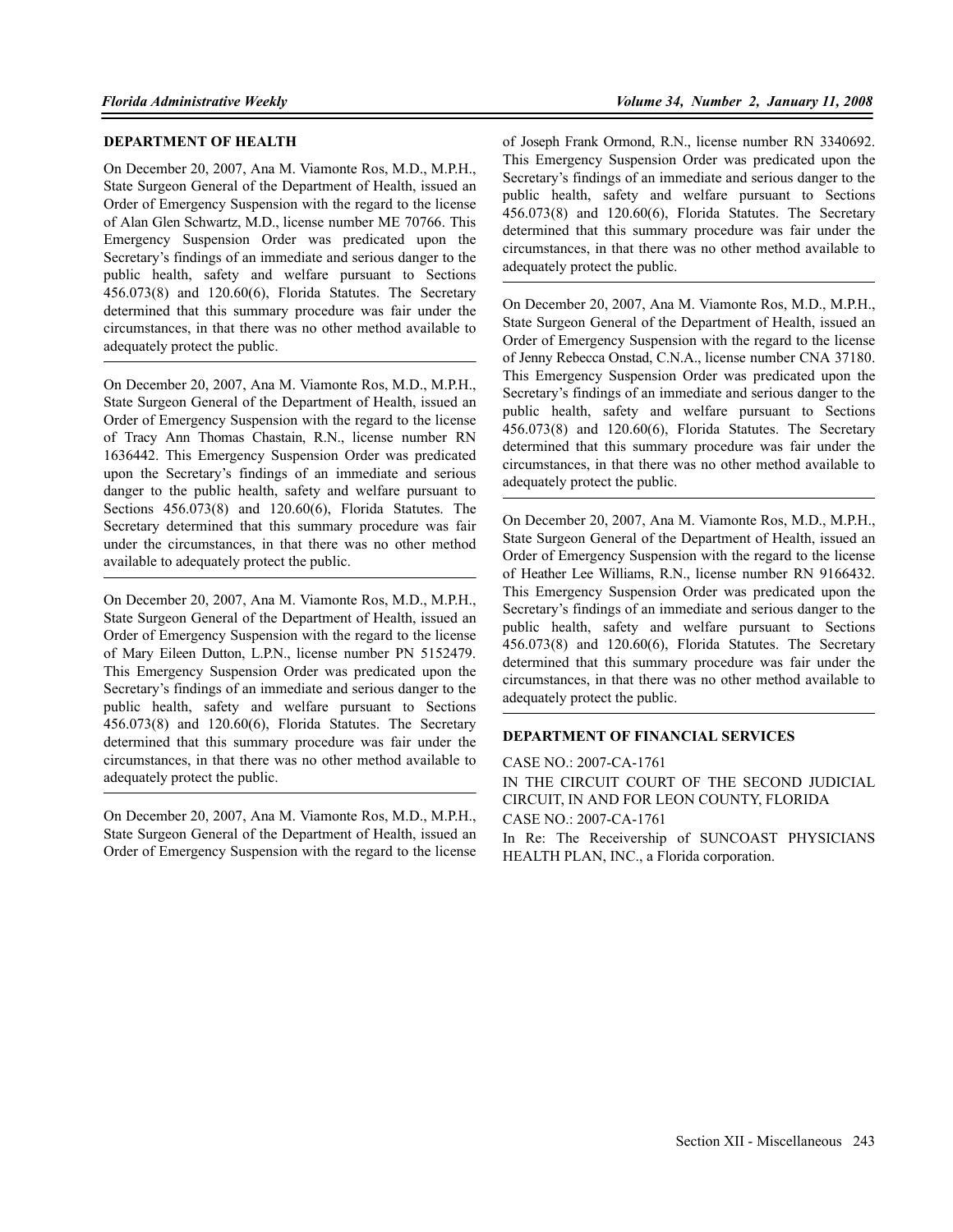NOTICE TO ALL POLICYHOLDERS, CREDITORS, AND CLAIMANTS HAVING BUSINESS WITH SUNCOAST PHYSICIANS HEALTH PLAN, INC.

You are hereby notified that by order of the Circuit Court of the Second Judicial Circuit, in and for Leon County, Florida, entered the 10th day of August, 2007, the Department of Financial Services of the State of Florida was appointed as Receiver of SUNCOAST PHYSICIANS HEALTH PLAN, INC. and was ordered to liquidate the assets located in Florida of said company.

Policyholders, claimants, creditors, and other persons in this State having claims against the assets of SUNCOAST PHYSICIANS HEALTH PLAN, INC., shall present such claims to the Receiver on or before 11:59 p.m. on Monday, August 11, 2008, or such claims shall be forever barred.

Requests for forms for the presentation of such claims and inquiries concerning this Receivership should be addressed to:

The Division of Rehabilitation and Liquidation of the Florida Department of Financial Services, Receiver for SUNCOAST PHYSICIANS HEALTHPLAN, INC., Post Office Box 110, Tallahassee, Florida 32302-0110. Additional information may be found at the following Internet site: www.floridainsurancereceiver.org.

#### **FINANCIAL SERVICES COMMISSION**

NOTICE OF FILINGS Financial Services Commission Office of Financial Regulation

Notice is hereby given that the Office of Financial

Regulation, Division of Financial Institutions, has received the following applications. Comments may be submitted to the Director, 200 East Gaines Street, Tallahassee, Florida 32399-0371, for inclusion in the official record without requesting a hearing. However, pursuant to provisions specified in Chapter 69U-105, Florida Administrative Code, any person may request a public hearing by filing a petition with the Clerk, Legal Services Office, Office of Financial Regulation, 200 East Gaines Street, Tallahassee, Florida 32399-0379. The Petition must be received by the Clerk within twenty-one (21) days of publication of this notice (by 5:00 P.M., February 1, 2008):

### APPLICATION TO MERGE

Constituent Institutions: HealthAmerica Credit Union, Jacksonville, Florida, and Marketplace Federal Credit Union, Jacksonville, Florida

Resulting Institution: HealthAmerica Credit Union Received: December 28, 2007

## APPLICATION WITHDRAWN

Application for a New Financial Institution

Applicant: Community Bank of Central Florida, Casselberry, Florida

Withdrawn: December 28, 2007

#### EXPANDED FIELD OF MEMBERSHIP

Notice is hereby given that the Office of Financial Regulation, Division of Financial Institutions, has received a request by a credit union to expand its field of membership. Specific information regarding the expansion can be found at http://www.fldfs.com/ofr/banking/cufm.asp.

Name and Address of Applicant: First Coast Community Credit Union, 306 South Palm Avenue, Palatka, Florida 32177 Expansion Includes: Geographic Area

Received: December 24, 2007